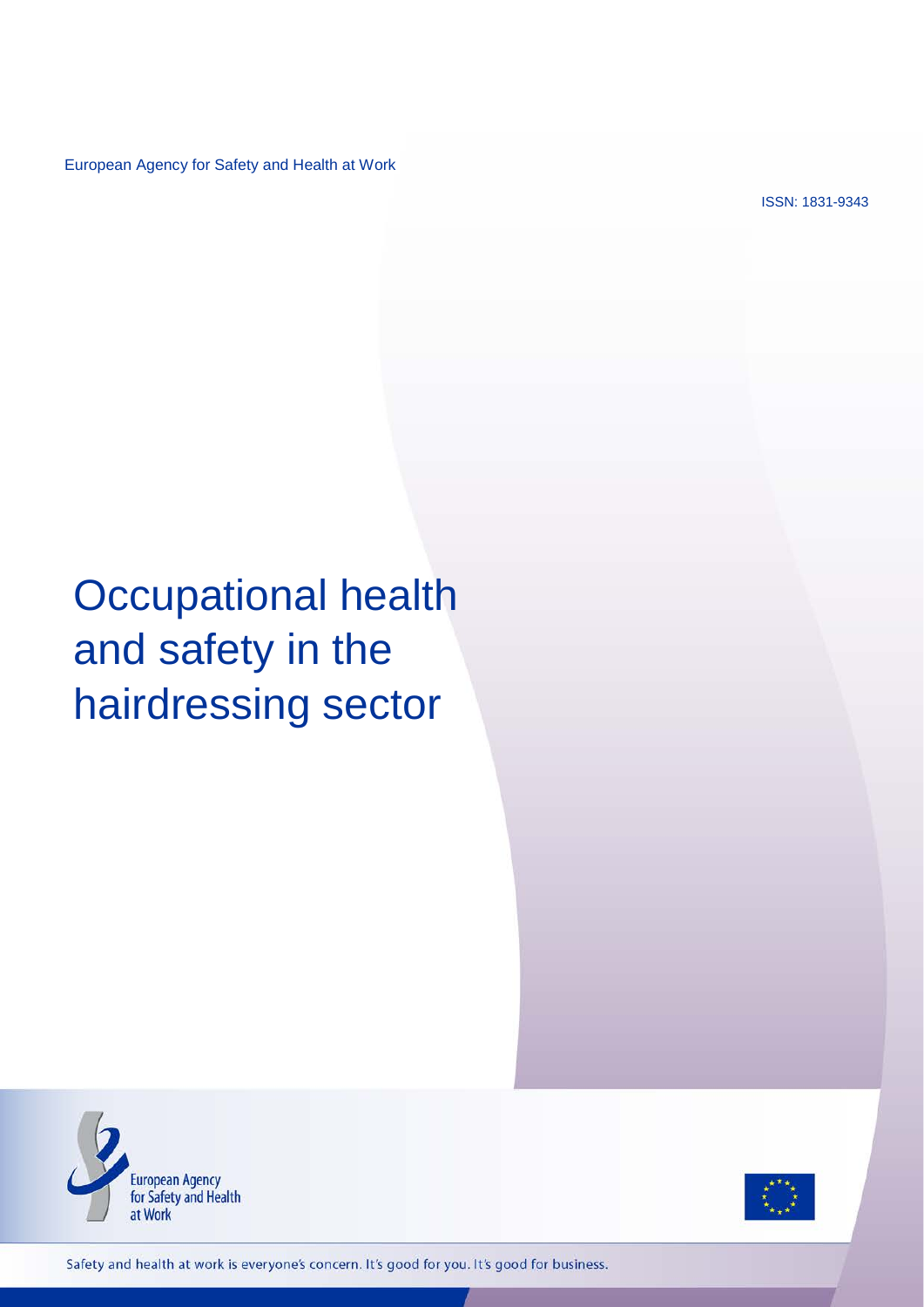#### Occupational health and safety in the hairdressing sector

Authors:

Based on an input from the Topic Centre – Occupational Safety and Health (TC-OSH) Lieven Eeckelaert - Prevent Spyros Dontas; Evi Georgiadou; Theoni Koukoulaki - Elinyae

Project management: Lorenzo Munar (EU-OSHA)

# **Europe Direct is a service to help you find answers to your questions about the European Union**

# **Freephone number (\*): 00 800 6 7 8 9 10 11**

(\*) Certain mobile telephone operators do not allow access to 00 800 numbers, or these calls may be billed.

More information on the European Union is available on the Internet [\(http://europa.eu\)](http://europa.eu/).

Cataloguing data can be found on the cover of this publication.

Luxembourg: Publications Office of the European Union, 2014

ISBN: 978-92-9240-278-5

doi: 10.2802/86938

© European Agency for Safety and Health at Work, 2014

Reproduction is authorised provided the source is acknowledged.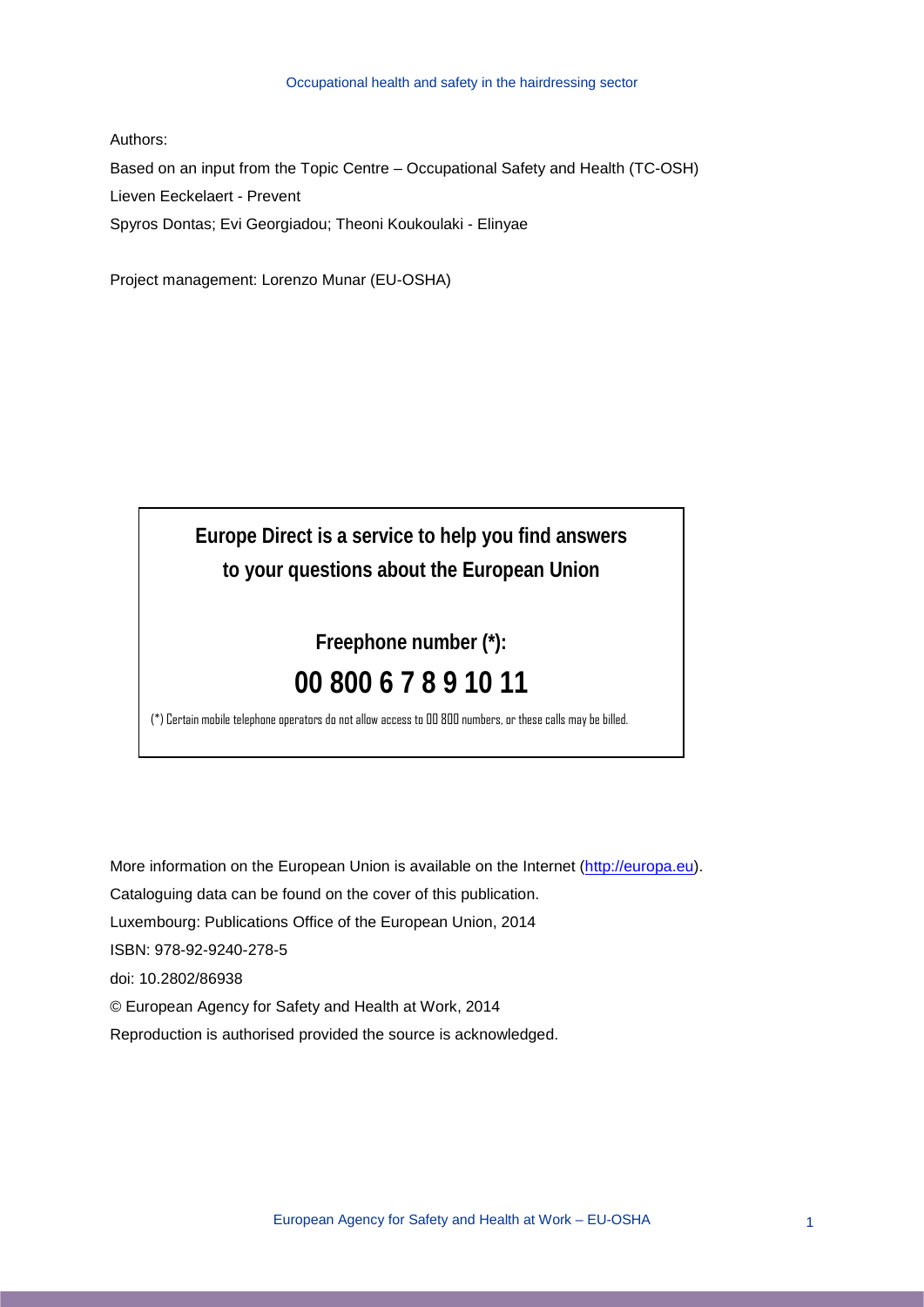## **Contents**

| 1 |  |  |
|---|--|--|
| 2 |  |  |
|   |  |  |
|   |  |  |
|   |  |  |
|   |  |  |
|   |  |  |
|   |  |  |
|   |  |  |
|   |  |  |
|   |  |  |
| 3 |  |  |
|   |  |  |
|   |  |  |
|   |  |  |
|   |  |  |
|   |  |  |
|   |  |  |
| 4 |  |  |
|   |  |  |
|   |  |  |
|   |  |  |
|   |  |  |
|   |  |  |
|   |  |  |
|   |  |  |
|   |  |  |
|   |  |  |
|   |  |  |
|   |  |  |
| 5 |  |  |
|   |  |  |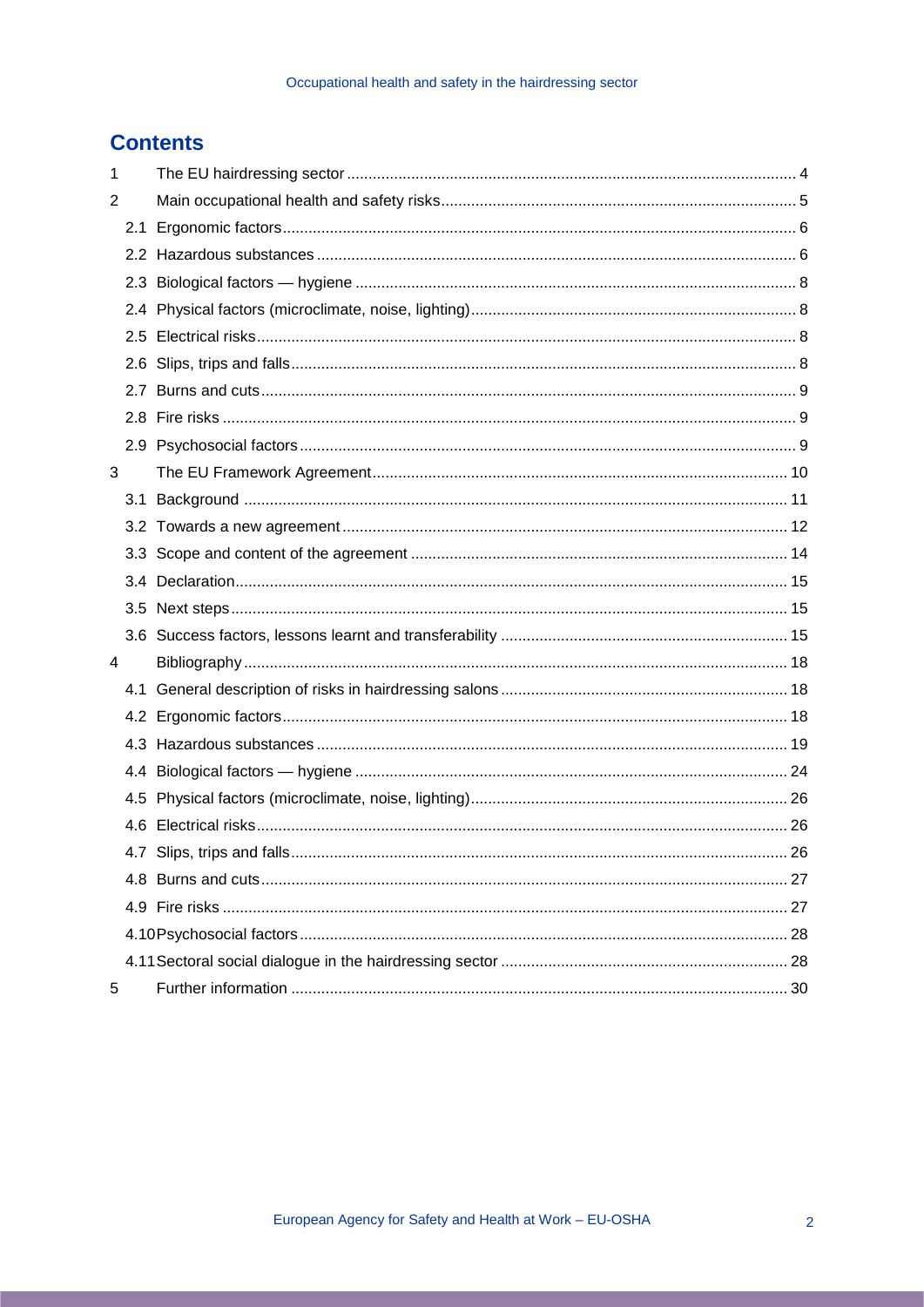<span id="page-3-0"></span>Occupational health and safety in the hairdressing sector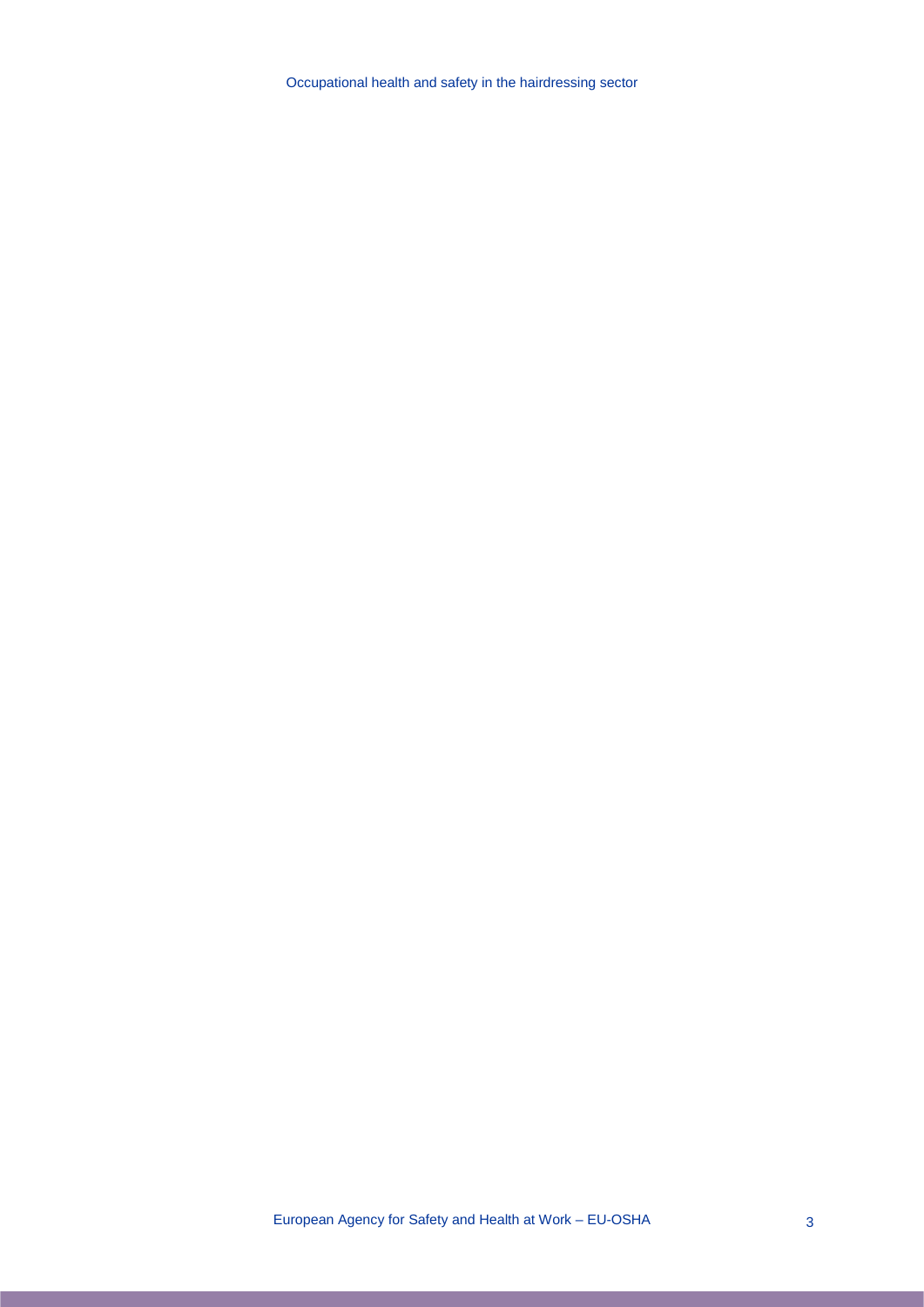## **1 The EU hairdressing sector**

The hairdressing sector in Europe employs more than one million people who work across about 400,000 hairdressing salons and receive some 350 million potential customers. Hairdressing (and barbering) services, together with beauty treatment, form the *personal services sector* ( [1](#page-4-0) ).

The hairdressing trade is dominated by small establishments. Hair salons have, on average, fewer than three workers, and are, for the vast majority, run by self-employed hairdressers who often work on their own (without dependent employees). The share of self-employment in the sector appears to be two to ten times higher than in the whole of the economy. Apart from the sharp rise of microbusinesses run by owner–operators, an expansion in chain and franchise businesses can be noticed. These two trends imply a general decrease in hairdressing salons that employ five to ten workers.

Self-employed hairdressers may work in their own salon set up in their home (home-based or domestic hairdressers) or at business premises, but may also work as mobile hairdressers (visiting clients in their homes or place of work, in retirement homes, at fashion shows, weddings, etc.) or rent chairs (or sometimes rooms) at salons owned by someone else. Chair-renters do not have a contract of employment with the salon but a contract based on services provided.

The last two practices, mobile hairdressing and chair-renting, are considered to be growing in the hairdressing sector. In some EU countries, mobile hairdressers represent up to 23 % of the sector's workforce. There is a lack of data on the prevalence of the practice of chair-renting. It is quite commonplace in some Member States, such as the United Kingdom, but not very widespread or even marginal in others.

Hairdressing is a predominantly female profession, with over 80 % women workers. Many of them work part-time and stay in the sector for only short periods of time. The sector is also characterised by a young workforce. About 80 % of recruits are aged under 26 and 56 % are under 19. In some EU countries there have been trends towards the sector becoming more dominated by migrant workers.

In general, there exist considerable differences in salaries, working conditions and training across the Member States. Owing to the rather small average size of hairdressing businesses, their average annual turnover is comparatively modest. Pay levels are generally lower than the national average in most countries. The high rate of hairdressing activities in the illegal economy in some EU countries causes substantial problems and downwards pressure on working conditions in the sector.

People working in the sector have commonly mid-range qualifications (International Standard Classification of Education levels 3 and 4, i.e. 'upper secondary education' and 'post-secondary nontertiary education', respectively)  $(^2)$  $(^2)$  $(^2)$ . In some Member States, considerable efforts have been made to raise training standards and the quality of entrants into the profession.

The significant improvement in user-friendliness, quality and safety of mass-marketed products for home use, in particular colouring products, is leading the personal services sector to seek to compete on quality, diversify and develop new niche markets such as health and beauty treatments. The development of hairdressing requires respect for the highest quality standards, for both customers and workers, and requires social and environmental responsibility.

-

<span id="page-4-0"></span><sup>(</sup> 1 ) NACE rev. 2 class 96.02 (mainly equivalent to NACE rev. 1.1 class 93.02) most closely covers the sector, including hairdressing and other beauty treatment.

<span id="page-4-1"></span> $(2)$  For more information on the International Standard Classification of Education (ISCED) see <http://www.uis.unesco.org/Education/Pages/international-standard-classification-of-education.aspx>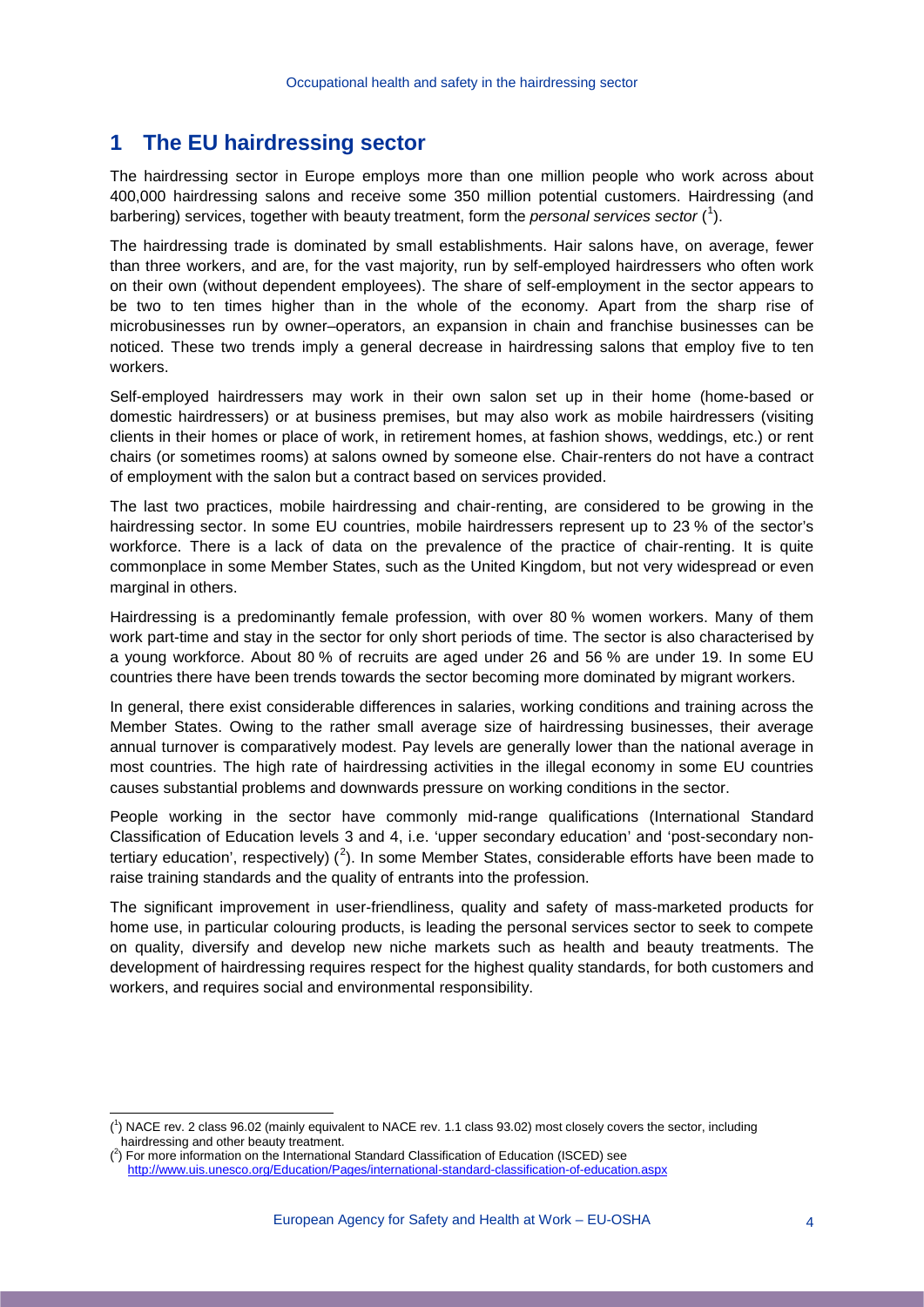## <span id="page-5-0"></span>**2 Main occupational safety and health risks**

A visit to a hairdressing salon is usually associated with anticipations of being cared for in a relaxed environment. However, few clients are conscious of the fact that the hairdressing salon can pose serious risks to those working long and uninterrupted hours. The European Agency for Safety and Health at Work (EU-OSHA) has recognised that hairdressers are exposed to serious occupational health risks and that improving working conditions must be a major priority  $(3)$  $(3)$  $(3)$ . The cost of workrelated skin diseases has been estimated to be about five billion euros a year in the EU alone  $(^4)$  $(^4)$  $(^4)$ . A United Kingdom study has reported that 70 % of hairdressers have suffered from work-related skin disorders at some point during their career  $(^5)$  $(^5)$  $(^5)$ . A Danish study compared skin diseases in the hairdressing industry with the average skin diseases in all branches of the economy. For every 10,000 workers, 57 cases were reported in the hairdressing sector against six as an average in all occupations  $(^6)$  $(^6)$  $(^6)$ . In a French study it was found that, while hairdressers represent about 1 % of the entire workforce, 20% of the women affected by work-related asthma are hairdressers  $\binom{7}{1}$  $\binom{7}{1}$  $\binom{7}{1}$ . The International Agency for Research on Cancer, in one of its recent monographs (2010), states that its overall evaluation for 'occupational exposures (to chemicals) as a hairdresser or barber are *probably*  carcinogenic to humans (Group 2A)' (<sup>[8](#page-5-6)</sup>). It is also estimated that musculoskeletal disorders (MSDs) are five times more prevalent among hairdressers. Health and safety problems in the sector result in absences, lower productivity and untimely exit from the sector. Untimely exit (especially among young hairdressers, i.e. those under 35 years old) has a cost to society (increased demand for social security and healthcare services) and a negative impact on the profitability of the investments in vocational training for young hairdressers.

These health problems can be challenged effectively by introducing measures which usually cost very little. For instance, the purchase and use of gloves costs only about 1 % of the average annual turnover. Installing height-adjustable rotating chairs and non-slip flooring are also low-cost interventions.

As occurs in all workplaces, in order to understand and appropriately confront occupational safety and health (OSH) risks, one must first identify the hazards in the workplace and relate them to the likelihood of occurrence. The appropriate prevention measures should then be proposed and applied. This procedure is called risk assessment and is iterative.

The main risks encountered in hairdressing salons could be divided among nine categories. At this point, it should be emphasised that the description of the risks and their required measures are not exhaustive.

-

<span id="page-5-1"></span><sup>(</sup> 3 ) EU-OSHA (European Agency for Safety and Health at Work), *Occupational skin diseases and dermal Exposure in the European Union (EU-25): policy and practice overview*. European Risk Observatory Report, 2008. Available at: [http://osha.europa.eu/en/publications/reports/TE7007049ENC\\_skin\\_diseases](http://osha.europa.eu/en/publications/reports/TE7007049ENC_skin_diseases)

<span id="page-5-2"></span><sup>(</sup> 4 ) "European framework agreement on the protection of occupational health and safety in the hairdressing sector". Commom statement made by Coiffure EU and UNI Europa Hair & Beauty. Available at: [http://www.dfkf.dk/xdoc/153/1\\_Common\\_statement.pdf](http://www.dfkf.dk/xdoc/153/1_Common_statement.pdf)

<span id="page-5-3"></span><sup>(</sup> 5 ) English, J., 'Disease at work: The perils of contact dermatitis for hairdressers'. *Dermatology in Practice*, 2004, 12(3), 12-13.

<span id="page-5-4"></span><sup>(</sup> 6 ) Weber, T., Nevala, A-. M. and Mantouvalou, K., *Study on social policy effects resulting from the scope of application of the European Framework Agreement on the prevention of health risks in the hairdressing sector*, Final report, DG Employment, Social Affairs and Inclusion, 2011. Available at: [http://www.coiffure.eu/websites/anko\\_coiffure/files/2011%20June%20Final%20report%20Tina%20Weber%20H&S.pdf](http://www.coiffure.eu/websites/anko_coiffure/files/2011%20June%20Final%20report%20Tina%20Weber%20H&S.pdf)

<span id="page-5-5"></span><sup>(</sup> 7 ) Ameille, J., et al., 'Reported incidence of occupational asthma in France, the ONAP programme', *Occupational Environmental Medicine*, 2003, 60, 136-41.

<span id="page-5-6"></span><sup>(</sup> 8 ) World Health Organization and International Agency for Research on Cancer, *Some aromatic amines, organic dyes, and related exposures, IARC Monographs on the Evaluation of Carcinogenic Risks to Humans*, Vol. 57, Lyon, 2010, p. 646. Summary of data available at[: http://monographs.iarc.fr/ENG/Monographs/vol99/mono99.pdf](http://monographs.iarc.fr/ENG/Monographs/vol99/mono99.pdf)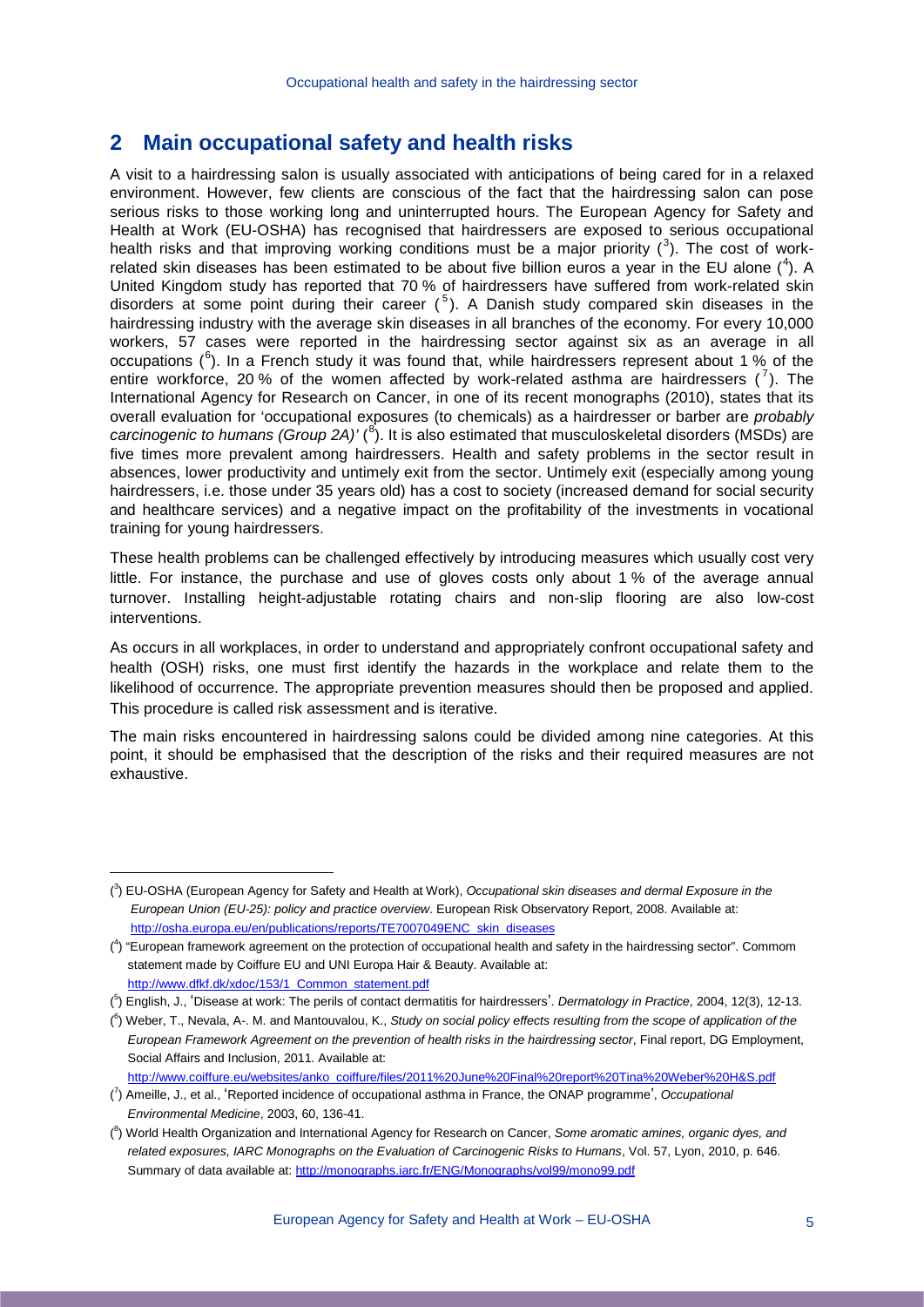## <span id="page-6-0"></span>**2.1 Ergonomic factors**

Ergonomics is the science that designs the work organisation, environment and equipment with the aim of adapting them to the worker. The term 'ergonomic factors' generally refers to situations where there is misfit (physical and cognitive) between the worker and the working environment. Lack of ergonomics in work design could result in physical discomfort, persistent pain in parts of the body or physical and mental exhaustion. The physical symptoms usually arise from constant and repetitive movements of various parts of the body or, alternatively, from holding awkward postures (sustained or constrained). These ergonomic problems may result in MSDs.

*Lower back problems* are usually caused when the hairdresser stands for prolonged periods of time. Such problems also occur from spinal twisting or bending. They are further aggravated when the employee is obliged to sit on stools without leg support or back rest. *Shoulder problems* occur when the worker constantly holds his or her arms above shoulder level or in abduction (upper *arm* positioned out to the side) for extended periods of time. This is observed during cutting or styling hair. *Neck problems* occur as a result of bending the head in the forward position or when turning it constantly from side to side to view the client's hair. Awkward gripping of utensils accompanied by repetitive and forceful movements normally causes elbow, wrist and hand problems. Standing for long periods of time can induce problems such as varicose veins, poor circulation and swelling in the feet and legs. In this category of risks manual handling of heavy goods or equipment can be implicated with lower back injuries. Bad organisational procedures such as unclear distribution of responsibilities, extended working hours, especially under intense conditions, and absence of rest periods aggravate the above symptoms.

With the aim of preventing injuries or symptoms, it is important to take a number of measures. These can be divided into, first, a proper design of the work environment and, second, appropriate work practices. In the first case the salon's layout and the location of equipment and materials are important in determining how the employer moves and positions him- or herself in the workplace. The hairdresser must have sufficient space around him- or herself to move freely and change body position so that he or she can reduce excessive reaching and bending. All workbenches must be constructed at appropriate heights and hairdressers' chairs must always be height adjustable. Not only must equipment and materials be within easy reach, but considerations should also be taken for their weight and bulkiness. This can be facilitated by the use of trolleys with wheels. With regard to work practices, it is important that the tasks vary as much as possible, so that the employee uses different muscles and allows muscles to recover (rotation of tasks). This can be accomplished by alternating between sitting and standing, for example when cutting hair, or alternating between different tasks such as sweeping and shampooing hair. The purchase of ergonomic tools with bended or adjustable grip keeps the wrists straight. Ergonomic issues should also be considered when new hair wash installations are purchased. The same applies for handheld hairdryers and scissors. Clearly defined responsibilities, equitable distribution of tasks, proper time allotments and rest breaks can help to diminish ergonomically induced symptoms. Health surveillance is a prerequisite for prevention. The doctor's opinion with regard to whether a pregnant employee should be exempt from some tasks should always be followed. Provisions in legislation and collective agreements for the protection of maternity should be adhered to. Risk assessment in a hairdressing salon should take into account working conditions suitable for pregnant employees.

#### <span id="page-6-1"></span>**2.2 Hazardous substances**

Irritant and allergic contact eczemas may be caused by prolonged or repeated contact with water and skin-damaging hazardous substances because of the specific wet work in hairdressing salons. Wet work involves activities in which employees carry out work in a wet environment for a substantial proportion of their working hours, wearing liquid-tight (occlusive) gloves or washing their hands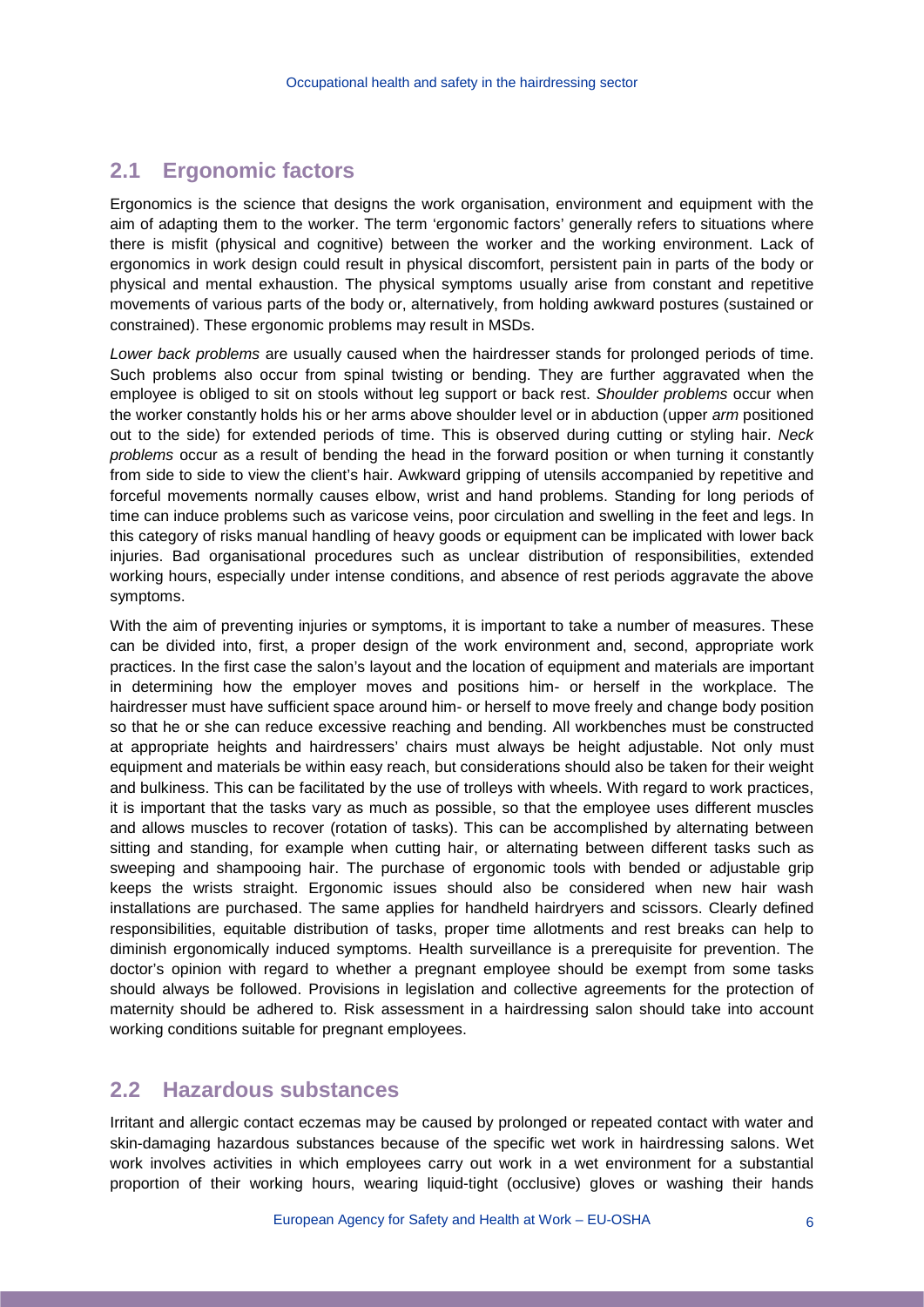frequently or intensively. Typical wet work in the hairdressing profession involves, for instance, hair shampooing and working with (cutting, setting, etc.) wet hair.

Frequent contacts of the skin with water, aqueous products or wet hair can lead to irritant skin damage and sensitisation (development of allergies). An increased incidence of skin damage is to be expected, particularly if the hands are exposed to wet work for several hours daily. Liquid-tight protective gloves may also contribute to irritant skin damage if they are worn permanently or inadequately. Wet work is an important factor contributing to hazard increase, as it weakens the protective barrier function of the skin towards irritant or sensitising substances. Hence, particularly in the case of trainees and temporary workers, care should be taken to ensure that they do not have excessive wet exposure. Handling of hair cosmetics may be associated with irritant damage and sensitisation (allergies) on predamaged skin as a consequence of inappropriate protective measures. This applies to shampoos and care products, hair colourant products, permanent wave liquids and styling products. Furthermore, cleaning and disinfecting products may also cause irritant dermatitis and sensitisation (allergy) in conjunction with frequent skin contact or improper use. Certain substances used in hairdressers' salons may lead, via the airborne pathway, to skin irritation and sensitisation in conjunction with improper use.

Risk assessment is a process foreseen in an EU Framework Directive [Workplace Health and Safety Directive (89/391/EEC)]. The employer is obliged to ensure that any hazard for staff in the salon is appropriately identified and assessed by specifically educated experts. This process involves acquisition of data and compilation of an inventory of hazardous substances and products. Safety data sheets are a highly suitable information source, which may be supplemented by other, less formalised, manufacturer's information. In the case of cosmetic products, warnings and/or use instructions on labels or package inserts will also provide valuable information. Such an inventory can serve as the basis for activity-related hazard assessment, the drawing up of the operating procedure and the specification of protective measures at the workplace. Based on the information obtained on the substance risks arising from the products used and the type and nature of the envisaged activities, the related inhalative, dermal and physico-chemical hazards (fire and explosion hazards) are to be assessed independently of one another and compiled in the hazard assessment. An analysis of typical hairdressing activities revealed that the following activities in particular must be taken into account in the hazard assessment:

- hair shampooing and application of hair care products;
- hair colouring;
- permanent waves;
- **styling; and**
- wet cleaning and disinfection work.

Proper ventilation of the hairdressing salon is vital to minimise exposure. It is of major importance that the products used have been designed and manufactured in compliance with the EU Cosmetics Regulation (EC Regulation No 1223/2009) and the instructions of use must be followed. Some basic measures for the prevention of exposure to chemicals are checking that the containers are immediately capped after use, disposing of empty containers appropriately and storing products as directed by the manufacturer.

Drinking or eating should be strictly avoided, as should the wearing of jewellery or the use of nickelcoated utensils. Particular attention should be paid to avoid the use of chemicals if the employee observes skin abrasions on him- or herself or on a client's skin. In order to minimise occupational dermatitis, one must reduce prolonged contact with water by alternating between wet and dry activities. Protective gloves should be used and chemical residues on skin should not remain for a long time. Barrier creams may also be helpful in this regard. Provision should be made for a space dedicated to hand hygiene and care. Health surveillance schemes are necessary for the prevention of risks. Pregnant employees should be protected and exempt from tasks according to provisions stipulated in existing legislation and collective agreements. If doubt exists on the suitability of a certain task undertaken by a pregnant woman, then a doctor should be consulted and his or her decision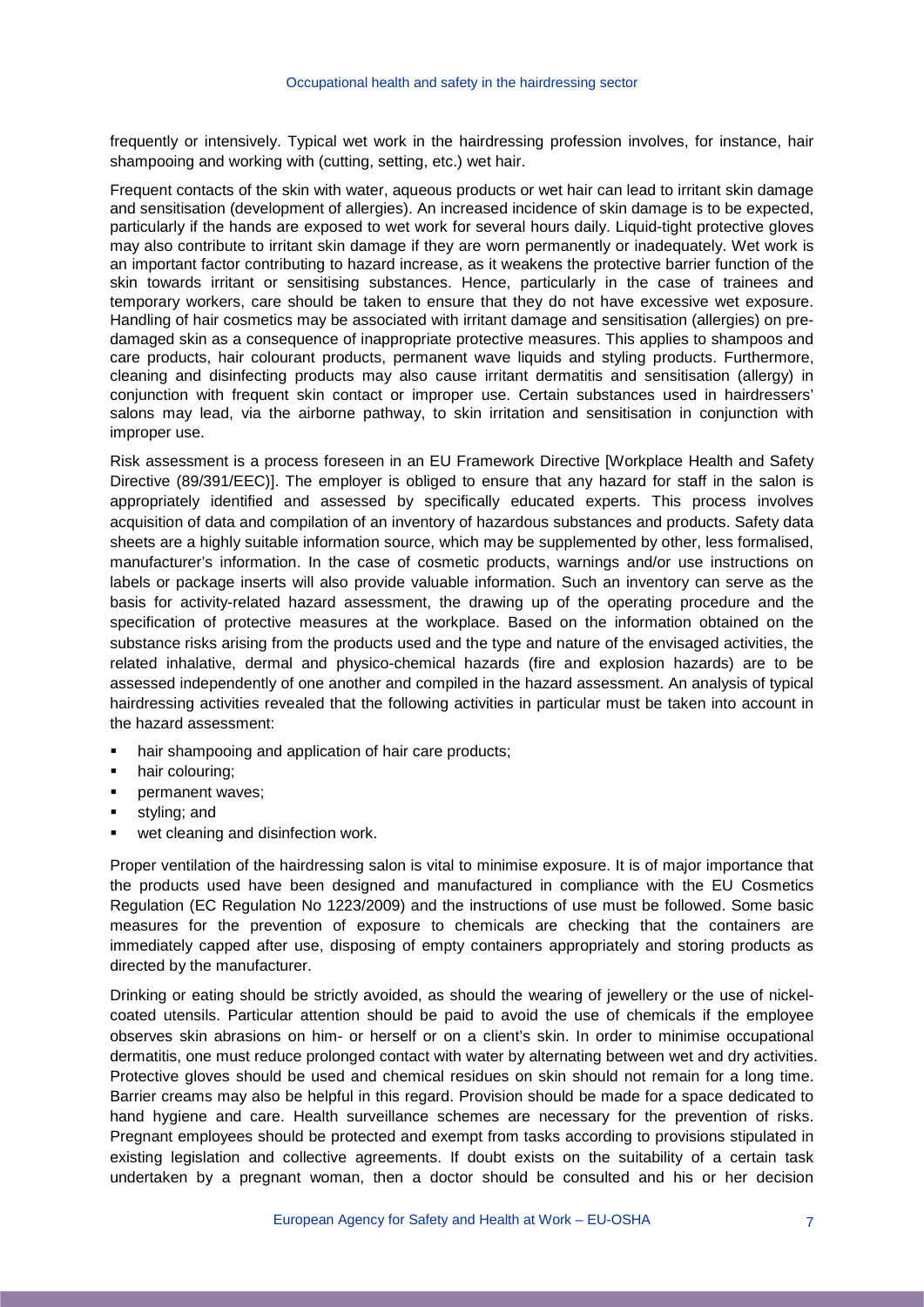respected to protect maternity. Risk assessment should suggest tasks and working conditions that are suitable for pregnant employees.

## <span id="page-8-0"></span>**2.3 Biological factors — hygiene**

Biological factors, such as bacteria, viruses and fungal spores, can cause infections and diseases. For this reason, strict hygiene measures must be applied. The most effective way to contain these microorganisms is to use freshly prepared disinfectants.

For routine cleaning, brushes, combs, scissors, razors, clippers, towels, blow wavers, etc. must be washed in hot, soapy water followed by immersion in disinfectant solution for 15–20 minutes. Hands should be washed regularly with antibacterial soap. Cuts and abrasions should be covered with waterproof dressings. Over the course of a day many people can visit a hairdressing salon. This means that there can be a potentially high rate of exchange of microorganisms of communicable infectious diseases. To prevent this from occurring, equipment should not be reused on the next client until it has been thoroughly washed and disinfected. Here the use of gloves can also protect from diseases. As for all workplaces, washrooms and toilets must also be kept clean and disinfected. Air conditioners should be properly maintained and serviced to prevent the incubation and spread of microorganisms.

## <span id="page-8-1"></span>**2.4 Physical factors (microclimate, noise, lighting)**

The microclimate parameters (room temperature and humidity, rate of indoor air exchange, etc.) should be adjusted to provide the maximum comfort for both employees and clients. A stressful microclimate may induce work accidents and discomfort.

Proper maintenance of the air-conditioning system is therefore important. The work areas must be adequately illuminated by natural or artificial light. If this is not the case, sore eyes as a result of excessive straining can be the cause of an accident. Poor lighting can also induce headaches. Blow wavers, hairdryers and steamers can generate a relatively high noise level, especially when used concurrently. In this case, apart from communication being hindered, hearing impairment may also occur.

## <span id="page-8-2"></span>**2.5 Electrical risks**

A hairdressing salon is equipped with a variety of electrical devices. These devices are usually used in the proximity of wet conditions and, if they are not cared for, there will always be the danger of electric shocks. For this reason, maintenance of electrical equipment is vital. A qualified electrician must inspect the electrical infrastructure and equipment regularly. Electrical cords, plugs and sockets should be properly insulated and safety relays installed. Intake filters in blow wavers and hairdryers should be regularly cleaned or replaced to prevent insufficient flow and overheating. Hairdressers should always follow the manufacturer's instructions for the installation and use of the equipment. Important safety points to remember are to always store electrical equipment away from moist or wet areas, never to touch electrical devices with wet hands and to switch off and unplug devices before cleaning. The use of extension cords and multiple plugs should be avoided. All electrical equipment must be certified and all safety requirements for their use should be fulfilled.

## <span id="page-8-3"></span>**2.6 Slips, trips and falls**

A hairdressing salon must be spacious and organised in such a way to provide free movement of both staff and clients.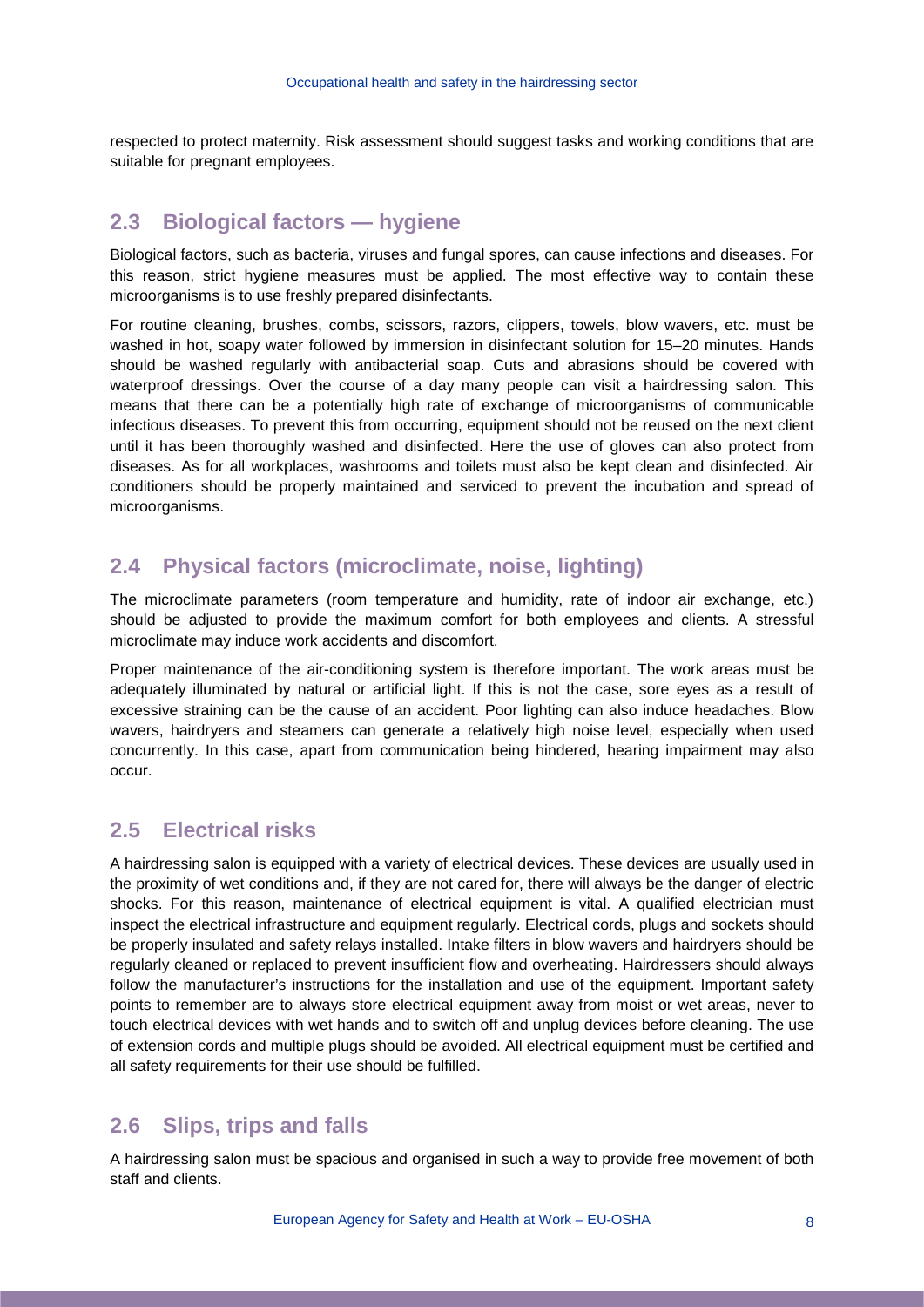Proper organisation in this respect entails that footstools, equipment, coat hangers, product displays, magazine racks, etc. do not obstruct free passage. In addition, in order to prevent trips care must be taken so that electrical cables or cords do not cross the salon's floor. To prevent slips, all floor surfaces must be dried and immediately cleaned from spills and hair constantly swept away. The floor surface must be horizontal, void of cracks or tile breakages and slip proof. Ladders and steps must also be slip proof. Employees should wear non-slip footwear. Proper storage and easy access of utensils, liquid or semi-liquid package products are essential to avoid accidents from falls. Equipment with moving parts and trolleys should employ breaking mechanisms to avoid accidents from unintentional movements.

#### <span id="page-9-0"></span>**2.7 Burns and cuts**

Contact with hairdryers and steamers that may have hot surfaces can cause burns. Care must also be taken to avoid continuous contact with excessive hot water. It is important that all utensils such as scissors, razors or clippers are handled carefully, kept in good condition and stored with protective coverings. This is necessary to avoid severe cuts from their sharp edges and end points when retrieving them from storage. Bad lighting, increased work intensity and prolonged hours or work can also contribute to cuts.

## <span id="page-9-1"></span>**2.8 Fire risks**

All three parameters necessary to initiate and propagate a fire coexist in the work environment of a hairdressing salon: hot electrical surfaces, flammable products and air.

In order to minimise the risk of fire, one must isolate one parameter from the other. This can be achieved by proper storage of hair products, aerosols and solvents away from hot surfaces or heated utensils, preferably in fire-proof cabinets. Further to this, good work practices and work schedule can isolate incompatible tasks such as drying and hair spraying. Solvent spills must be cleaned immediately and empty containers disposed of properly. In order to avoid a high concentration of solvent vapours in the indoor air, adequate ventilation should be installed. Smoking should be strictly prohibited. Portable gas heaters with naked flames should not be used. All escape routes and fire exits must be kept clear. The salon should be equipped with fire extinguishers, fire blankets, sprinklers and a fire alarm. An emergency plan should be designed and all employees should become familiar with it and participate in any emergency drills.

## <span id="page-9-2"></span>**2.9 Psychosocial factors**

Psychosocial factors that can impede work practices and promote stress include bullying, sexual or racial harassment, intimidation, threats, verbal abuse and, in extreme situations, physical assaults. Under European OSH regulations employers have a duty to provide information on these issues, a safe work environment and training. It is particularly important to establish, from the outset, a workplace policy on sexual harassment and bullying. The employer must continuously consult and cooperate with his or her employees and not burden them with excess work that can lead to stress. In order to avoid the above conflicts and misunderstandings, the employer should prepare a clear plan on work times, tasks, responsibilities and decision-making powers, as stipulated in Article 6 of the European social partners' Framework Agreement on Work-related Stress (October 2004). In the agreement in the hairdressing sector, both sectoral social partners confirm their commitment to this European agreement on work-related stress.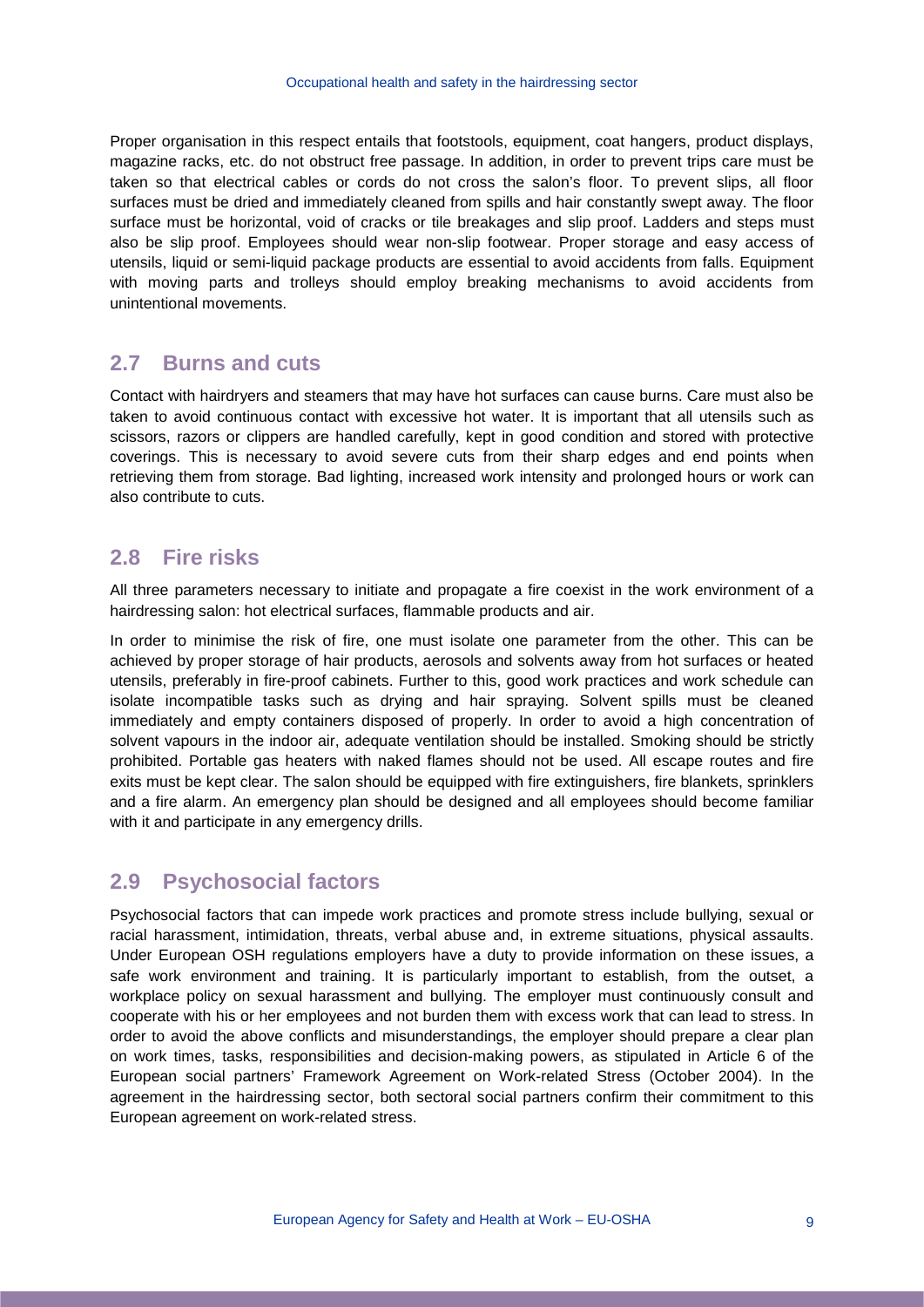## <span id="page-10-0"></span>**3 The EU Framework Agreement**

The considerable work-related health and safety problems in the hairdressing trade, described and supported by a vast body of (medical) research, have prompted the European social partners, UNI Europa Hair & Beauty and Coiffure EU (see box), to action. Convinced that preserving the good health of all persons working in hair salons will contribute to protecting jobs and securing the economic future of hairdressing and businesses, over recent years the social partners have negotiated a Framework Agreement  $(9)$  $(9)$  $(9)$ , with the aim of fostering an integrated approach for the prevention of risks and protection and promotion of OSH in the hairdressing sector. This European Framework Agreement was signed by the sectoral social partners in Brussels on 26 April 2012, and applies to all employers and workers in the sector. Based on Article 155(2) of the Treaty on the Functioning of the European Union (TFEU), the signatory parties have asked the European Commission to present the agreement to the Council of the European Union for implementation by EU legislation, so that it would become binding in the Member States. At the time of writing, the Commission was still assessing this request.

#### **EU social partners**

**UNI Europa** is part of UNI Global Union, which represents around 1,000 trade unions in 140 countries and seven million workers in 330 European trade unions. As the European trade union federation for services and communication, it is responsible for social dialogue with the corresponding employers' organisations in various areas of activity in the service sector, including personal services, for which it has a specific section called **'Hair & Beauty'**.



More information can be found at: <http://www.uniglobalunion.org/sectors/hair-beauty/about-us>

**Coiffure EU** is member of UEAPME (European Association of Craft, Small and Medium-sized Enterprises). It is the association of employers' organisations active in the field of hairdressing in the following EU and European Free Trade Association countries: Austria, Belgium, Bulgaria, Czech



Republic, Cyprus, Denmark, Finland, France, Germany, Hungary, Ireland, Italy, Malta, Netherlands, Poland, Slovenia, Sweden, United Kingdom, Switzerland and Norway.

More information can be found at: <http://www.coiffure.eu/>

|                                    |  |  |  | BEBG CZ DK DE  IE  EL ES FR  IT  CY LT LU HU MT NL AT PL PT  SI   FI  SE UK |  |  |  |  |  |  |  |  |
|------------------------------------|--|--|--|-----------------------------------------------------------------------------|--|--|--|--|--|--|--|--|
| <b>Coiffure EU</b>                 |  |  |  |                                                                             |  |  |  |  |  |  |  |  |
| UNI Europa Hair &<br><b>Beauty</b> |  |  |  |                                                                             |  |  |  |  |  |  |  |  |

An overview of the current (April 2013) membership is given below. There is no formal representation, on either side, in Estonia, Latvia, Romania or Slovakia.

The representativeness of the above organisations for the European personal services sector was investigated and confirmed by two European studies. The first was conducted in 2001 by the European Commission in collaboration with the University of Leuven (KU Leuven) and the second was in 2008 by Eurofound in cooperation with the University of Vienna  $(^{10})$  $(^{10})$  $(^{10})$ .

-

<span id="page-10-1"></span><sup>(</sup> 9 )<http://ec.europa.eu/social/BlobServlet?docId=7697&langId=en>

<span id="page-10-2"></span><sup>(&</sup>lt;sup>16</sup>) See als[o http://www.eurofound.europa.eu/eiro/studies/tn0811017s/tn0811017s\\_4.htm](http://www.eurofound.europa.eu/eiro/studies/tn0811017s/tn0811017s_4.htm)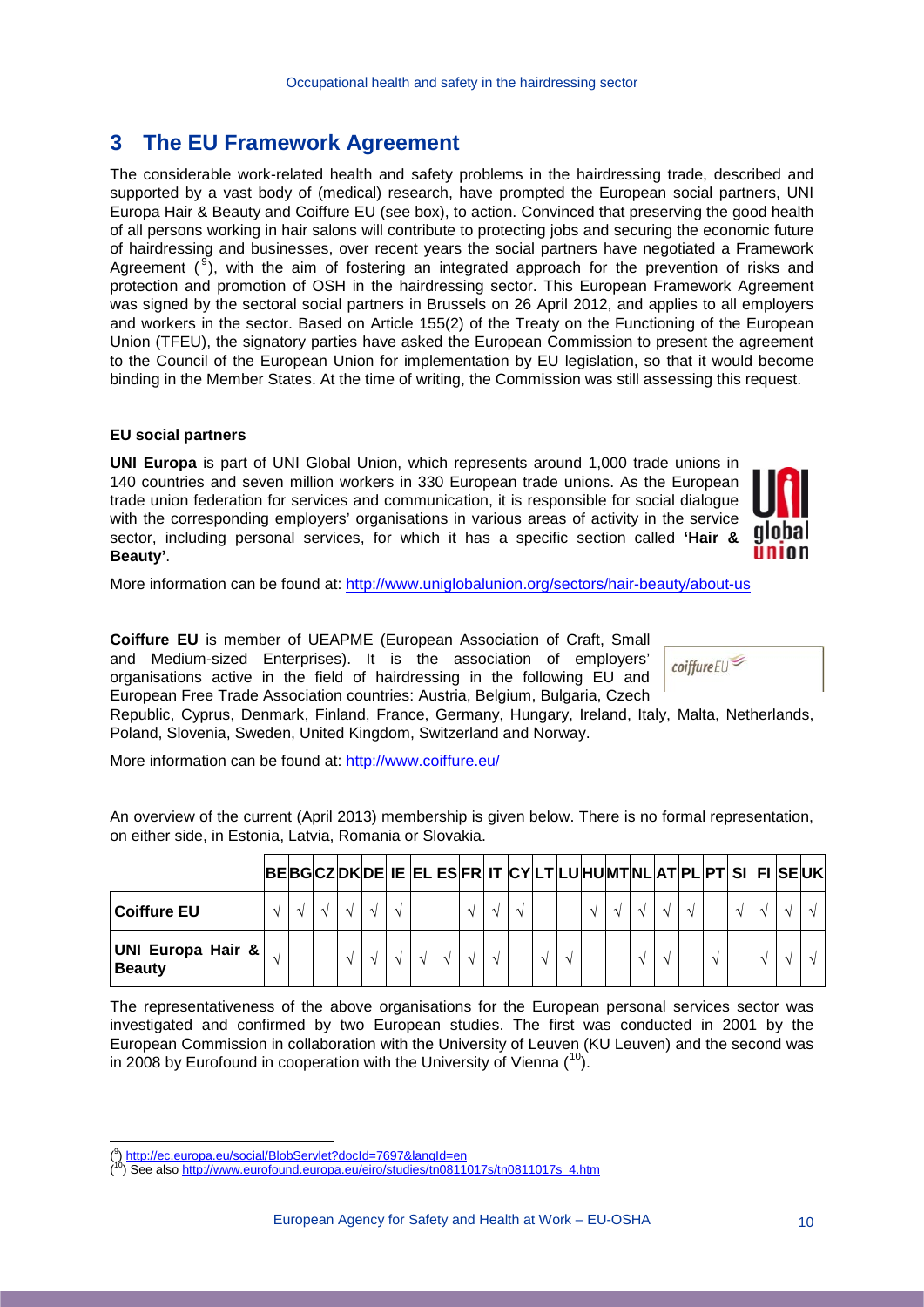## <span id="page-11-0"></span>**3.1 Background ( [11\)](#page-11-1)**

The social partners UNI Europa Hair & Beauty and Coiffure EU have been engaged in European sectoral social dialogue for many years, with the aim of realising an upwards harmonisation of the quality of service and employment conditions across the EU.

The Sectoral Dialogue Committee for the Personal Services was created in 1999. The Committee meets up to four times a year, in annual plenary meetings and working groups, and has been holding additional negotiation meetings on training and OSH issues ( **[12](#page-11-2)**).

As part of this dialogue, a number of joint texts have been negotiated and adopted over the years. The following declarations and recommendations deal, partly or completely, with OSH in the EU hairdressing industry.

In 2001, a 'How to get along code' — guidelines for European hairdressers ( **[13](#page-11-3)**) was negotiated and signed. The code sets out general principles concerning business, fair wages, OSH problems, undeclared work and lifelong learning, forming the basis for the recommended guidelines aimed at fostering good working relations. They also include general principles covering child labour, work–life balance, rights to join or form unions and collective bargaining. Translations of the code were validated at national level by the social partners of several countries.

A covenant on health and safety in hairdressing ( **[14](#page-11-4)**) was concluded in 2005, focusing in particular on the use and handling of cosmetic products and their chemical agents. The covenant was a first attempt by the social partners to combat the relatively high number of occupational diseases — in particular occupational skin diseases (OSDs) — in the hairdressing trade.

Since 2005, the scientific horizon in terms of occupational health risks and (skin) diseases in hairdressing has expanded notably. Emerging scientific evidence on these risks and on preventative measures, and the existence of proven and cost-effective best prevention practices in some Member States, urged the social partners to again sit down at the table in order to give the covenant on health and safety a more concrete implementation. Both parties wanted, in particular, to develop practical tools and instructions on health for both employer and employee.

Against this background, in the framework of the Industrial Relations and Social Dialogue budget heading, the EU co-financed two joint projects, named SafeHair 1.0 and 2.0 ( **[15](#page-11-5)**) in 2010 and 2011. Both SafeHair projects were directed by the University of Osnabrück in cooperation with the following EU and national social partners from the hairdressing sector: Belgium (CSC Energie Chimie), Denmark (Dansk Frisor and Kosmetiker Vorbund), Germany (Zentralverband des Deutschen Friseurhandwerks) and France (Federation Nationale de la Coiffure). The Hair and Beauty Federation Malta and Obrtna Podjetniška Zbornica Slovenije (Slovenia) were involved in SafeHair 2.0. The project focused on the prevention of OSDs in hairdressing.

Within the framework of SafeHair 1.0 (2010), a questionnaire survey was developed and conducted for the evaluation of the state of art of implementation of skin protective measures in hairdressing all over Europe (EvaHair). Furthermore, the basis for a scientifically guided consensus on the prevention of OSDs in hairdressing was established among all stakeholders. This led, in 2010, in Dresden, to the adoption of a voluntary agreement, the 'Declaration of Dresden — Common recommendation on skin protection for the hairdressing sector in Europe'(<sup>[16](#page-11-6)</sup>). The Declaration of Dresden was adopted by 34 representatives (employer and employee organisations, social agencies and research centres) from

<span id="page-11-1"></span><sup>(</sup> 11) Based on (i) Coiffure EU and UNI Europa Hair & Beauty, *Summary of the origins, background and objectives of the European Framework Agreement on the protection of occupational health and safety in the hairdressing industry*, Unpublished; and (ii) European Commission, *European sectoral social dialogue — recent developments*, Luxembourg, Publications Office of the European Union, 2010. Available at: <http://ec.europa.eu/social/BlobServlet?docId=6008&langId=en> -

<sup>(</sup> 12) For more information se[e http://ec.europa.eu/social/main.jsp?catId=480&langId=en&intPageId=51](http://ec.europa.eu/social/main.jsp?catId=480&langId=en&intPageId=51)

<sup>(</sup> 13) [http://www.coiffure.eu/websites/anko\\_coiffure/files/EN%20-](http://www.coiffure.eu/websites/anko_coiffure/files/EN%20-%2020How%20to%20get%20along%20code%2026%20June%202001.PDF)

<span id="page-11-4"></span><span id="page-11-3"></span><span id="page-11-2"></span>[<sup>20</sup>How%20to%20get%20along%20code%2026%20June%202001.PDF](http://www.coiffure.eu/websites/anko_coiffure/files/EN%20-%2020How%20to%20get%20along%20code%2026%20June%202001.PDF) (<sup>14</sup>) [http://www.coiffure.eu/websites/anko\\_coiffure/files/EN%20-](http://www.coiffure.eu/websites/anko_coiffure/files/EN%20-%20Covenant%20on%20Health%20and%20Safety%2021%20Sept.%202005.pdf)

[<sup>%20</sup>Covenant%20on%20Health%20and%20Safety%2021%20Sept.%202005.pdf](http://www.coiffure.eu/websites/anko_coiffure/files/EN%20-%20Covenant%20on%20Health%20and%20Safety%2021%20Sept.%202005.pdf)

<span id="page-11-5"></span><sup>(&</sup>lt;sup>15</sup>) For more information se[e http://www.safehair.eu](http://www.safehair.eu/)

<span id="page-11-6"></span><sup>(&</sup>lt;sup>16</sup>)<http://ec.europa.eu/social/BlobServlet?docId=7698&langId=en>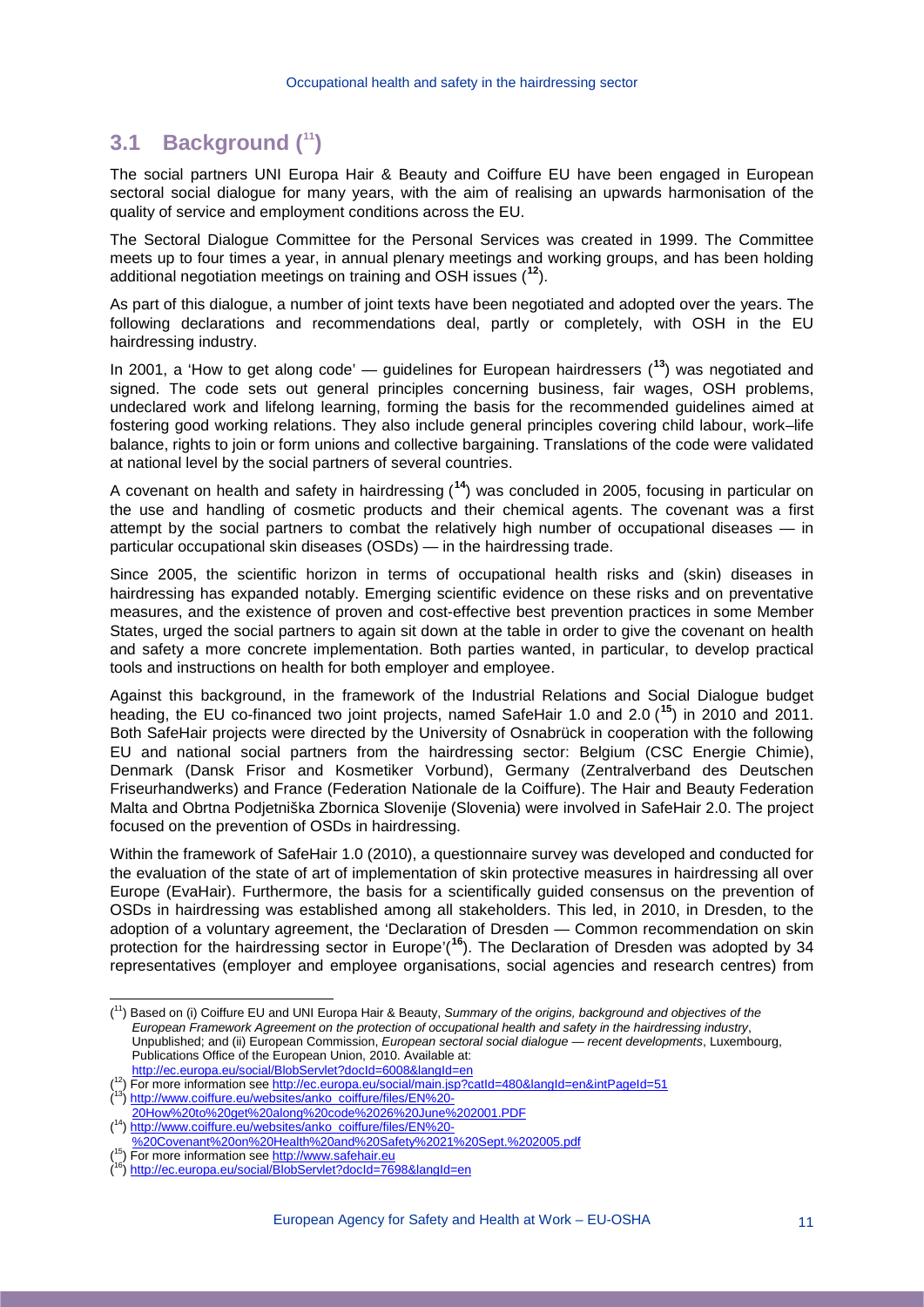12 European countries (Austria, Belgium, Denmark, France, Germany, Kosovo, Malta, Netherlands, Slovenia, Switzerland, Turkey and the United Kingdom). It provides a basis for further attempts concerning OSH and the prevention of occupational dermatitis in particular. It contains a 'Declaration of intent' with recommendations concerning the prevention of OSDs in hairdressing, as well as an 'attachment' with detailed support measures for the implementation of the Dresden Declaration at national level.

In the next step, the EU follow-up project SafeHair 2.0 (2011/2012) was launched with the aim of guiding the implementation of the accepted standards in a scientific manner. Together with three workshops (in Ljubljana, Berlin and Malta), a modular 'SafeHair Skin&Beauty Toolbox' (www.safehair.eu) was developed. This toolbox contains didactical materials and information for skin protective measures for ready access in the salons and for different target groups involved in education and administration in the field of professional hairdressing (i.e. apprentices, employees, masters, salon owners, teachers, managers, administrators, professional associations, suppliers, experts and further stakeholders).

## <span id="page-12-0"></span>**3.2 Towards a new agreement**

It is against the backdrop of the abovementioned social dialogue activities that the European social partners decided to move towards an EU-level agreement for the hairdressing sector. The European Framework Agreement on the protection of occupational health and safety in the hairdressing sector (<sup>[17](#page-12-1)</sup>) is the result of an autonomous initiative by the social partners, on the basis of Article 155 of the  $TFEU (18)$  $TFEU (18)$  $TFEU (18)$  (see box).

#### **Sectoral social dialogue and EU-level agreements (** [19](#page-12-3)**)**

Social dialogue is the central feature of collective industrial relations in Europe. The term 'European social dialogue' refers to the institutionalised consultations, negotiations and joint actions involving the European social partners. European sectoral social dialogue is an instrument of EU social policy and industrial relations at sectoral level, and consists of dialogue between the European trade union and employer organisations of a specific sector of the economy.

Social dialogue is mentioned in primary EU law in the TFEU. Articles 154 and 155 of the TFEU provide a procedure that combines the consultation of the social partners by the European Commission with the option to leave social regulation to bipartite agreement between management and labour organised at EU level.

Where the issue under consideration is specific to one sector, or has particular implications in a sector, the sectoral social partners may decide to negotiate an EU-level agreement on the matter. EU-level agreements establish minimum standards to apply across the EU and lay down certain commitments to be implemented by a deadline. Article 155 of the TFEU provides two options for the implementation of agreements concluded by the EU-level social partners under Article 154.

- 1. The first option is implementation as 'autonomous agreements', i.e. in accordance with the procedures and practices specific to management and labour and the Member States (the socalled 'voluntary route'). These autonomous agreements are generally implemented by the national member organisations of the signatories.
- 2. Under the second option, agreements can be implemented in the form of a Council decision, which is, in practice, a Council Directive. This option is open only 'in matters covered by Article 153', that is in social matters for which the EU has shared regulatory competence for setting minimum standards.

<sup>(&</sup>lt;sup>17</sup>)<http://ec.europa.eu/social/BlobServlet?docId=7697&langId=en> -

<span id="page-12-2"></span><span id="page-12-1"></span><sup>&</sup>lt;sup>(18</sup>) Consolidated version of the Treaty on the Functioning of the European Union, 9 May 2008 (see

[http://eurlex.europa.eu/LexUriServ/LexUriServ.do?uri=OJ:C:2008:115:0047:0199:EN:PDF\).](http://eurlex.europa.eu/LexUriServ/LexUriServ.do?uri=OJ:C:2008:115:0047:0199:EN:PDF))

<span id="page-12-3"></span><sup>&</sup>lt;sup>(19</sup>) Based on<http://www.eurofound.europa.eu/areas/industrialrelations/dictionary/definitions/europeansocialdialogue.htm>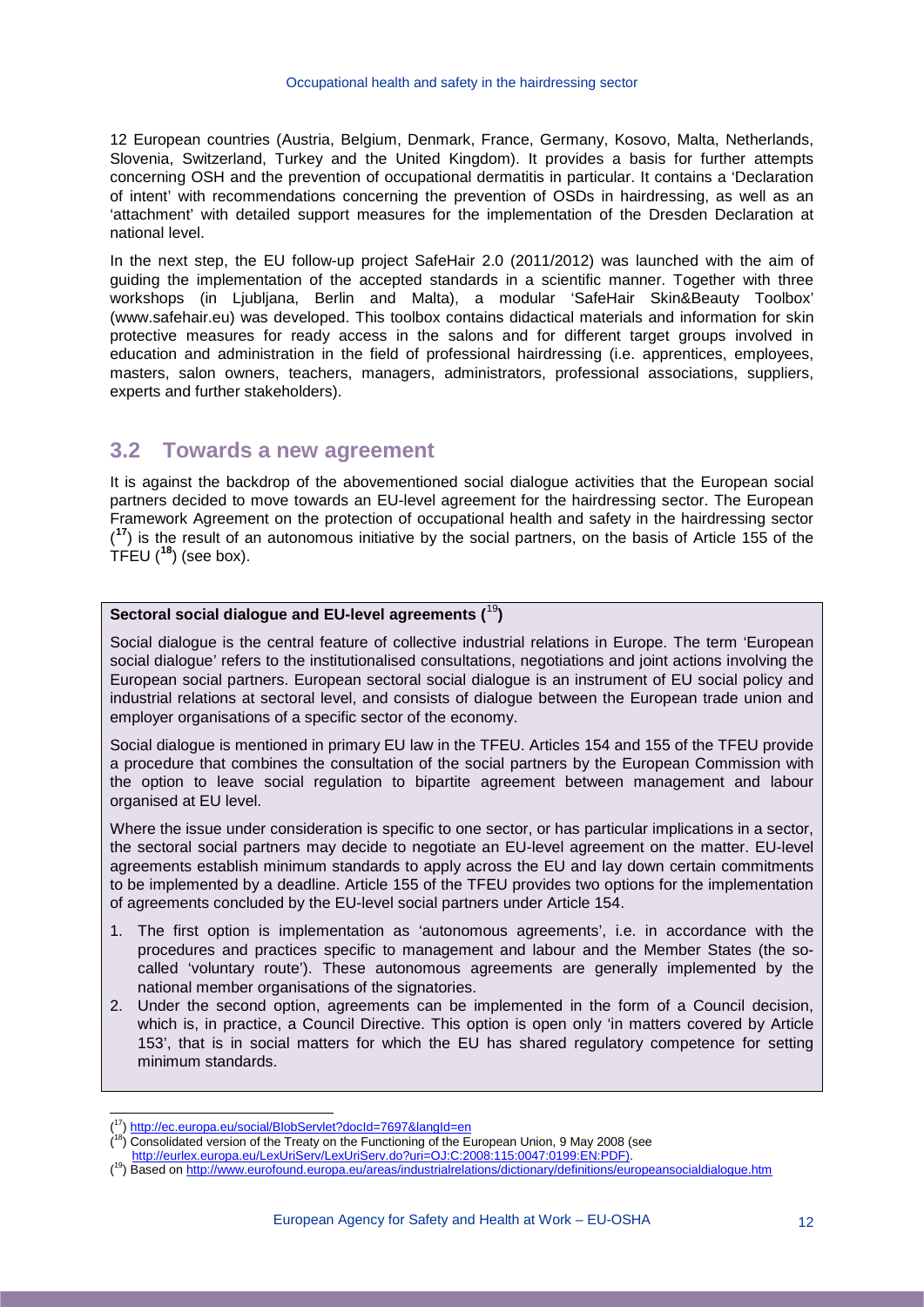3. The Council decision declares the agreement generally applicable in the EU, and it rests on Member States to ensure its implementation. Article 153(3) of the TFEU permits Member States to implement EU directives in the social policy field, including OSH directives and those directives implementing an EU social partner agreement, by national social partner agreement. This implementation route implies that no transposing legislation is required as long as the results required by the EU legislation are obtained.

More information can be found in the following publications:

- European Commission, *Social Europe guide — Volume 2: social dialogue*, Luxembourg: Publications Office of the European Union, 2012. Available at: <http://ec.europa.eu/social/BlobServlet?docId=7384&langId=en>
- European Commission, *European sectoral social dialogue — recent developments*, Luxembourg, Publications Office of the European Union, 2010. Available at: <http://ec.europa.eu/social/BlobServlet?docId=6008&langId=en>

The Agreement was signed in Brussels on 26 April 2012, in the presence of László Andor, Commissioner for Employment, Social Affairs and Inclusion, who is responsible for social dialogue at EU level. The signature of the agreement was preceded by a seminar with scientific experts and representatives from EU-OSHA, the International Labour Organization and the World Health Organization — all of which support the process ( **[20](#page-13-0)**).



#### **Figure 1:** The signing of the agreement on 26 April 2012.

-

<span id="page-13-0"></span><sup>(&</sup>lt;sup>20</sup>) All presentations are available at <u>http://ec.europa.eu/social/main.jsp?langId=en&catId=89&newsId=1286&furtherNews=yes</u>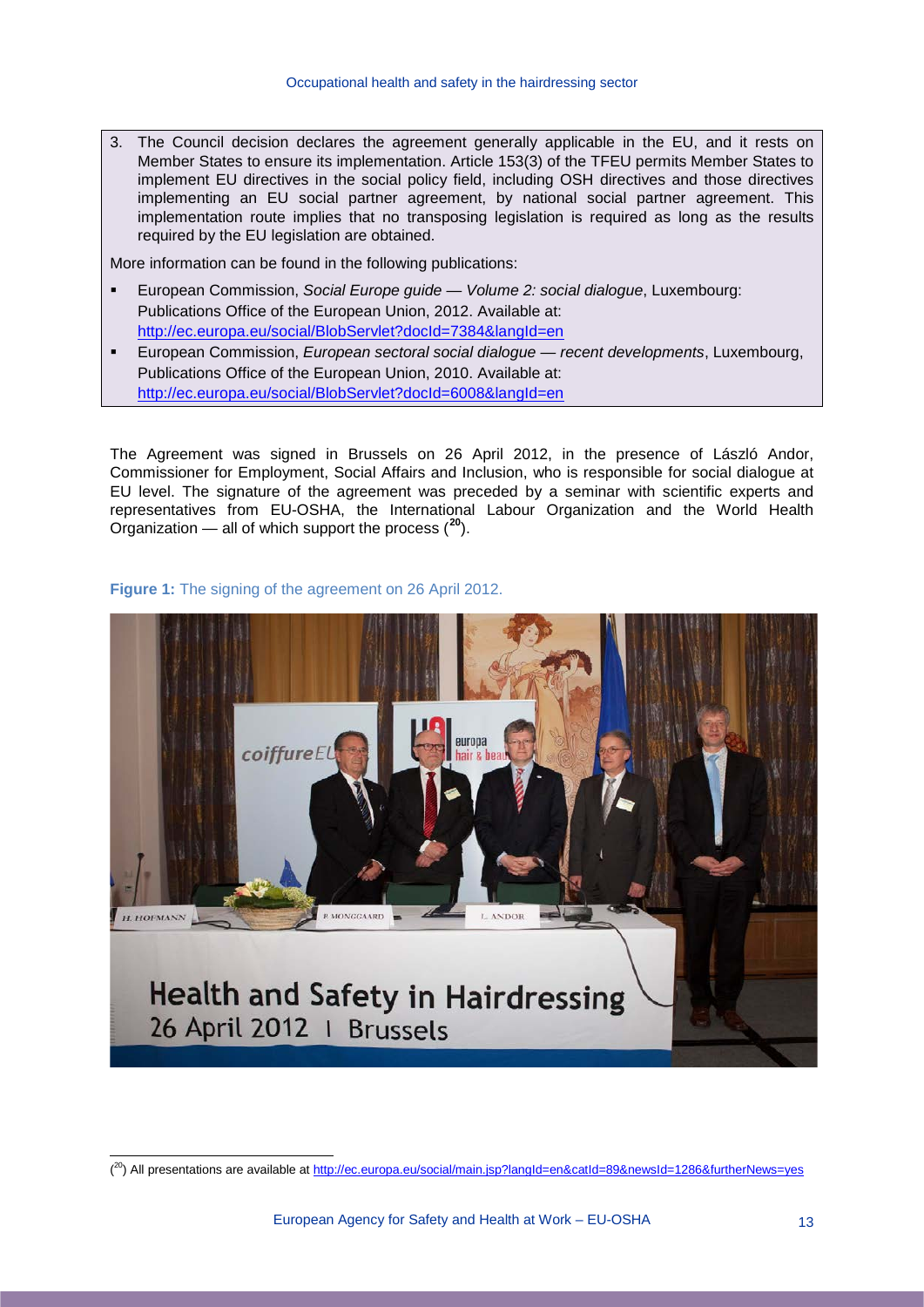#### <span id="page-14-0"></span>**3.3 Scope and content of the agreement**

The agreement applies to workers, including trainees and apprentices, and their employers. When self-employed persons (chair-renters) and employers personally work in a salon that is also the workplace of a worker, they must comply with certain provisions of the agreement. Apart from chairrenters and working employers, the self-employed (single-person enterprises) are not covered by the agreement.

In the three years of negotiations of the agreement, it quickly became apparent that it was useful to go beyond mere skin protection measures to include the entire working environment of the hairdresser. The agreement is composed of two parts.

Part I regulates general provisions and is divided into several sections, as follows:

- skin protection (e.g. reduction and elimination of wet work and dangerous chemicals, use of gloves);
- prevention of allergies (e.g. restricting dust formation, sensitising substances, hand tools containing soluble nickel);
- prevention of MSDs (e.g. ergonomic design of workstations and trolleys, adjustable chairs and stools, comfortable hand tools, diminishing of repetitive tasks);
- working environment and work organisation (e.g. working hours, work spaces, lighting, facilities, non-slip floor covering, general and exhaust ventilation, personal hygiene);
- maternity protection (e.g. adapting tasks, consultation with physician); and
- mental health and well-being (e.g. management, roles and responsibilities).

Part II of the agreement gives a detailed description of individual and collective protective measures applicable to the sector. Individual measures include wearing shoes with non-slip soles, not leaving aqueous solutions containing irritating substances or preparations to dry on the skin, and not drying hands with customers' towels to prevent involuntary contact with hairdressing chemicals. Collective measures include workers not eating or smoking in the workplace and obliging employers to provide protective gloves, as well as ensuring that tools are cleaned and disinfected systematically.

The agreement endorses the principles of prevention under Framework Directive 89/391/EEC (Council Directive 89/391/EEC of 12 June 1989). It states, for instance, that employers must take measures to help employees avoid repeated contact for long periods with water and skin-irritating substances that may cause irritations and allergic reactions and organise a balance between wet and dry work activities.

If the use of less dangerous alternatives is not possible, it states that the employer should use materials, products and tools in a form that involves low exposure. The substitution principle should apply to a range of materials, including products used for permanent wave treatments and blonding agents.

A specific clause is devoted to MSDs, calling on employers to organise the rotation of tasks in order to avoid repetitive movements or strenuous work over an extended period of time.

Apart from complying with legislation on working time, employers should take account of the most recent ergonomic best practices when acquiring new equipment and tools. As an example, the parties make it clear that handheld hairdryers must be as light, quiet and low in vibration as possible without this affecting their technical efficiency.

The signatory parties also recommend that employees consult a doctor of their choice or an occupational physician as soon as they experience symptoms such as recurrent pain, numbness or tingling.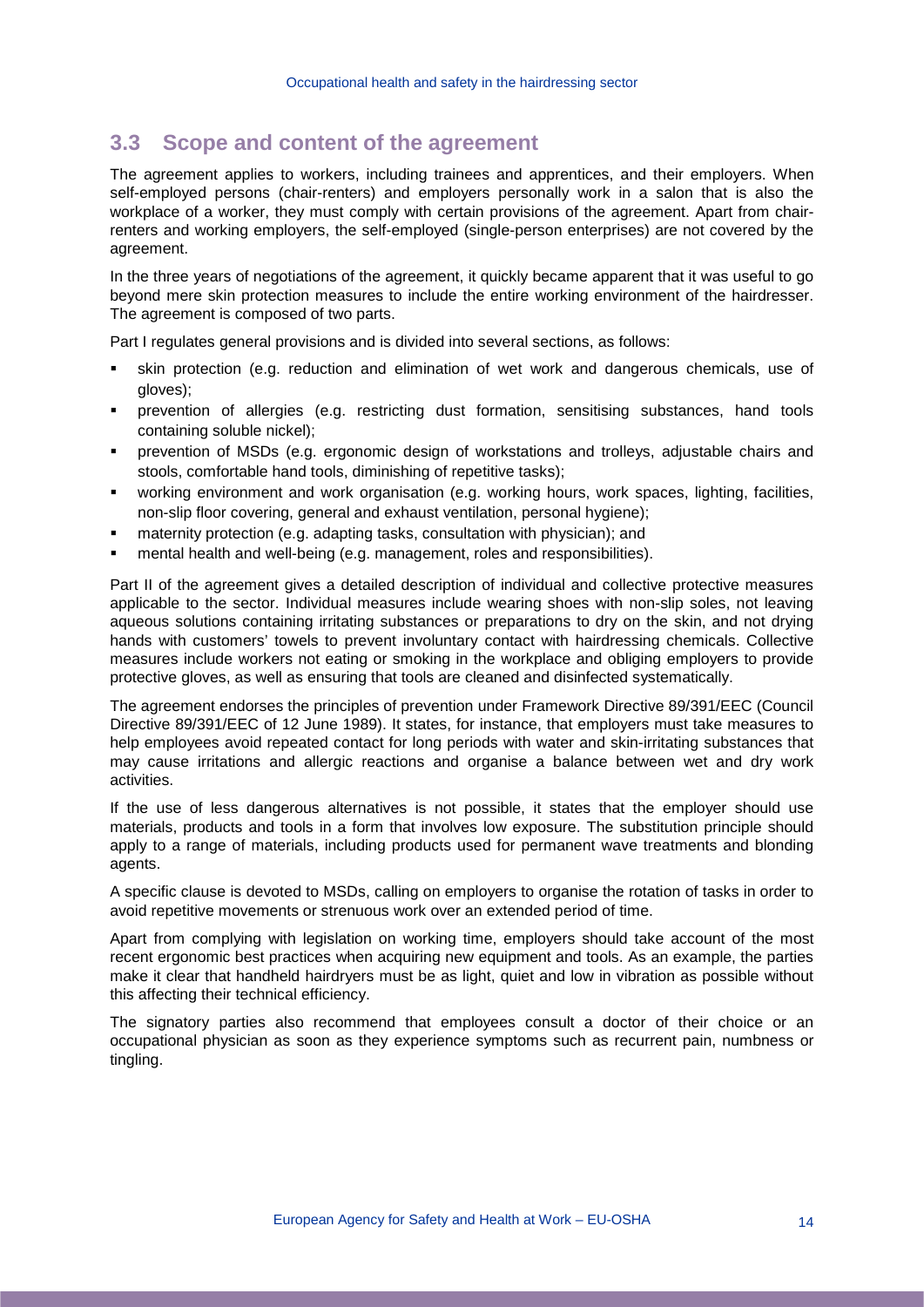## <span id="page-15-0"></span>**3.4 Declaration**

In addition to the Framework Agreement, on 26 April 2012 the involved parties also adopted a complementary **'Declaration on health and safety in the hairdressing sector'** ( **[21](#page-15-3)**). This declaration is addressed to stakeholders such as the cosmetic industry and manufacturers of other substances used in the sector.

The declaration calls both on stakeholders to intensify research into substances that are less harmful to the skin and respiratory tract than those normally used in the sector and on manufacturers to provide required information on the use and risks of salon products. It also calls on the supplier industry to take greater account of ergonomic principles in product development and to step up its ergonomic research. The declaration also includes a commitment by the parties to integrate the principles of the agreement into training, thus linking the Framework Agreement to their 2009 autonomous agreement on the implementation of the European Hairdressing Certificates.

## <span id="page-15-1"></span>**3.5 Next steps**

The agreement was negotiated on the assumption that it would be binding throughout the EU and apply to all hairdressers. Therefore, in the preamble of the agreement, the social partners, in accordance with Article 155 of the TFEU, ask the European Commission for legislative implementation of the agreement through a decision of the Council, that is making the agreement legally binding in all EU Member States by issuing an EU Directive. Furthermore, the parties call upon Member States to ensure that, at national level, all self-employed hairdressers active in the sector would benefit from the same level of protection as that foreseen in the agreement. At the time of writing, the Commission was still assessing this request. In the Commission Communication on Regulatory Fitness and Performance (REFIT) or 2 October 2013  $(^{22})$  $(^{22})$  $(^{22})$ , it announced that during the present Commission's term of office, it will not bring forward a proposal for legislative implementation of the agreement. At the same time, the Commission will continue with its assessment.

The parties will establish a joint working group at European level, which will report annually on progress made on implementing the agreement. This working group will also be open to new scientific findings.

Before presenting a proposal for a Council decision to implement the agreement through EU legislation, the Commission assesses a number of issues, including the appropriateness of EU action in the field, the representativeness and the mandate of the contracting parties, the legality of each clause in relation to EU law and the possible administrative, financial and legal constraints on small and medium-sized enterprises (SMEs) resulting from an implementation by EU legislation. To support the analysis of the added value of the agreement, the Commission has contracted an external study to collect background information and provide an overview of the hairdressing sector, to collect medical– scientific data on work-related accidents and health problems and to estimate the costs and benefits of the provisions laid down in the agreement. This will contribute to the Commission's assessment of the concerned agreement.

## <span id="page-15-2"></span>**3.6 Success factors, lessons learnt and transferability**

The Framework Agreement is without doubt an important sectoral agreement and an example of a successfully integrated policy of social dialogue.

In his halftime summary, Commissioner Andor stated: 'In 2012, the European sectoral social partners concluded another important agreement which aims at protecting the health and safety of workers in the hairdressing sector. There is clear scientific evidence that hairdressers are exposed to high risk of

<span id="page-15-3"></span><sup>(&</sup>lt;sup>21</sup>)<http://ec.europa.eu/social/BlobServlet?docId=7698&langId=en> -

<span id="page-15-4"></span><sup>(&</sup>lt;sup>22</sup>) COM(2013)685 final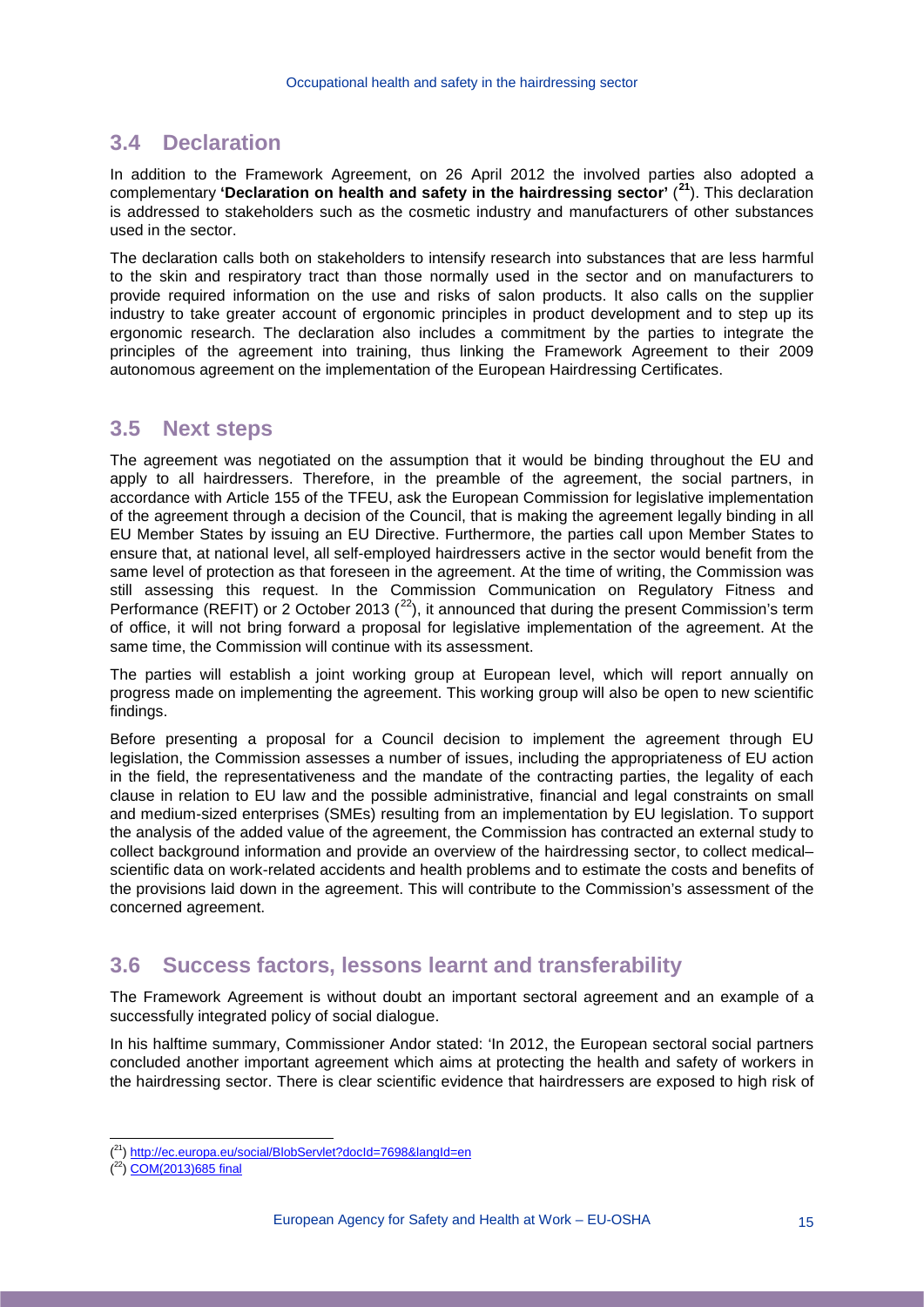occupational disease, in particular skin diseases and musculo-skeletal disorders, and therefore measures to better protect them are justified'  $(^{23})$ .

The agreement is a regulation by social partners for social partners and is tailor-made for small businesses. The social partners are convinced that the implementation of the agreement will help to preserve the good health of all persons working in the hairdressing trade and increase the professionalism and profitability of the industry.

'Hairdressers, whether as entrepreneurs or co-workers, offer their services to millions of customers every day. A healthy working environment contributes significantly to the success of businesses and is important both for the persons working in the hairdressing trade as well as for the customers. Coiffure EU welcomes the intent of EU-OSHA to support the practical implementation of the European Framework Agreement on the protection of occupational health and safety by providing useful aids and tools. This will contribute to increasing the acceptance of the proposed measures by all those working in hairdressing.'

Rainer Röhr, Secretariat Health & Safety and Environment, Coiffure EU

'For UNI Hair & Beauty, prevention based on general rules or on a voluntary basis is not enough to improve working conditions of hairdressers in their salons. Therefore, UNI has proposed the negotiation of a framework agreement specific to the sector dealing with the particular occupational risks all hairdressers in Europe (either employers or workers) are exposed to. If the sector wants to attract and retain the most talented, it has to be able to offer "well-being" to its staff.'

François LAURENT, Vice President UNI Hair and Beauty

Experiences of countries that have implemented measures similar to those contained in the agreement point to clear benefits for employers and workers alike in lowering sick leave and absence, reducing staff turnover and reducing treatment and follow-up costs for health systems in treating occupational disease. Evidence suggests that the costs of implementing the agreed prevention measures are low — less than EUR 0.5 per customer, or just over 1 % of the annual turnover of an average salon.

<span id="page-16-0"></span>The employer and employee representatives believe that the agreement is active SME policy as it relates to an industry that is not the focus of political interests (such as the automobile industry). They have welcomed that the EU, by co-funding the EU SafeHair projects, has contributed to ensuring that the procedure described in the agreement has a scientific background.

<span id="page-16-1"></span><sup>(&</sup>lt;sup>23</sup>) [http://ec.europa.eu/commission\\_2010-2014/andor/documents/halftime-summary-barrosoii\\_en.pdf](http://ec.europa.eu/commission_2010-2014/andor/documents/halftime-summary-barrosoii_en.pdf) (p. 31). -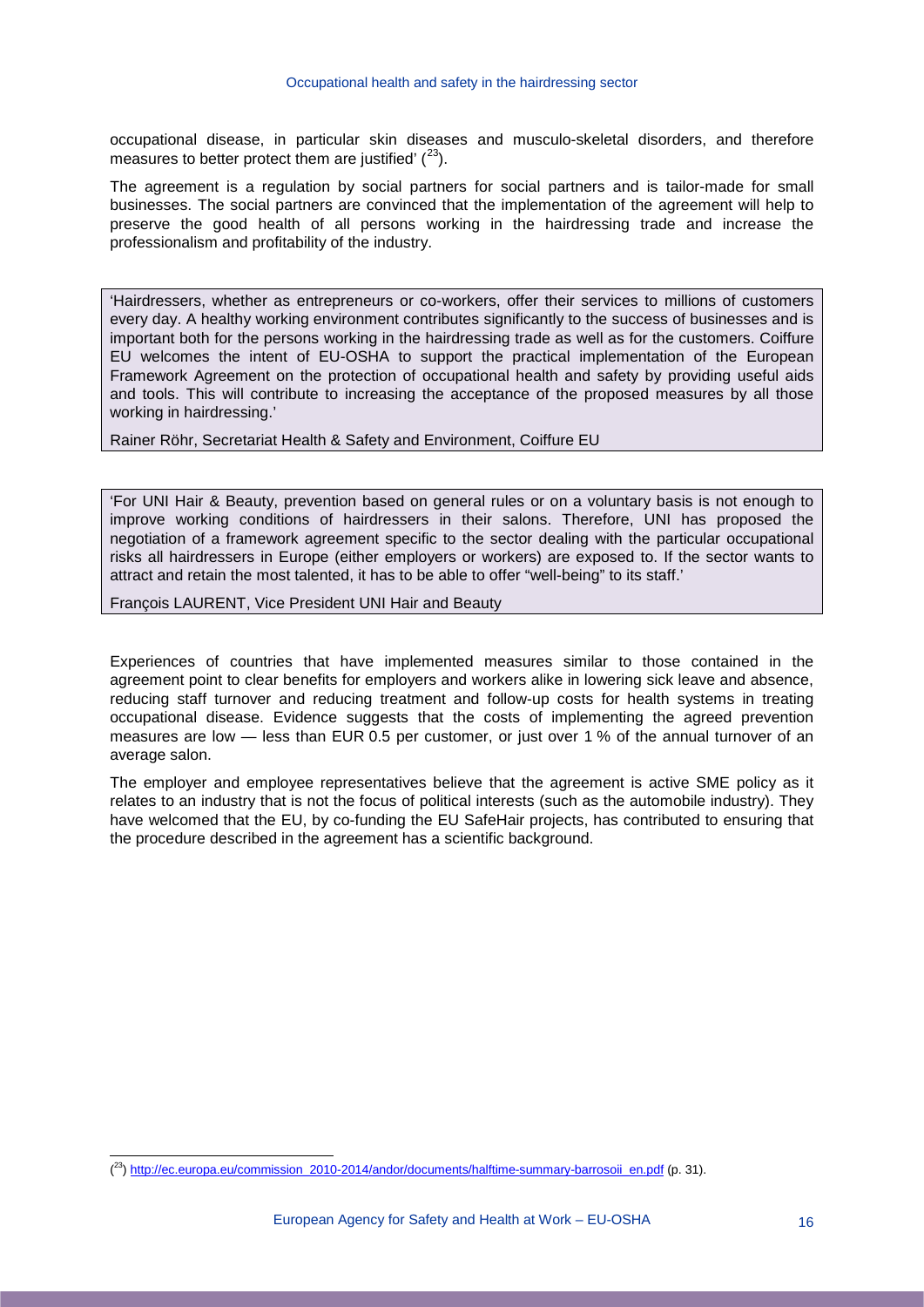Occupational health and safety in the hairdressing sector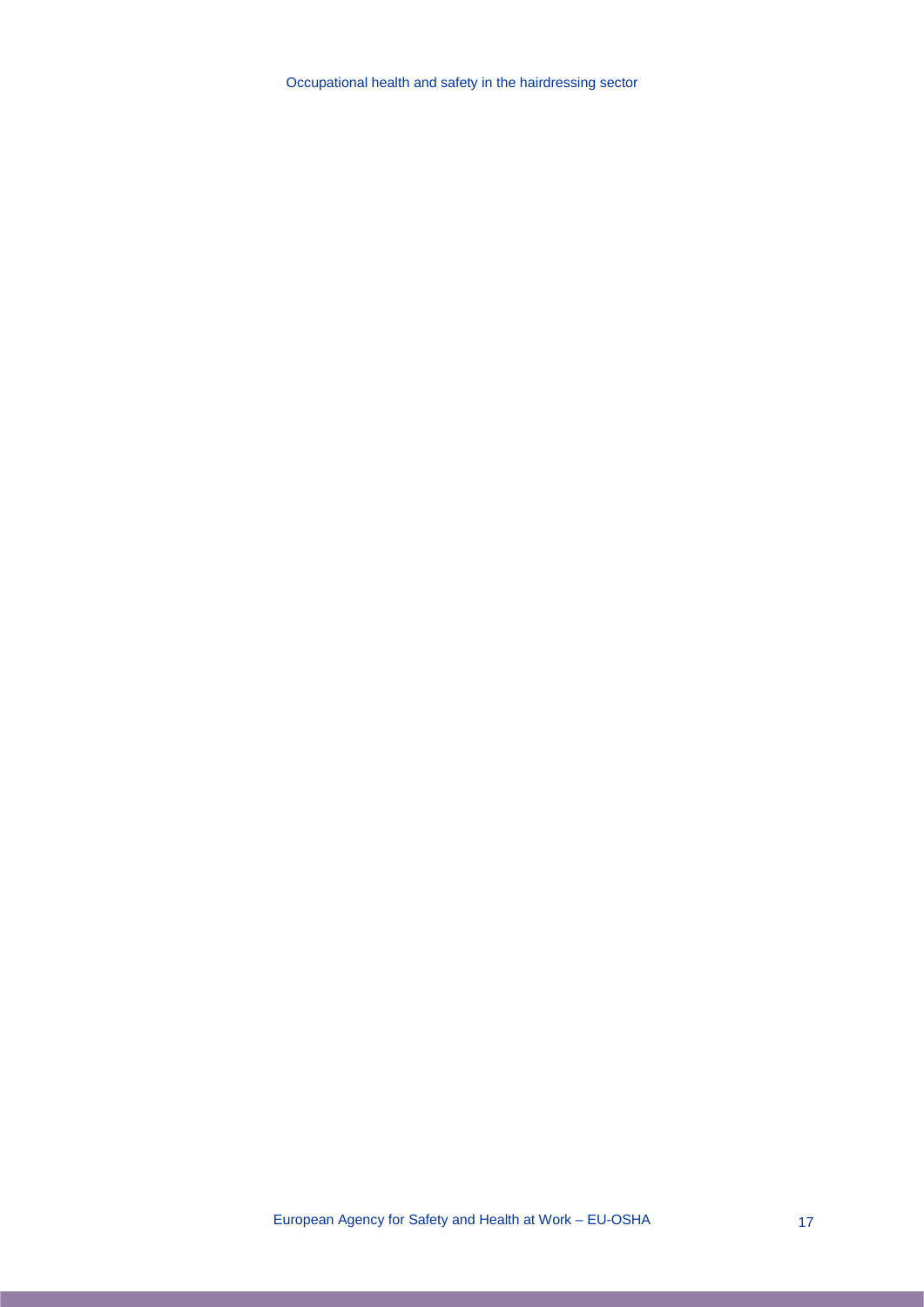## **4 Bibliography**

#### <span id="page-18-0"></span>**4.1 General description of risks in hairdressing salons**

- Department of Labour, New Zealand, *Health and safety in hairdressing*, 2007. Available at: <http://www.dol.govt.nz/PDFs/hairdressing.pdf>
- Derry City Council, *Safety in beauty salons*. Available at: <http://www.derrycity.gov.uk/DerryCitySite/files/f7/f7f84ea7-33d8-43f8-a5e3-e2adacec15c0.pdf>
- EU-OSHA (European Agency for Safety and Health at Work), *Risk assessment for hairdressers.*  [Available at: http://osha.europa.eu/en/publications/e-facts/efact34](https://osha.europa.eu/en/publications/e-facts/efact34)
- Government of South Australia, Department of Health, *Public health standards of practice for hairdressing*, 2006. Available at: [http://www.health.sa.gov.au/pehs/publications/hairdressing](http://www.health.sa.gov.au/pehs/publications/hairdressing-guideline-april06.pdf)[guideline-april06.pdf](http://www.health.sa.gov.au/pehs/publications/hairdressing-guideline-april06.pdf)
- Hairdressers Registration Board of Western Australia, *Hairdressers guide to occupational safety and health*, 2005.
- Hairdressing Training Board Ltd, *Safety in hairdressing premises*. Available at: <http://www.derrycity.gov.uk/DerryCitySite/files/71/71f6f9af-e0f4-495c-961f-e1d7a331ea68.pdf>
- Maraschin, J., 'Hairdressing and beauty care: European action for safer workplaces', *HesaMag #01*, European Trade Union Institute, Autumn-Winter 2009, pp. 42–45. Available at: [http://www.etui.org/content/download/6019/58113/file/Hairdressing+and+beauty+care+-](http://www.etui.org/content/download/6019/58113/file/Hairdressing+and+beauty+care+-+European+action+for+safer+workplaces.pdf) [+European+action+for+safer+workplaces.pdf](http://www.etui.org/content/download/6019/58113/file/Hairdressing+and+beauty+care+-+European+action+for+safer+workplaces.pdf)
- Mimas and University of Manchester, *Ensure your own actions reduce risks to health and safety*. Available at:<http://htmob.mobi/sites/default/files/download/document100.pdf>
- New Zealand Association of Registered Hairdressers Inc., *Guide to occupational safety and health for the hairdressing industry*, Nelson, New Zealand, 1997.
- Newtownabbey Borough Council, *Health and safety in hairdressing*. Available at: [http://www.newtownabbey.gov.uk/environmentalhealth/health%20and%20safety/downloads/He](http://www.newtownabbey.gov.uk/environmentalhealth/health%20and%20safety/downloads/Health%20and%20Safety%20in%20Hairdressering%20Pack.pdf) [alth%20and%20Safety%20in%20Hairdressering%20Pack.pdf](http://www.newtownabbey.gov.uk/environmentalhealth/health%20and%20safety/downloads/Health%20and%20Safety%20in%20Hairdressering%20Pack.pdf)
- Queensland Government, *Key health and safety tips for hairdressers*, 2013. Available at: [http://www.deir.qld.gov.au/workplace/documents/showDoc.html?WHS%20Fast%20Facts/retailw](http://www.deir.qld.gov.au/workplace/documents/showDoc.html?WHS%20Fast%20Facts/retailwholesale%20-%20hairdresser%20(accessed%2020%20February%202013)) holesale%20-%20hairdresser [\(accessed 20 February 2013\).](http://www.deir.qld.gov.au/workplace/documents/showDoc.html?WHS%20Fast%20Facts/retailwholesale%20-%20hairdresser%20(accessed%2020%20February%202013))
- WorkCover New South Wales, *Health and safety guidelines for hairdressers*, 2003. Available at: [http://www.workcover.nsw.gov.au/formspublications/publications/Documents/hairdressers\\_healt](http://www.workcover.nsw.gov.au/formspublications/publications/Documents/hairdressers_health_safety_guide_0123.pdf) [h\\_safety\\_guide\\_0123.pdf](http://www.workcover.nsw.gov.au/formspublications/publications/Documents/hairdressers_health_safety_guide_0123.pdf)

## <span id="page-18-1"></span>**4.2 Ergonomic factors**

- Boyles, J. L., Yearout, R. D. and Rys, M. J., 'Ergonomic scissors for hairdressing', *International Journal of Industrial Ergonomics*, Vol. 32, No 3, 2003, pp. 199–207.
- Chen, H. C., Chang, C. M., Liu, Y. P. and Chen, C. Y., 'Ergonomic risk factors for the wrists of hairdressers', *Applied Ergonomics*, Vol. 41, No 1, 2010, pp. 98–105.
- De Smet, E., Germeys, F. and De Smet, L., 'Prevalence of work related upper limb disorders in hairdressers: a cross sectional study on the influence of working conditions and psychological, ergonomic and physical factors', *Work*, Vol. 34, No 3, 2009, pp. 325–330.
- Department of Labour, New Zealand, *Health and safety in hairdressing*, 2007. Available at: <http://www.dol.govt.nz/PDFs/hairdressing.pdf>
- Derry City Council, *Safety in beauty salons*. Available at: <http://www.derrycity.gov.uk/DerryCitySite/files/f7/f7f84ea7-33d8-43f8-a5e3-e2adacec15c0.pdf>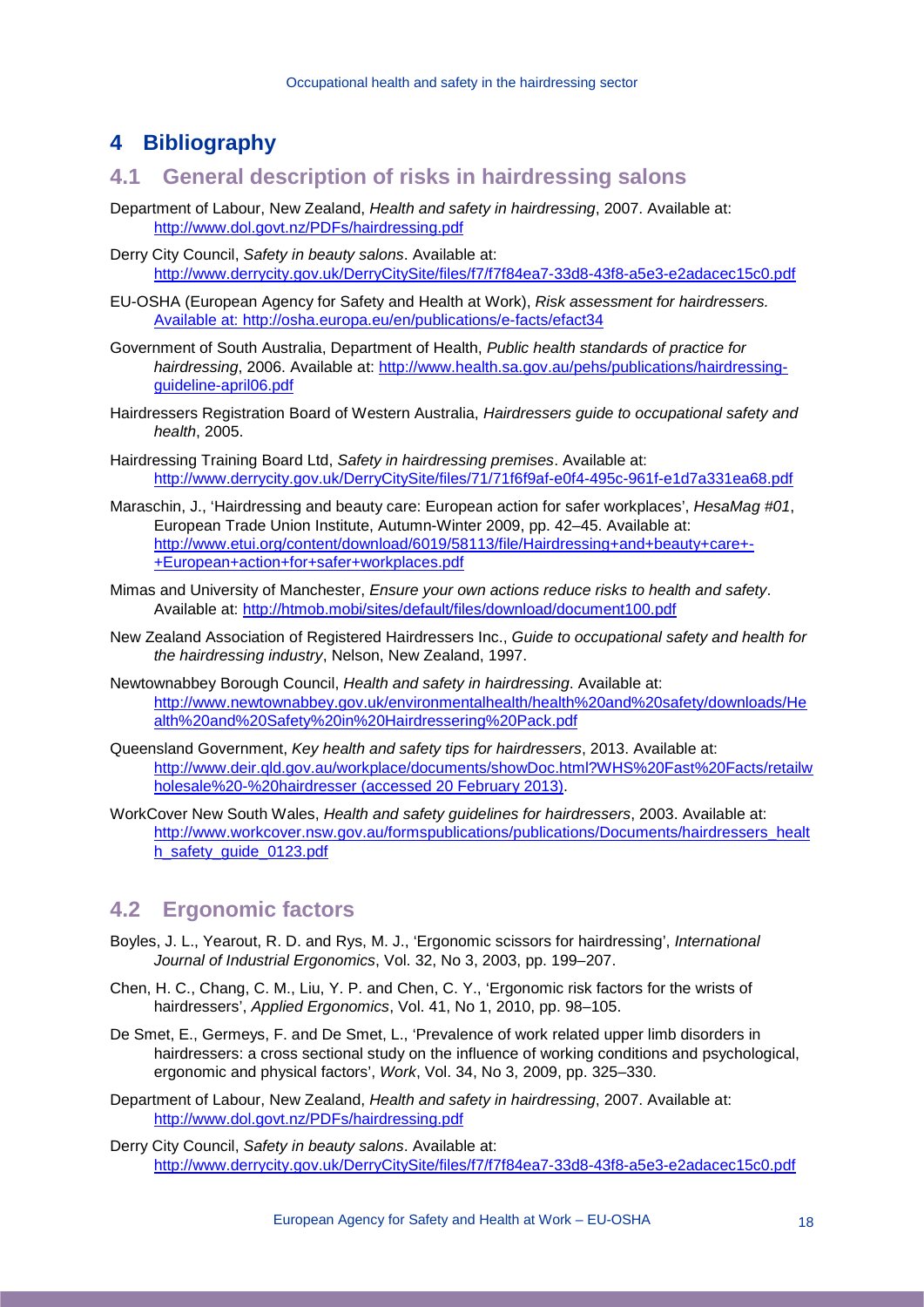Derry City Council, *Safety in hairdressing premises*. Available at: <http://www.derrycity.gov.uk/DerryCitySite/files/71/71f6f9af-e0f4-495c-961f-e1d7a331ea68.pdf>

- EU-OSHA (European Agency for Safety and Health at Work), *Risk assessment for hairdressers.*  Available at: [http://osha.europa.eu/en/publications/e-facts/efact34](https://osha.europa.eu/en/publications/e-facts/efact34)
- Hairdressers Registration Board of Western Australia, *Hairdressers guide to occupational safety and health*, 2005.
- Leino, T., Kahkonen, E., Saarinen, L., Henriks-Eckerman, M. L. and Paakkulainen, H., 'Working conditions and health in hairdressing salons', *Applied Occupational and Environmental Hygiene*, Vol. 14, No 1, 1999, pp. 26–33.
- Mimas and University of Manchester, *Ensure your own actions reduce risks to health and safety*. Available at:<http://htmob.mobi/sites/default/files/download/document100.pdf>
- New Zealand Association of Registered Hairdressers, Inc., *Guide to occupational safety and health for the hairdressing industry*, 1997.
- Omokhodion, F. O., Balogun, M. O. and Ola-Olorun, F. M. 'Reported occupational hazards and illnesses among hairdressers in Ibadan, SouthWest Nigeria', *West African Journal of Medicine*, Vol. 28, No 1, 2009, pp. 20–23.
- Queensland Government, *Key health and safety tips for hairdressers*, 2013. Available at: [http://www.deir.qld.gov.au/workplace/documents/showDoc.html?WHS%20Fast%20Facts/retailw](http://www.deir.qld.gov.au/workplace/documents/showDoc.html?WHS%20Fast%20Facts/retailwholesale%20-%20hairdresser%20(accessed%2020%20February%202013)) [holesale%20-%20hairdresser \(accessed 20 February 2013\).](http://www.deir.qld.gov.au/workplace/documents/showDoc.html?WHS%20Fast%20Facts/retailwholesale%20-%20hairdresser%20(accessed%2020%20February%202013))
- Veiersted, K. B., Gould, K. S., Osteras, N. and Hansson, G. A., 'Effect of an intervention addressing working technique on the biomechanical load of the neck and shoulders among hairdressers', *Applied Ergonomics*, Vol. 39, No 2, 2008, pp. 183–190.
- WorkCover New South Wales, *Health and safety guidelines for hairdressers*, 2003. Available at: [http://www.workcover.nsw.gov.au/formspublications/publications/Documents/hairdressers\\_healt](http://www.workcover.nsw.gov.au/formspublications/publications/Documents/hairdressers_health_safety_guide_0123.pdf) [h\\_safety\\_guide\\_0123.pdf](http://www.workcover.nsw.gov.au/formspublications/publications/Documents/hairdressers_health_safety_guide_0123.pdf)

## <span id="page-19-0"></span>**4.3 Hazardous substances**

#### **Chemical exposure**

- Cordle, F. and Thompson, G. E., 'An epidemiologic assessment of hair dye use', *Regulatory Toxicology and Pharmacology*, Vol. 1, No 3, 1981, pp. 388–400.
- Department of Labour, New Zealand, *Health and safety in hairdressing*, 2007. Available at: <http://www.dol.govt.nz/PDFs/hairdressing.pdf>
- Derry City Council, *Safety in beauty salons*. Available at: <http://www.derrycity.gov.uk/DerryCitySite/files/f7/f7f84ea7-33d8-43f8-a5e3-e2adacec15c0.pdf>
- Derry City Council, *Safety in hairdressing premises*. Available at: <http://www.derrycity.gov.uk/DerryCitySite/files/71/71f6f9af-e0f4-495c-961f-e1d7a331ea68.pdf>
- Diab, K. K., Truedsson, L., Albin, M. and Nielsen, J., 'Persulphate challenge in female hairdressers with nasal hyperreactivity suggests immune cell, but no IgE reaction', *International Archives of Occupational and Environmental Health*, Vol. 82, No 6, 2009, pp. 771–777.
- Dulon, M., Peters, C., Wendeler, D. and Nienhaus, A., 'Trends in occupational airway diseases in German hairdressers: frequency and causes', *American Journal of Industrial Medicine*, Vol. 54, No 6, 2011, pp. 486–493.
- Eli Hollund, B. R. and Moen, B. E., 'Chemical exposure in hairdresser salons: effect of local exhaust ventilation', *The Annals of Occupational Hygiene*, Vol. 42, No 4, 1998, pp. 277–281.
- EU-OSHA (European Agency for Safety and Health at Work), *Risk assessment for hairdressers.*  Available at: [http://osha.europa.eu/en/publications/e-facts/efact34](https://osha.europa.eu/en/publications/e-facts/efact34)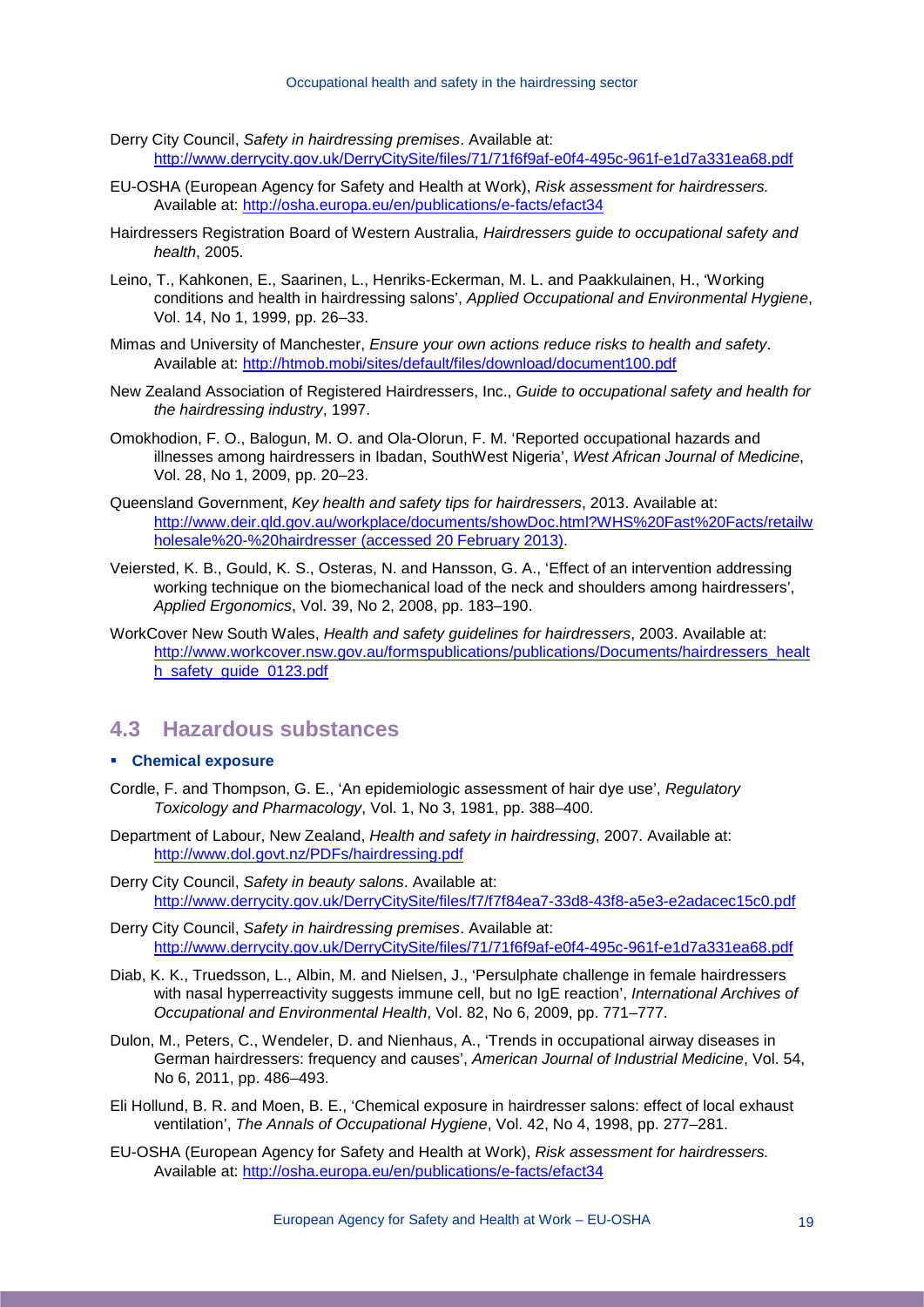- Ferrari, M., Moscato, G. and Imbriani, M., 'Allergic cutaneous diseases in hairdressers', *Medicina del Lavoro*, Vol. 96, No 2, 2005, pp. 102–118.
- Hairdressers Registration Board of Western Australia, *Hairdressers guide to occupational safety and health*, 2005.
- Hueber-Becker, F., Nohynek, G. J., Dufour, E. K., Meuling, W. J. A., de Bie, A. T., Toutain, H. and Bolt, H. M., 'Occupational exposure of hairdressers to [14C]-para-phenylenediamine-containing oxidative hair dyes: a mass balance study', *Food and Chemical Toxicology*, Vol. 45, No 1, 2007, pp. 160–169.
- Infante, P. F., Petty, S. E., Groth, D. H., Markowitz, G. and Rosner, D., 'Vinyl chloride propellant in hair spray and angiosarcoma of the liver among hairdressers and barbers: case reports', *International Journal of Occupational and Environmental Health*, Vol. 15, No 1, 2009, pp. 36–42.
- Lee, H. S. and Lin, Y. W., 'Permeation of hair dye ingredients, p-phenylenediamine and aminophenol isomers, through protective gloves', *Annals of Occupational Hygiene*, Vol. 53, No 3, 2009, pp. 289–296.
- Leonie Majoie, I. M. and Bruynzeel, D. P., 'Occupational immediate-type hypersensitivity to Henna in a hairdresser', *American Journal of Contact Dermatitis*, Vol. 7, No 1, 1996, pp. 38–40.
- Maraschin, J., 'Hairdressing and beauty care: European action for safer workplaces', HesaMag #01, European Trade Union Institute, Autumn–Winter 2009, pp. 42–45. Available at: [http://www.etui.org/content/download/6019/58113/file/Hairdressing+and+beauty+care+-](http://www.etui.org/content/download/6019/58113/file/Hairdressing+and+beauty+care+-+European+action+for+safer+workplaces.pdf) [+European+action+for+safer+workplaces.pdf](http://www.etui.org/content/download/6019/58113/file/Hairdressing+and+beauty+care+-+European+action+for+safer+workplaces.pdf)
- Mendes, A., Madureira, J., Neves, P., Carvalhais, C., Laffon, B. and Teixeira, J. P., 'Chemical exposure and occupational symptoms among Portuguese hairdressers', *Journal of Toxicology and Environmental Health — Part A: Current Issues*, Vol. 74, No 15–16, 2011, pp. 993–1000.
- Mimas and University of Manchester, *Ensure your own actions reduce risks to health and safety*. Available at:<http://htmob.mobi/sites/default/files/download/document100.pdf>
- New Zealand Association of Registered Hairdressers, Inc., *Guide to occupational safety and health for the hairdressing industry*, 1997.
- Newtownabbey Borough Council, *Health and safety in hairdressing*. Available at: [http://www.newtownabbey.gov.uk/environmentalhealth/health%20and%20safety/downloads/He](http://www.newtownabbey.gov.uk/environmentalhealth/health%20and%20safety/downloads/Health%20and%20Safety%20in%20Hairdressering%20Pack.pdf) [alth%20and%20Safety%20in%20Hairdressering%20Pack.pdf](http://www.newtownabbey.gov.uk/environmentalhealth/health%20and%20safety/downloads/Health%20and%20Safety%20in%20Hairdressering%20Pack.pdf)
- Nohynek, G. J., Fautz, R., Benech-Kieffer, F. and Toutain, H., 'Toxicity and human health risk of hair dyes', *Food and Chemical Toxicology*, Vol. 42, No 4, 2004, pp. 517–543.
- Nohynek, G. J., Skare, J. A., Meuling, W. J. A., Hein, D. W., de Bie, A. T. and Toutain, H., 'Urinary acetylated metabolites and N-acetyltransferase-2 genotype in human subjects treated with a para-phenylenediamine-containing oxidative hair dye', *Food and Chemical Toxicology*, Vol. 42, No 11, 2004, pp. 1885–1891.
- Omokhodion, F. O., Balogun, M. O. and Ola-Olorun, F. M., 'Reported occupational hazards and illnesses among hairdressers in Ibadan, SouthWest Nigeria', *West African Journal of Medicine*, Vol. 28, No 1, 2009, pp. 20–23.
- Queensland Government, *Key health and safety tips for hairdressers*, 2013. Available at: [http://www.deir.qld.gov.au/workplace/documents/showDoc.html?WHS%20Fast%20Facts/retailw](http://www.deir.qld.gov.au/workplace/documents/showDoc.html?WHS%20Fast%20Facts/retailwholesale%20-%20hairdresser%20(accessed%2020%20February%202013)) [holesale%20-%20hairdresser \(accessed 20 February 2013\).](http://www.deir.qld.gov.au/workplace/documents/showDoc.html?WHS%20Fast%20Facts/retailwholesale%20-%20hairdresser%20(accessed%2020%20February%202013))
- Schlatter, H., Long, T. and Gray, J., 'An overview of hair dye safety', *Journal of Cosmetic Dermatology*, Vol. 6, Suppl. 1, 2007, pp. 32–36.
- Seo, J. A., Bae, I. H., Jang, W. H., Kim, J. H., Bak, S. Y., Han, S. H., Park, Y. H. and Lim, K. M., 'Hydrogen peroxide and monoethanolamine are the key causative ingredients for hair dyeinduced dermatitis and hair loss', *Journal of Dermatological Science*, Vol. 66, No 1, 2012, pp. 12–19.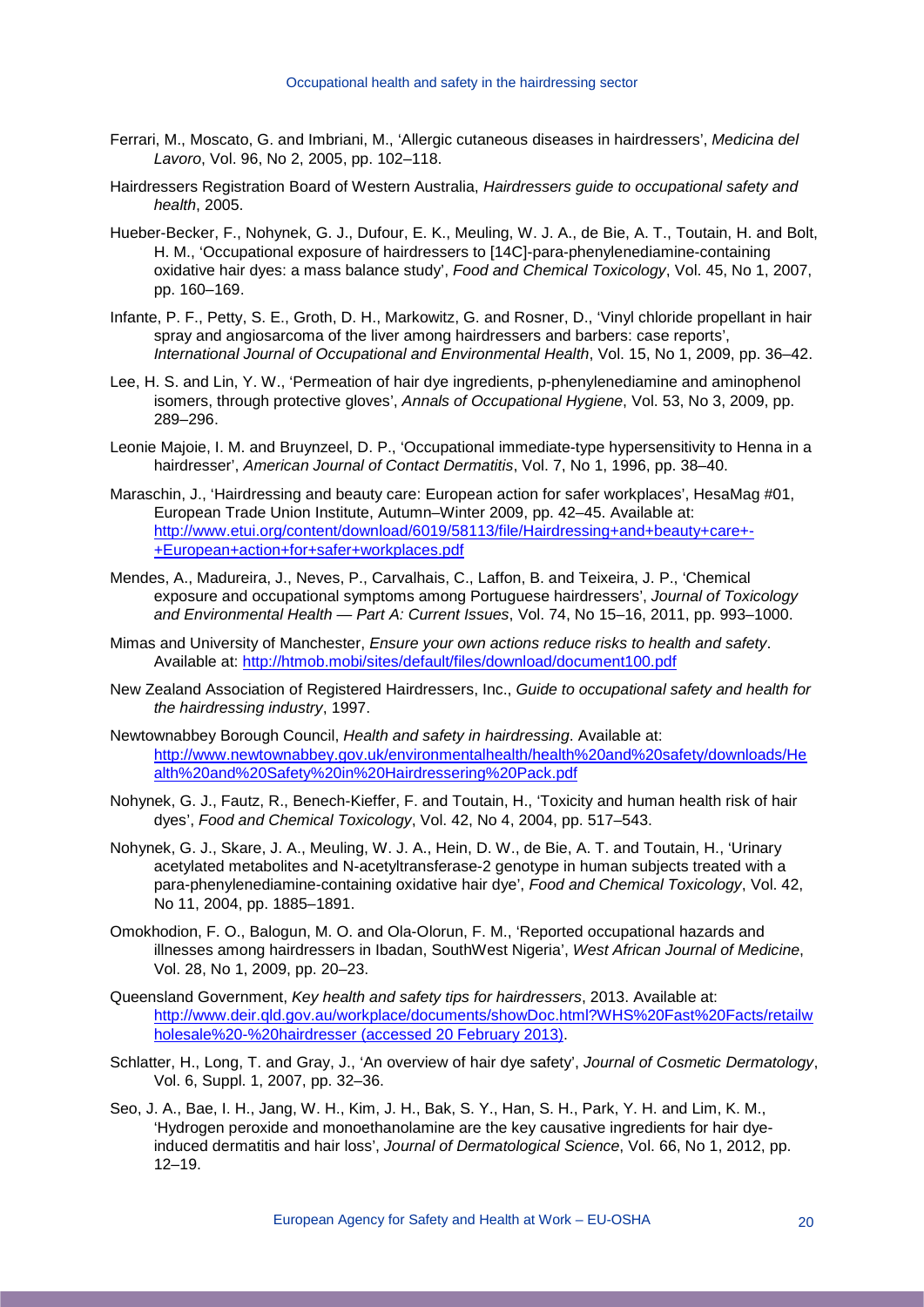- Shibata, A., Sasaki, R., Hamajima, N. and Aoki, K., 'Mortality of hematopoietic disorders and hair dye use among barbers', *Acta Haematologica Japonica*, Vol. 53, No 1, 1990, pp. 116–118.
- van der Wal, J. F., Hoogeveen, A. W., Moons, A. and Wouda, P., 'Investigation on the exposure of hairdressers to chemical agents', *Environment International*, Vol. 23, No 4, 1997, pp. 433–439.
- van Muiswinkel, W. J., Kromhout, H., Onos, T. and Kersemaekers, W., 'Monitoring and modelling of exposure to ethanol in hairdressing salons', *Annals of Occupational Hygiene*, Vol. 41, No 2, 1997, pp. 235–247.
- Vlastos, D. and Ntinopoulos, A., 'Induction of micronuclei on Greek hairdressers occupationally exposed to chemical mixtures', *Environmental Toxicology*, Vol. 26, No 5, 2011, pp. 506–514.
- WorkCover New South Wales, *Health and safety guidelines for hairdressers*, 2003. Available at: [http://www.workcover.nsw.gov.au/formspublications/publications/Documents/hairdressers\\_healt](http://www.workcover.nsw.gov.au/formspublications/publications/Documents/hairdressers_health_safety_guide_0123.pdf) [h\\_safety\\_guide\\_0123.pdf](http://www.workcover.nsw.gov.au/formspublications/publications/Documents/hairdressers_health_safety_guide_0123.pdf)

#### **Cancer**

- Alderson, M., 'Cancer mortality in male hairdressers', Journal of Epidemiology and Community Health, Vol. 34, No 3, 1980, pp. 182–184.
- Clemmesen, J., 'Epidemiological studies into the possible carcinogenicity of hair dyes', Mutation Research/Reviews in Genetic Toxicology, Vol. 87, No 1, 1981, pp. 65–79.
- Czene, K., Tiikkaja, S. and Hemminki, K., 'Cancer risks in hairdressers: assessment of carcinogenicity of hair dyes and gels', International Journal of Cancer, Vol. 105, No 1, 2003, pp. 108–112.
- Espinoza, F., Silverman, D., Kogevinas, M., Creus, A., Fernández, F., García-Closas, M., Tardon, A., García-Closas, R., Serra, C., Carrato, A., Rothman, N., Dosemeci, M., Malats, N. and Marcos, R., 'Micronuclei assessment in the urothelial cells of women using hair dyes and its modulation by genetic polymorphisms', Cancer Letters, Vol. 263, No 2, 2008, pp. 259–266.
- Feizy, V. and Toosi, S., 'Relation of basal cell carcinoma to hair dye use', Journal of the American Academy of Dermatology, Vol. 61, No 3, 2009, pp. 532–533.
- Golka, K., Kopps, S. and Myslak, Z. W., 'Carcinogenicity of azo colorants: influence of solubility and bioavailability', Toxicology Letters, Vol. 151, No 1, 2004, pp. 203–210.
- Guberan, E., Raymond, L. and Sweetnam, P. M., 'Increased risk for male bladder cancer among a cohort of male and female hairdressers from Geneva', International Journal of Epidemiology, Vol. 14, No 4, 1985, pp. 549–554.
- Harling, M., Schablon, A., Schedlbauer, G., Dulon, M. and Nienhaus, A., 'Bladder cancer among hairdressers: a meta-analysis', Occupational and Environmental Medicine, Vol. 67, No 5, 2010, pp. 351–358.
- Kogevinas, M., Fernandez, F., Garcia-Closas, M., Tardon, A., Garcia-Closas, R., Serra, C., et al., 'Hair dye use is not associated with risk for bladder cancer: evidence from a case–control study in Spain', European Journal of Cancer, Vol. 42, No 10, 2006, pp. 1448–1454.
- Lamba, A. B., Ward, M. H., Weeks, J. L. and Dosemeci, M., 'Cancer mortality patterns among hairdressers and barbers in 24 US states, 1984 to 1995', Journal of Occupational and Environmental Medicine, Vol. 43, No 3, 2001, pp. 250–258.
- Maraschin, J., 'Hairdressing and beauty care: European action for safer workplaces', HesaMag #01, European Trade Union Institute, Autumn–Winter 2009, pp. 42–45. Available at: [http://www.etui.org/content/download/6019/58113/file/Hairdressing+and+beauty+care+-](http://www.etui.org/content/download/6019/58113/file/Hairdressing+and+beauty+care+-+European+action+for+safer+workplaces.pdf) [+European+action+for+safer+workplaces.pdf](http://www.etui.org/content/download/6019/58113/file/Hairdressing+and+beauty+care+-+European+action+for+safer+workplaces.pdf)
- Nasca, P. C., Baptiste, M. S., Field, N. A., Metzger, B. B. and DeMartino, R., 'An epidemiologic case– control study of breast cancer and exposure to hair dyes', Annals of Epidemiology, Vol. 2, No 5, 1992, pp. 577–586.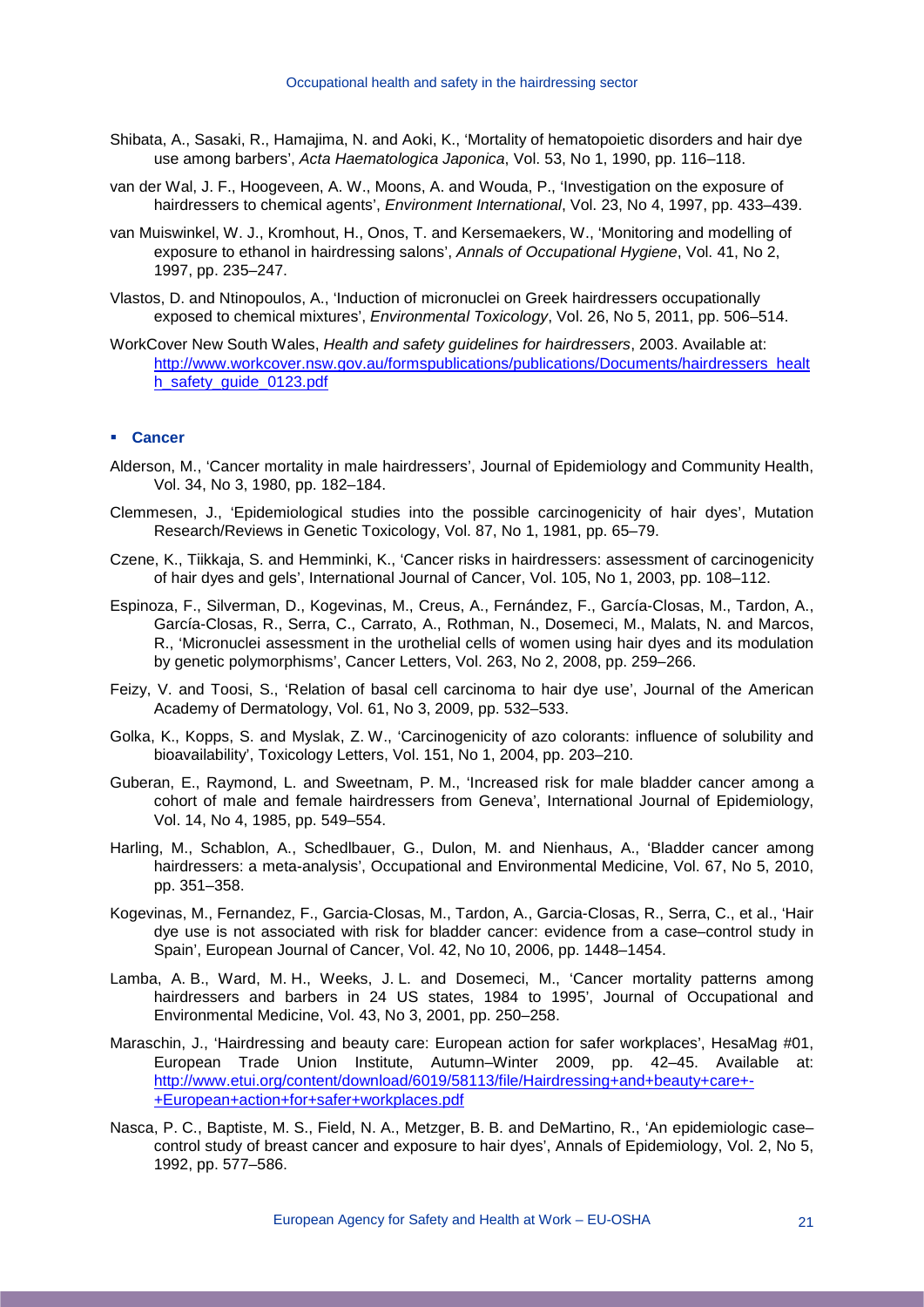- Noone, P., 'Temporary employment, leukaemia and hair dyes', Occupational Medicine, Vol. 59, No 6, 2009, p. 441.
- Orellana, C., 'Hair products and cancer risk: good and bad news', The Lancet Oncology, Vol. 4, No 5, 2003, p. 265.
- Sugiura, S., Yagyu, K., Obata, Y., Lin, Y., Tamakoshi, A., Ito, H., Matsuo, K., Tajima, K., Aoki, K. and Kikuchi, S., 'Cancer deaths in a cohort of Japanese barbers in Aichi prefecture', Asian Pacific Journal of Cancer Prevention, Vol. 10, No 2, 2009, pp. 307–310.
- Takkouche, B., Regueira-Méndez, C., and Montes-Martínez, A., 'Risk of cancer among hairdressers and related workers: a meta-analysis', International Journal of Epidemiology, Vol. 38, No 6, 2009, pp. 1512–1531.
- World Health Organization and International Agency for Research on Cancer, Occupational exposures of hairdressers and barbers and personal use of hair colourants; some hair dyes, cosmetic colourants, industrial dyestuffs and aromatic amines, IARC Monographs on the Evaluation of Carcinogenic Risks to Humans, Vol. 57, 1997. Summary of data reported and evaluation available at:<http://monographs.iarc.fr/ENG/Monographs/vol57/volume57.pdf>
- World Health Organization and International Agency for Research on Cancer, Some aromatic amines, organic dyes, and related exposures, IARC Monographs on the Evaluation of Carcinogenic<br>Risks to Humans, Vol. 57, Lyon, 2010. Summary of data available at: 2010. Summary of data available at: <http://monographs.iarc.fr/ENG/Monographs/vol99/mono99.pdf>

#### **Respiratory problems**

- De Amici, M., Alesina, R., Moratti, R., Bellaviti, G. and Peona, V., 'Onset of asthma in a hairdresser', *Respiratory Medicine Extra*, Vol. 2, No 4, 2006, pp. 129–132.
- Espuga, M., Muñoz, X., Plana, E., Ramón, M. A., Morell, F., Sunyer, J. and Cruz, M. J., 'Prevalence of possible occupational asthma in hairdressers working in hair salons for women', *International Archives of Allergy and Immunology*, Vol. 155, No 4, 2011, pp. 379–388.
- Hashemi, N., Boskabady, M. H. and Nazari, A., 'Occupational exposures and obstructive lung disease: a case–control study in hairdressers', *Respiratory Care*, Vol. 55, No 7, 2010, pp. 895–900.
- Lebowitz, M. D., 'The effects of pressurized aerosols on respiratory symptoms and physiology', *Science of The Total Environment*, Vol. 29, No 1–2, 1983, pp. 19–27.
- Moscato, G., Pignatti, P., Yacoub, M. R. and Perfetti, L., 'Occupational asthma due to ammonium persulphate in hairdressers', *Journal of Allergy and Clinical Immunology*, Vol. 115, No 2, Supplement, 2005, p. S29.

#### **Reproductive disorders**

- Axmon, A. and Rylander, L., 'Birth weight and fetal growth in infants born to female hairdressers and their sisters', *Occupational and Environmental Medicine*, Vol. 66, No 3, 2009, pp. 198–204.
- Gallicchio, L., Miller, S. R., Greene, T., Zacur, H. and Flaws, J. A., 'Health outcomes of children born to cosmetologists compared to children of women in other occupations', *Reproductive Toxicology*, Vol. 29, No 3, 2010, pp. 361–365.
- Gallicchio, L., Miller, S., Greene, T., Zacur, H. and Flaws, J. A., 'Premature ovarian failure among hairdressers', *Human Reproduction*, Vol. 24, No 10, 2009, pp. 2636–2641.
- Halliday-Bell, J. A., Gissler, M. and Jaakkola, J. J. K., 'Work as a hairdresser and cosmetologist and adverse pregnancy outcomes', *Occupational Medicine*, Vol. 59, No 3, 2009, pp. 180–184.
- Maraschin, J., 'Hairdressing and beauty care: European action for safer workplaces', HesaMag #01, European Trade Union Institute, Autumn–Winter 2009, pp. 42–45. Available at: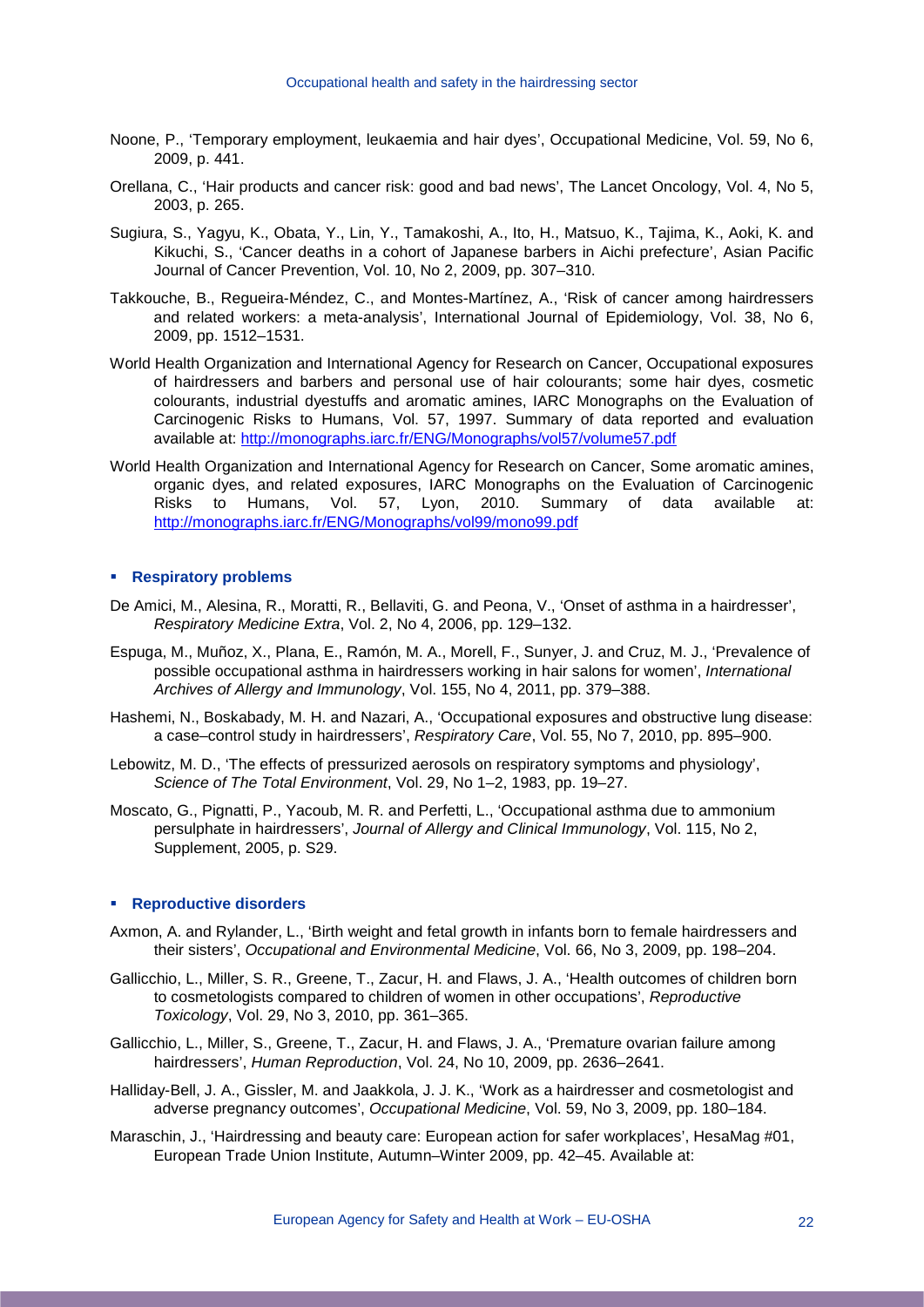[http://www.etui.org/content/download/6019/58113/file/Hairdressing+and+beauty+care+-](http://www.etui.org/content/download/6019/58113/file/Hairdressing+and+beauty+care+-+European+action+for+safer+workplaces.pdf) [+European+action+for+safer+workplaces.pdf](http://www.etui.org/content/download/6019/58113/file/Hairdressing+and+beauty+care+-+European+action+for+safer+workplaces.pdf)

- Peretz, J., Gallicchio, L., Miller, S., Greene, T., Zacur, H. and Flaws, J. A., 'Infertility among cosmetologists', *Reproductive Toxicology*, Vol. 28, No 3, 2009, pp. 359–364.
- Ronda, E., Moen, B. E., Garcia, A. M., Sanchez-Paya, J. and Baste, V., 'Pregnancy outcomes in female hairdressers', *International Archives of Occupational and Environmental Health*, Vol. 83, No 8, 2010, pp. 945–951.

#### **Skin disorders**

- Alanko, K., Kanerva, L., Estlander, T., Jolanki, R., Leino, T. and Suhonen, R., 'P144 hairdresser's koilonychia', *Journal of the European Academy of Dermatology and Venereology*, Vol. 9, Suppl. 1, 1997, p. S187.
- Ali, M., Shaw, S., Marren, P. and Wilkinson, J. D., 'P052 allergic contact dermatitis in hairdressers and their long term occupational prospects', *Journal of the European Academy of Dermatology and Venereology*, Vol. 9, Supplement 1, 1997, pp. S165–S166.
- Conde-Salazar, L., Baz, M., Guimaraens, D. and Cannavo, A., 'Contact dermatitis in hairdressers: patch test results in 379 hairdressers (1980–1993)', *American Journal of Contact Dermatitis*, Vol. 6, No 1, 1995, pp. 19–23.
- Department of Labour, New Zealand, *Health and safety in hairdressing*, 2007. Available at: <http://www.dol.govt.nz/PDFs/hairdressing.pdf>
- Gawkrodger, D. J., McLeod, C. W. and Dobson, K., 'Nickel skin levels in different occupations and an estimate of the threshold for reacting to a single open application of nickel in nickel-allergic subjects', *British Journal of Dermatology*, Vol. 166, No 1, 2012, pp. 82–87.
- Habia, *Dermatitis and glove use for hairdressers*, 2007. Available at: <http://www.habia.org/uploads/Dermatitis%20Booklet.pdf>
- Hansen, H. S. and Søsted, H., 'Hand eczema in Copenhagen hairdressers prevalence and underreporting to occupational registers', *Contact Dermatitis*, Vol. 61, No 6, 2009, pp. 361–363.
- Idewe, *Si la main vous démange … Prevention et traitement des dermatoses aux mains chez les coiffeurs et coiffeuses*, Available at: [http://www.idewe.be](http://www.idewe.be/)
- Kralj, N., Oertel, C., Doench, N. M., Nuebling, M., Pohrt, U. and Hofmann, F., 'Duration of wet work in hairdressers', *International Archives of Occupational and Environmental Health*, Vol. 84, No 1, 2011, pp. 29–34.
- Krecisz, B., Kiec-Swierczynska, M. and Chomiczewska, D., 'Dermatological screening and results of patch testing among Polish apprentice hairdressers', *Contact Dermatitis*, Vol. 64, No 2, 2011, pp. 90–95.
- Lysdal, S. H., Søsted, H., Andersen, K. E. and Johansen, J. D., 'Hand eczema in hairdressers: a Danish register-based study of the prevalence of hand eczema and its career consequences', *Contact Dermatitis*, Vol. 65, No 3, 2011, pp. 151–158.
- Lysdal, S. H., Johansen, J. D., Flyvholm, M. A. and Søsted, H., 'A quantification of occupational skin exposures and the use of protective gloves among hairdressers in Denmark', *Contact Dermatitis*, Vol. 66, No 6, 2012, pp. 323–334.
- Nettis, E., Dambra, P., Soccio, A. L., Ferrannini, A. and Tursi, A., 'Latex hypersensitivity: relationship with positive prick test and patch test responses among hairdressers', *Allergy*, Vol. 58, 2003, pp. 57–61.
- New Zealand Association of Registered Hairdressers, Inc., *Guide to occupational safety and health for the hairdressing industry*, 1997.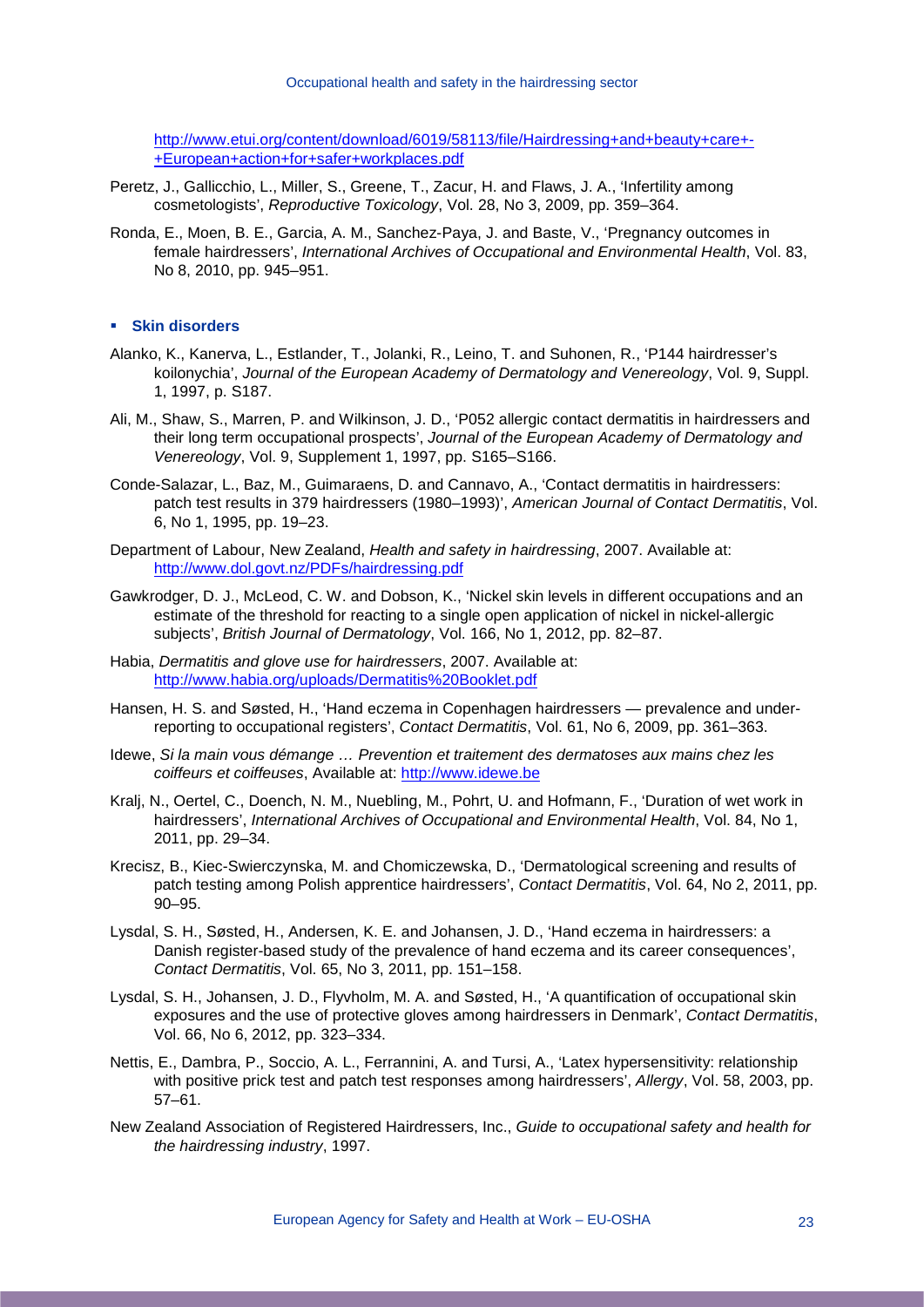- Nixon, R. L., Frowen, K. E. and Sim, M. R., 'Factors contributing to hairdressers' dermatitis in Melbourne', *American Journal of Contact Dermatitis*, Vol. 10, No 2, 1999, p. 111.
- O'Connell, R. L., White, I. R., McFadden, J. P. and White, J. M. L., 'Hairdressers with dermatitis should always be patch tested regardless of atopy status', *Contact Dermatitis*, Vol. 62, No 3, 2010, pp. 177–181.
- Orton, D. I., 'A clinical assessment of a patch test kit marketed to U.K. hairdressers for detecting hair dye allergy', *British Journal of Dermatology*, Vol. 157, No 5, 2007, pp. 1017–1020.
- Roberts, H., Frowen, K., Sim, M. and Nixon, R., 'Prevalence of atopy in a population of hairdressing students and practising hairdressers in Melbourne, Australia', *Australasian Journal of Dermatology*, Vol. 47, No 3, 2006, pp. 172–177.
- Shiao, J. S. C., Wong, B. J., Chang, S. J. and Guo, Y. I. L., 'Occupational skin disorders and scissorsinduced injury in hairdressers', *Safety Science*, Vol. 25, Nos 1–3, 1997, pp. 137–142.
- Skudlik, C. and John, S. M., 'Skin protection for hairdressers', *Current Problems in Dermatology*, Vol. 34, 2007, pp. 133–137.
- Wang, M. Z., Farmer, S. A., Richardson, D. M. and Davis, M. D. P., 'Patch-testing with hairdressing chemicals', *Dermatitis*, Vol. 22, No 1, 2011, pp. 16–26.
- Warshaw, E. M., Buchholz, H. J., Belsito, D. V., Maibach, H. I., Fowler, J., Rietschel, R. L., Zug, K. A., Mathias, C. G. T., Pratt, M. D., Sasseville, D., Storrs, F. J., Taylor, J. S., DeLeo, V. A. and Marks, J., 'Allergic patch test reactions associated with cosmetics: retrospective analysis of cross-sectional data from the North American Contact Dermatitis Group, 2001–2004', *Journal of the American Academy of Dermatology*, Vol. 60, No 1, 2009, pp. 23–38.
- Worth, A., Arshad, S. H. and Sheikh, A., 'Occupational dermatitis in a hairdresser', *British Medical Journal*, Vol. 335, No 7616, 2007, p. 399.
- Yazar, K., Boman, A. and Lidén, C., 'P-Phenylenediamine and other hair dye sensitizers in Spain', *Contact Dermatitis*, Vol. 66, No 1, 2012, pp. 27–32.

## <span id="page-24-0"></span>**4.4 Biological factors — hygiene**

- Al-Rabeei, N. A., Al-Thaifani, A. A., and Dallak, A. M., 'Knowledge, attitudes and practices of barbers regarding hepatitis B and C viral infection in Sana'a City, Yemen', *Journal of Community Health*, Vol. 37, No 5, 2012, pp. 935–939.
- Amodio, E., Di Benedetto, M. A., Gennaro, L., Maida, C. M. and Romano, N., 'Knowledge, attitudes and risk of HIV, HBV and HCV infections in hairdressers of Palermo city (South Italy)', *European Journal of Public Health*, Vol. 20, No 4, 2010, pp. 433–437.
- Chaudhry, M. A., Rizvi, F., Ashraf, M. Z., Afzal, M. and Niazi, S., 'Knowledge and practices of barbers regarding hepatitis B and hepatitis C in Bahra Kahu, Islamabad-Pakistan', *Rawal Medical Journal*, Vol. 35, No 1, 2010, pp. 37–40.
- Department of Labour, New Zealand, *Health and safety in hairdressing*, 2007. Available at: <http://www.dol.govt.nz/PDFs/hairdressing.pdf>
- Derry City Council, *Safety in beauty salons*. Available at: <http://www.derrycity.gov.uk/DerryCitySite/files/f7/f7f84ea7-33d8-43f8-a5e3-e2adacec15c0.pdf>
- Government of South Australia, Department of Health, *Public health standards of practice for hairdressing*, 2006. Available at: [http://www.health.sa.gov.au/pehs/publications/hairdressing](http://www.health.sa.gov.au/pehs/publications/hairdressing-guideline-april06.pdf)[guideline-april06.pdf](http://www.health.sa.gov.au/pehs/publications/hairdressing-guideline-april06.pdf)
- Habia, *Hygiene in beauty therapy*. Available at: [http://www.habia.org/uploads/Health%20and%20safety%20mini%20site/Hygiene%20in%20Bea](http://www.habia.org/uploads/Health%20and%20safety%20mini%20site/Hygiene%20in%20Beauty%20Therapy_booklet.pdf) [uty%20Therapy\\_booklet.pdf](http://www.habia.org/uploads/Health%20and%20safety%20mini%20site/Hygiene%20in%20Beauty%20Therapy_booklet.pdf)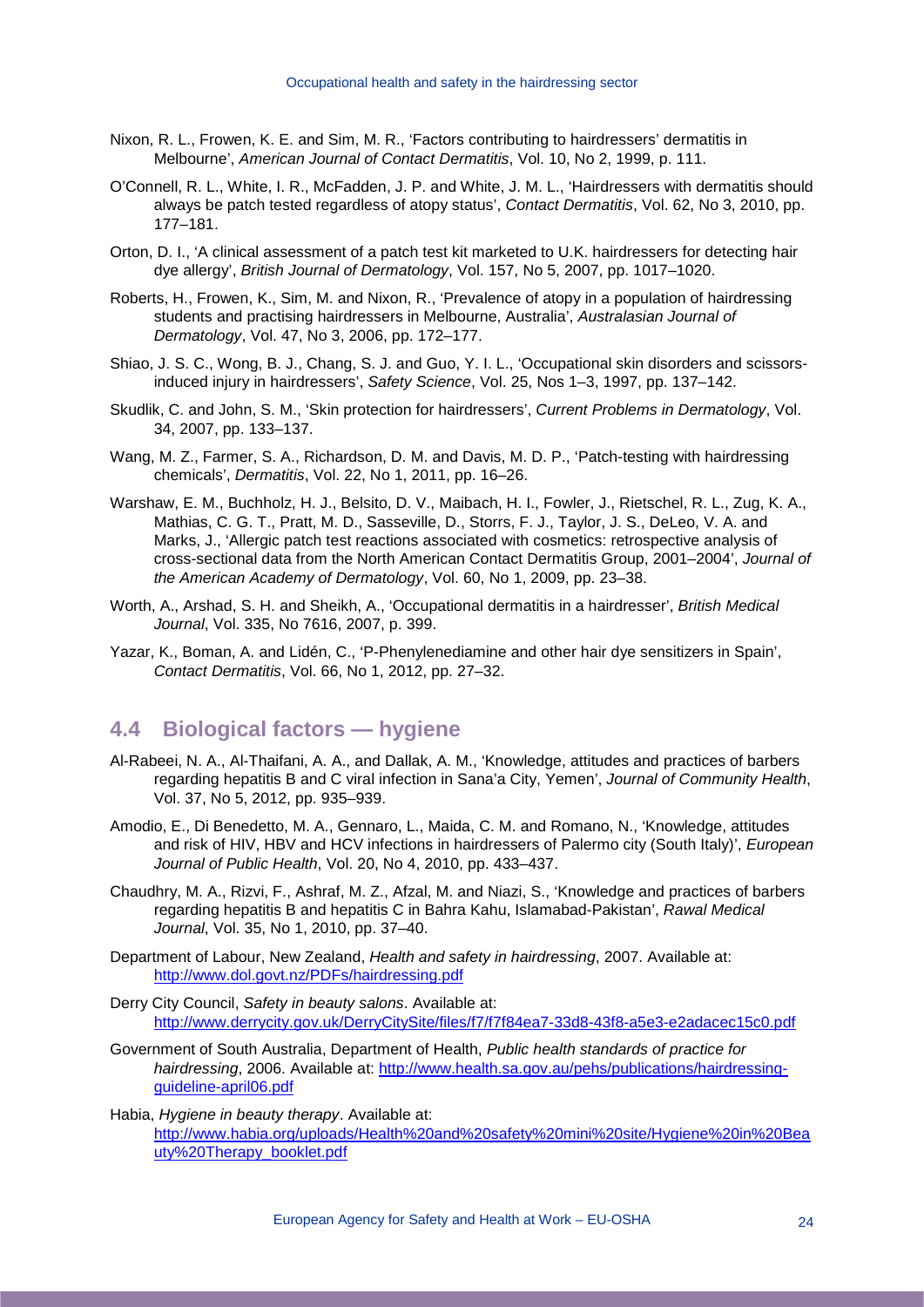- Janjua, N. Z. and Nizamy, M. A. M., 'Knowledge and practices of barbers about Hepatitis B and C transmission in Rawalpindi and Islamabad', *Journal of the Pakistan Medical Association*, Vol. 54, No 3, 2004, pp. 116–119.
- Kay, M., 'Hepatitis outbreak is traced to contaminated needles and barber shop razors, study shows', *BMJ*, Vol. 345, 2012, p. e8700.
- Kose, S., Mandiracioglu, A., Oral, A. M., Emek, M., Gozaydin, A., Kuzucu, L. and Turken, M., 'Seroprevalence of hepatitis B and C viruses: awareness and safe practices of hairdressers in Izmir — a survey', *International Journal of Occupational Medicine and Environmental Health*, Vol. 24, No 3, 2011, pp. 275–282.
- Mandiracioglu, A., Kose, S., Gozaydin, A., Turken, M. and Kuzucu, L., 'Occupational health risks of barbers and coiffeurs in Izmir', *Indian Journal of Occupational and Environmental Medicine*, Vol. 13, No 2, 2009, pp. 92–96.
- Mimas and University of Manchester, *Ensure your own actions reduce risks to health and safety*. Available at:<http://htmob.mobi/sites/default/files/download/document100.pdf>
- Moore, J. E. and Miller, B. C., 'Skin, hair, and other infections associated with visits to barber's shops and hairdressing salons', *American Journal of Infection Control*, Vol. 35, No 3, 2007, pp. 203– 204.
- New Zealand Association of Registered Hairdressers, Inc., *Guide to occupational safety and health for the hairdressing industry*, 1997.
- Newtownabbey Borough Council, *Health and safety in hairdressing*. Available at: [http://www.newtownabbey.gov.uk/environmentalhealth/health%20and%20safety/downloads/He](http://www.newtownabbey.gov.uk/environmentalhealth/health%20and%20safety/downloads/Health%20and%20Safety%20in%20Hairdressering%20Pack.pdf) [alth%20and%20Safety%20in%20Hairdressering%20Pack.pdf](http://www.newtownabbey.gov.uk/environmentalhealth/health%20and%20safety/downloads/Health%20and%20Safety%20in%20Hairdressering%20Pack.pdf)
- Queensland Government, *Key health and safety tips for hairdressers*, 2013. Available at: [http://www.deir.qld.gov.au/workplace/documents/showDoc.html?WHS%20Fast%20Facts/retailw](http://www.deir.qld.gov.au/workplace/documents/showDoc.html?WHS%20Fast%20Facts/retailwholesale%20-%20hairdresser%20(accessed%2020%20February%202013).) [holesale%20-%20hairdresser \(accessed 20 February 2013\).](http://www.deir.qld.gov.au/workplace/documents/showDoc.html?WHS%20Fast%20Facts/retailwholesale%20-%20hairdresser%20(accessed%2020%20February%202013).)
- Salami, K. K., Titiloye, M. A., Brieger, W. R. and Otusanya, S. A., 'Observations of barbers' activities in Oyo State Nigeria: implications for HIV/AIDS transmission', *International Quarterly of Community Health Education*, Vol. 24, No 4, 2005, pp. 319–330.
- Shaikh, S. A., Sheikh, B. A., Kumar, K., Chand, H., Burdi, I. A. and Kehar, I. A., 'Knowledge, attitude and practices of barbers about hepatitis B and C and its transmission in Larkana City, Pakistan', *Medical Forum Monthly*, Vol. 23, No 11, 2012, pp. 81–84.
- Shalaby, S., Kabbash, I. A., El Saleet, G., Mansour, N., Omar, A., El Nawawy, A. and Emami, M. M., 'Hepatitis B and C viral infection: prevalence, knowledge, attitude and practice among barbers and clients in Gharbia governorate, Egypt', *Eastern Mediterranean Health Journal*, Vol. 16, No 1, 2010, pp. 10–17.
- Sharifi-Mood, B., Metanat, M., Sanei-Moghaddam, S. and Khosravi, S., 'Comparison of prevalence of hepatitis B virus infection in non official barbers with blood donors', *Journal of Medical Sciences*, Vol. 6, No 2, 2006, pp. 222–224.
- Waheed, Y., Safi, S. Z. and Qadri, I., 'Role of Potash Alum in hepatitis C virus transmission at barber's shop', *Virology Journal*, Vol. 8, 2011, p. 211.
- Watt, A. D., 'Hairdressers and hepatitis B a risk of inapparent parenteral infection', *Journal of the Society of Occupational Medicine*, Vol. 37, No 4, 1987, pp. 124–125.
- WorkCover New South Wales, *Health and safety guidelines for hairdressers*, 2003. Available at: [http://www.workcover.nsw.gov.au/formspublications/publications/Documents/hairdressers\\_healt](http://www.workcover.nsw.gov.au/formspublications/publications/Documents/hairdressers_health_safety_guide_0123.pdf) [h\\_safety\\_guide\\_0123.pdf](http://www.workcover.nsw.gov.au/formspublications/publications/Documents/hairdressers_health_safety_guide_0123.pdf)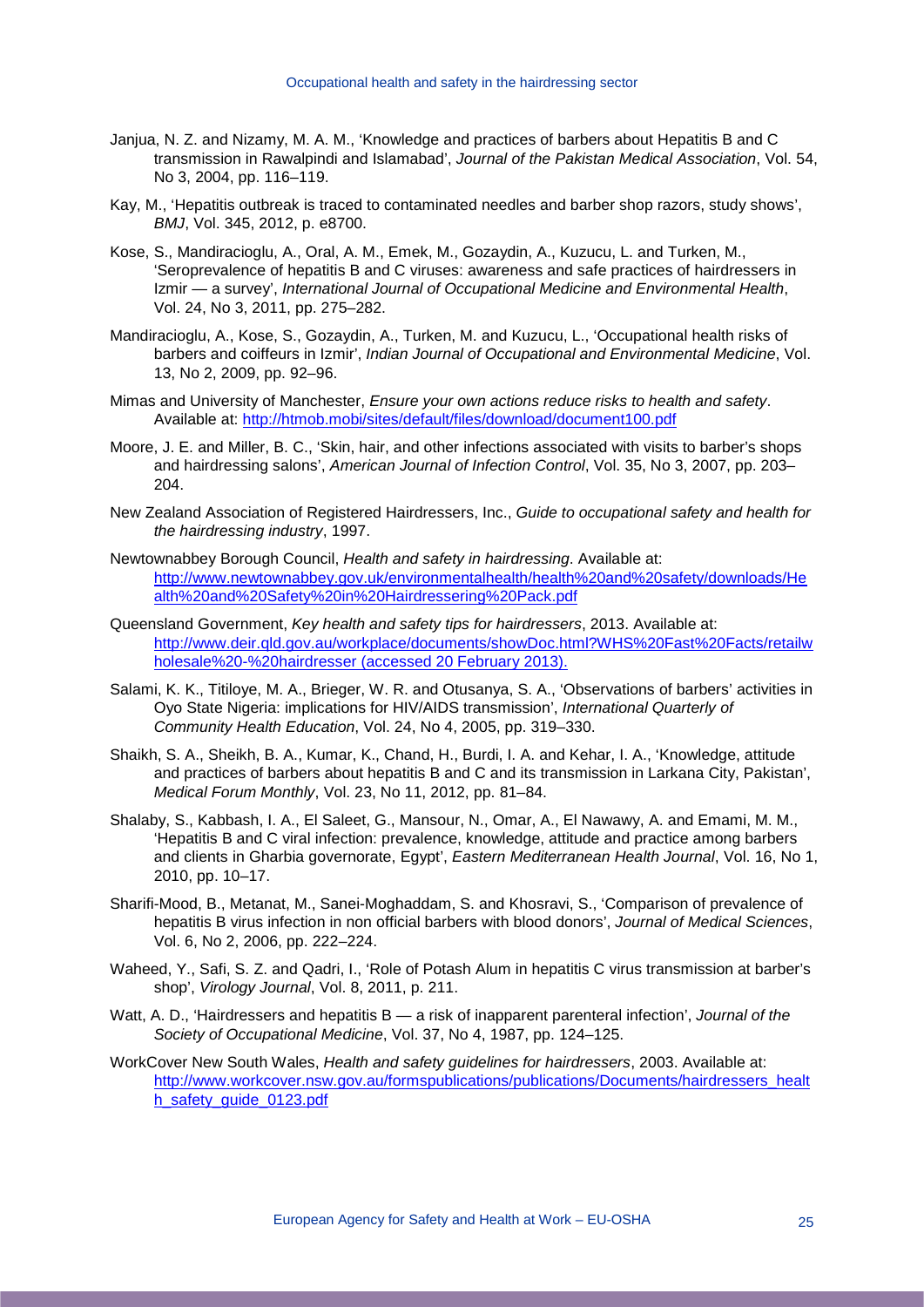## <span id="page-26-0"></span>**4.5 Physical factors (microclimate, noise, lighting)**

- Government of South Australia, Department of Health, *Public health standards of practice for hairdressing*, 2006. Available at: [http://www.health.sa.gov.au/pehs/publications/hairdressing](http://www.health.sa.gov.au/pehs/publications/hairdressing-guideline-april06.pdf)[guideline-april06.pdf](http://www.health.sa.gov.au/pehs/publications/hairdressing-guideline-april06.pdf)
- Mimas and University of Manchester, *Ensure your own actions reduce risks to health and safety*. Available at:<http://htmob.mobi/sites/default/files/download/document100.pdf>
- New Zealand Association of Registered Hairdressers, Inc., *Guide to occupational safety and health for the hairdressing industry*, 1997.
- Newtownabbey Borough Council, *Health and safety in hairdressing*. Available at: [http://www.newtownabbey.gov.uk/environmentalhealth/health%20and%20safety/downloads/He](http://www.newtownabbey.gov.uk/environmentalhealth/health%20and%20safety/downloads/Health%20and%20Safety%20in%20Hairdressering%20Pack.pdf) [alth%20and%20Safety%20in%20Hairdressering%20Pack.pdf](http://www.newtownabbey.gov.uk/environmentalhealth/health%20and%20safety/downloads/Health%20and%20Safety%20in%20Hairdressering%20Pack.pdf)
- Queensland Government, *Key health and safety tips for hairdressers*, 2013. Available at: [http://www.deir.qld.gov.au/workplace/documents/showDoc.html?WHS%20Fast%20Facts/retailw](http://www.deir.qld.gov.au/workplace/documents/showDoc.html?WHS%20Fast%20Facts/retailwholesale%20-%20hairdresser%20(accessed%2020%20February%202013).) [holesale%20-%20hairdresser \(accessed 20 February 2013\).](http://www.deir.qld.gov.au/workplace/documents/showDoc.html?WHS%20Fast%20Facts/retailwholesale%20-%20hairdresser%20(accessed%2020%20February%202013).)
- WorkCover New South Wales, *Health and safety guidelines for hairdressers*, 2003. Available at: [http://www.workcover.nsw.gov.au/formspublications/publications/Documents/hairdressers\\_healt](http://www.workcover.nsw.gov.au/formspublications/publications/Documents/hairdressers_health_safety_guide_0123.pdf) [h\\_safety\\_guide\\_0123.pdf](http://www.workcover.nsw.gov.au/formspublications/publications/Documents/hairdressers_health_safety_guide_0123.pdf)

#### <span id="page-26-1"></span>**4.6 Electrical risks**

- Derry City Council, *Safety in beauty salons*. Available at: <http://www.derrycity.gov.uk/DerryCitySite/files/f7/f7f84ea7-33d8-43f8-a5e3-e2adacec15c0.pdf>
- Derry City Council, *Safety in hairdressing premises*. Available at: <http://www.derrycity.gov.uk/DerryCitySite/files/71/71f6f9af-e0f4-495c-961f-e1d7a331ea68.pdf>
- Hairdressers Registration Board of Western Australia, *Hairdressers guide to occupational safety and health*, 2005.
- Mimas and University of Manchester, *Ensure your own actions reduce risks to health and safety*. Available at:<http://htmob.mobi/sites/default/files/download/document100.pdf>
- New Zealand Association of Registered Hairdressers, Inc., *Guide to occupational safety and health for the hairdressing industry*, 1997.
- Newtownabbey Borough Council, *Health and safety in hairdressing*. Available at: [http://www.newtownabbey.gov.uk/environmentalhealth/health%20and%20safety/downloads/He](http://www.newtownabbey.gov.uk/environmentalhealth/health%20and%20safety/downloads/Health%20and%20Safety%20in%20Hairdressering%20Pack.pdf) [alth%20and%20Safety%20in%20Hairdressering%20Pack.pdf](http://www.newtownabbey.gov.uk/environmentalhealth/health%20and%20safety/downloads/Health%20and%20Safety%20in%20Hairdressering%20Pack.pdf)
- Queensland Government, *Key health and safety tips for hairdressers*, 2013. Available at: [http://www.deir.qld.gov.au/workplace/documents/showDoc.html?WHS%20Fast%20Facts/retailw](http://www.deir.qld.gov.au/workplace/documents/showDoc.html?WHS%20Fast%20Facts/retailwholesale%20-%20hairdresser) [holesale%20-%20hairdresser](http://www.deir.qld.gov.au/workplace/documents/showDoc.html?WHS%20Fast%20Facts/retailwholesale%20-%20hairdresser) (accessed 20 February 2013).
- WorkCover New South Wales, *Health and safety guidelines for hairdressers*, 2003. Available at: [http://www.workcover.nsw.gov.au/formspublications/publications/Documents/hairdressers\\_healt](http://www.workcover.nsw.gov.au/formspublications/publications/Documents/hairdressers_health_safety_guide_0123.pdf) [h\\_safety\\_guide\\_0123.pdf](http://www.workcover.nsw.gov.au/formspublications/publications/Documents/hairdressers_health_safety_guide_0123.pdf)

## <span id="page-26-2"></span>**4.7 Slips, trips and falls**

- Derry City Council, *Safety in beauty salons*. Available at: <http://www.derrycity.gov.uk/DerryCitySite/files/f7/f7f84ea7-33d8-43f8-a5e3-e2adacec15c0.pdf>
- Derry City Council, *Safety in hairdressing premises*. Available at: <http://www.derrycity.gov.uk/DerryCitySite/files/71/71f6f9af-e0f4-495c-961f-e1d7a331ea68.pdf>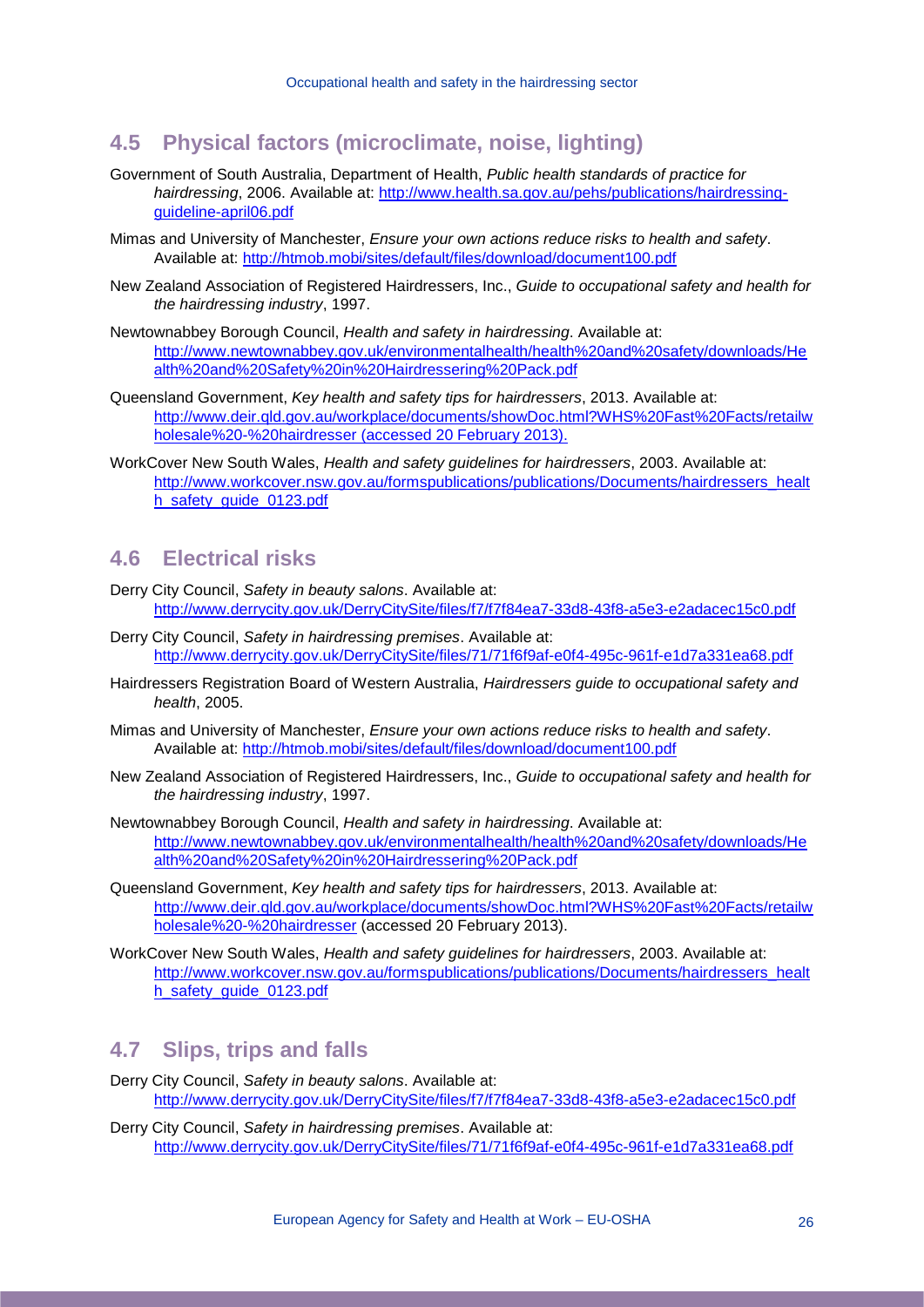- Government of South Australia, Department of Health, *Public health standards of practice for hairdressing*, 2006. Available at: [http://www.health.sa.gov.au/pehs/publications/hairdressing](http://www.health.sa.gov.au/pehs/publications/hairdressing-guideline-april06.pdf)[guideline-april06.pdf](http://www.health.sa.gov.au/pehs/publications/hairdressing-guideline-april06.pdf)
- Hairdressers Registration Board of Western Australia, *Hairdressers guide to occupational safety and health*, 2005.
- New Zealand Association of Registered Hairdressers, Inc., *Guide to occupational safety and health for the hairdressing industry*, 1997.
- Newtownabbey Borough Council, *Health and safety in hairdressing*. Available at: [http://www.newtownabbey.gov.uk/environmentalhealth/health%20and%20safety/downloads/He](http://www.newtownabbey.gov.uk/environmentalhealth/health%20and%20safety/downloads/Health%20and%20Safety%20in%20Hairdressering%20Pack.pdf) [alth%20and%20Safety%20in%20Hairdressering%20Pack.pdf](http://www.newtownabbey.gov.uk/environmentalhealth/health%20and%20safety/downloads/Health%20and%20Safety%20in%20Hairdressering%20Pack.pdf)
- Queensland Government, *Key health and safety tips for hairdressers*, 2013. Available at: [http://www.deir.qld.gov.au/workplace/documents/showDoc.html?WHS%20Fast%20Facts/retailw](http://www.deir.qld.gov.au/workplace/documents/showDoc.html?WHS%20Fast%20Facts/retailwholesale%20-%20hairdresser) [holesale%20-%20hairdresser](http://www.deir.qld.gov.au/workplace/documents/showDoc.html?WHS%20Fast%20Facts/retailwholesale%20-%20hairdresser) (accessed 20 February 2013).

#### <span id="page-27-0"></span>**4.8 Burns and cuts**

- Breuning, E. E. and Papini, R. P. G., 'Hair straighteners: a significant burn risk', *Burns*, Vol. 34, No 5, 2008, pp. 703–706.
- Department of Labour, New Zealand, *Health and safety in hairdressing*. Available at: <http://www.dol.govt.nz/PDFs/hairdressing.pdf>
- Government of South Australia, Department of Health, *Public health standards of practice for hairdressing*, 2006. Available at: [http://www.health.sa.gov.au/pehs/publications/hairdressing](http://www.health.sa.gov.au/pehs/publications/hairdressing-guideline-april06.pdf)[guideline-april06.pdf](http://www.health.sa.gov.au/pehs/publications/hairdressing-guideline-april06.pdf)
- Newtownabbey Borough Council, *Health and safety in hairdressing*. Available at: [http://www.newtownabbey.gov.uk/environmentalhealth/health%20and%20safety/downloads/He](http://www.newtownabbey.gov.uk/environmentalhealth/health%20and%20safety/downloads/Health%20and%20Safety%20in%20Hairdressering%20Pack.pdf) [alth%20and%20Safety%20in%20Hairdressering%20Pack.pdf](http://www.newtownabbey.gov.uk/environmentalhealth/health%20and%20safety/downloads/Health%20and%20Safety%20in%20Hairdressering%20Pack.pdf)
- Omokhodion, F. O., Balogun, M. O. and Ola-Olorun, F. M., 'Reported occupational hazards and illnesses among hairdressers in Ibadan, SouthWest Nigeria', *West African Journal of Medicine*, Vol. 28, No 1, 2009, pp. 20–23.
- Shiao, J. S. C., Wong, B. J., Chang, S. J. and Guo, Y. I. L., 'Occupational skin disorders and scissorsinduced injury in hairdressers', *Safety Science*, Vol. 25, Nos 1–3, 1997, pp. 137–142.
- WorkCover New South Wales, *Health and safety guidelines for hairdressers*, 2003. Available at: [http://www.workcover.nsw.gov.au/formspublications/publications/Documents/hairdressers\\_healt](http://www.workcover.nsw.gov.au/formspublications/publications/Documents/hairdressers_health_safety_guide_0123.pdf) [h\\_safety\\_guide\\_0123.pdf](http://www.workcover.nsw.gov.au/formspublications/publications/Documents/hairdressers_health_safety_guide_0123.pdf)

#### <span id="page-27-1"></span>**4.9 Fire risks**

- Derry City Council, *Safety in beauty salons*. Available at: <http://www.derrycity.gov.uk/DerryCitySite/files/f7/f7f84ea7-33d8-43f8-a5e3-e2adacec15c0.pdf>
- Derry City Council, *Safety in hairdressing premises*. Available at: <http://www.derrycity.gov.uk/DerryCitySite/files/71/71f6f9af-e0f4-495c-961f-e1d7a331ea68.pdf>
- Hairdressers Registration Board of Western Australia, *Hairdressers guide to occupational safety and health*, 2005.
- Mimas and University of Manchester, *Ensure your own actions reduce risks to health and safety*. Available at: <http://htmob.mobi/sites/default/files/download/document100.pdf>
- New Zealand Association of Registered Hairdressers, Inc., *Guide to occupational safety and health for the hairdressing industry*, 1997.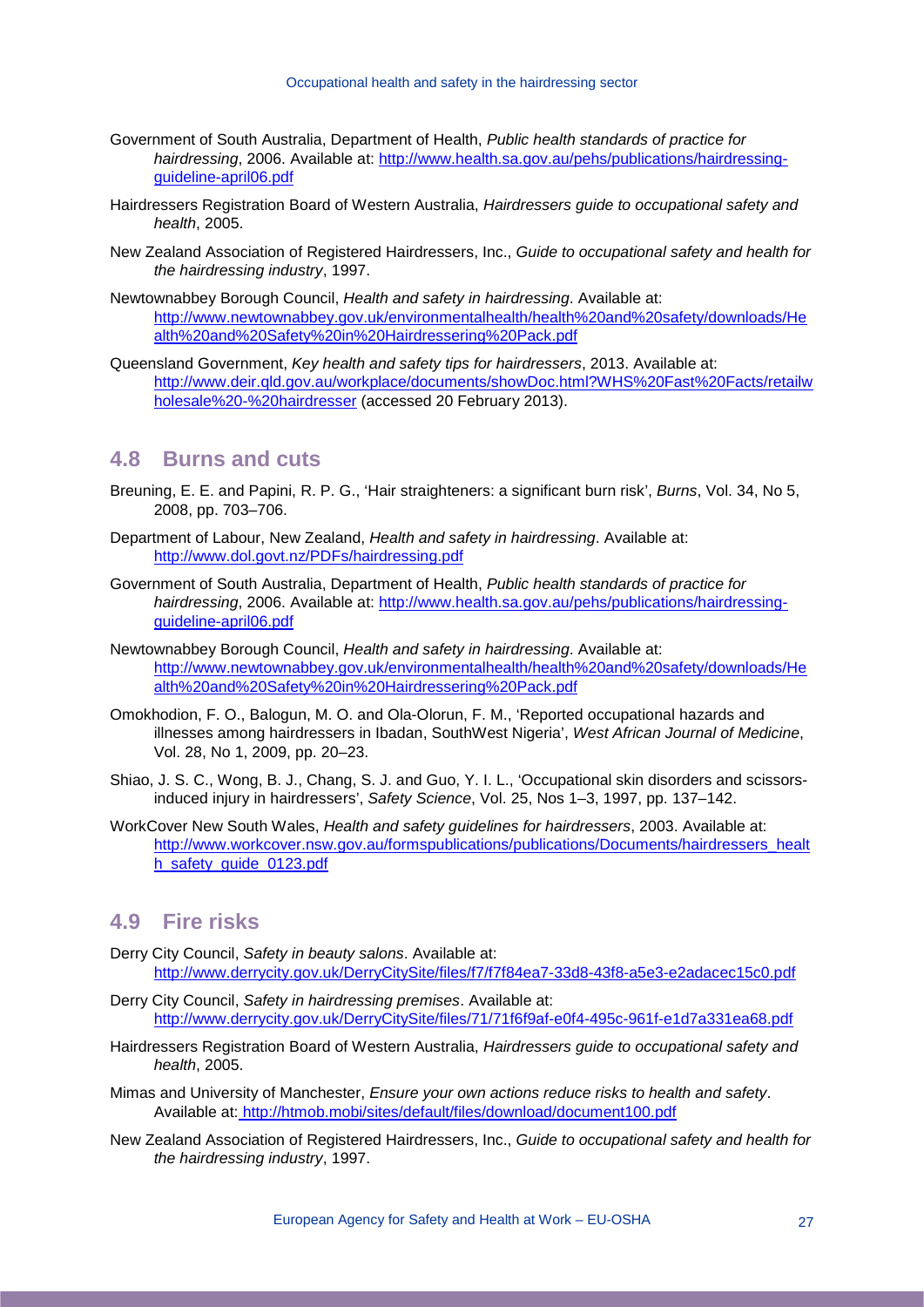Newtownabbey Borough Council, *Health and safety in hairdressing*. Available at:

[http://www.newtownabbey.gov.uk/environmentalhealth/health%20and%20safety/downloads/He](http://www.newtownabbey.gov.uk/environmentalhealth/health%20and%20safety/downloads/Health%20and%20Safety%20in%20Hairdressering%20Pack.pdf) [alth%20and%20Safety%20in%20Hairdressering%20Pack.pdf](http://www.newtownabbey.gov.uk/environmentalhealth/health%20and%20safety/downloads/Health%20and%20Safety%20in%20Hairdressering%20Pack.pdf)

Queensland Government, *Key health and safety tips for hairdressers*, 2013. Available at: [http://www.deir.qld.gov.au/workplace/documents/showDoc.html?WHS%20Fast%20Facts/retailw](http://www.deir.qld.gov.au/workplace/documents/showDoc.html?WHS%20Fast%20Facts/retailwholesale%20-%20hairdresser%20(accessed%2020%20February%202013).) [holesale%20-%20hairdresser \(accessed 20 February 2013\).](http://www.deir.qld.gov.au/workplace/documents/showDoc.html?WHS%20Fast%20Facts/retailwholesale%20-%20hairdresser%20(accessed%2020%20February%202013).)

#### <span id="page-28-0"></span>**4.10 Psychosocial factors**

- EU-OSHA (European Agency for Safety and Health at Work), *Risk assessment for hairdressers.*  Available at: [http://osha.europa.eu/en/publications/e-facts/efact34](https://osha.europa.eu/en/publications/e-facts/efact34)
- Hairdressers Registration Board of Western Australia, *Hairdressers guide to occupational safety and health*, 2005.
- Maraschin, J., 'Hairdressing and beauty care: European action for safer workplaces', HesaMag #01, European Trade Union Institute, Autumn–Winter 2009, pp. 42–45. Available at: [http://www.etui.org/content/download/6019/58113/file/Hairdressing+and+beauty+care+-](http://www.etui.org/content/download/6019/58113/file/Hairdressing+and+beauty+care+-+European+action+for+safer+workplaces.pdf) [+European+action+for+safer+workplaces.pdf](http://www.etui.org/content/download/6019/58113/file/Hairdressing+and+beauty+care+-+European+action+for+safer+workplaces.pdf)

#### <span id="page-28-1"></span>**4.11 Sectoral social dialogue in the hairdressing sector**

- CIC Europe and UNI Europa, '*How to get along code' — Guidelines for European hairdressers*, 2001. Available at: [http://www.eesc.europa.eu/self-and-coregulation/documents/codes/private/008](http://www.eesc.europa.eu/self-and-coregulation/documents/codes/private/008-private-act.pdf) [private-act.pdf](http://www.eesc.europa.eu/self-and-coregulation/documents/codes/private/008-private-act.pdf)
- Coiffure EU and UNI Europa, *Covenant on health and safety, in particular the use and handling of cosmetic products and their chemical agents, between European social partners in the hairdressing industry*, 2005. Available at: [http://ec.europa.eu/employment\\_social/dsw/public/actRetrieveText.do?id=10627](http://ec.europa.eu/employment_social/dsw/public/actRetrieveText.do?id=10627)
- Coiffure EU and UNI Europa Hair & Beauty, *Summary of the origins, background and objectives of the European Framework Agreement on the protection of occupational health and safety in the hairdressing industry*, unpublished.
- Coiffure EU and UNI Europa Hair & Beauty, *European Framework Agreement on the protection of occupational health and safety in the hairdressing sector*, 2012. Available at: <http://ec.europa.eu/social/BlobServlet?docId=7697&langId=en>
- Coiffure EU and UNI Europa Hair & Beauty, *Declaration of the European social partners on health and safety in the hairdressing sector*, 2012. Available at: <http://ec.europa.eu/social/BlobServlet?docId=7698&langId=en>
- Coiffure EU, *Signed agreement on health & safety*, 2013. Available at: [http://www.coiffure.eu/view.cfm?page\\_id=26355 \(accessed 20 February 2013\).](http://www.coiffure.eu/view.cfm?page_id=26355%20(accessed%2020%20February%202013).)
- ETUI (European Trade Union Institute), *Joint texts from the personal services (hairdressing) sectoral social dialogue*, 2013. Available at: [http://www.worker-participation.eu/EU-Sozialdialog/Sectoral-](http://www.worker-participation.eu/EU-Sozialdialog/Sectoral-ESD/Personal-services-Hairdressing/Joint-Texts)[ESD/Personal-services-Hairdressing/Joint-Texts](http://www.worker-participation.eu/EU-Sozialdialog/Sectoral-ESD/Personal-services-Hairdressing/Joint-Texts) (accessed 20 February 2013).
- EU (European Union), *Council Directive of 12 June 1989 on the introduction of measures to encourage improvements in the safety and health of workers at work (89/391/EEC)*, Official Journal of the European Communities, 29 June 1989, No L 183.
- Eurofound (European Foundation for the Improvement of Living and Working Conditions), *Representativeness of the European social partner organisations: personal services sector*, Dublin, 2009. Available at: <http://www.eurofound.europa.eu/docs/eiro/tn0811017s/tn0811017s.pdf>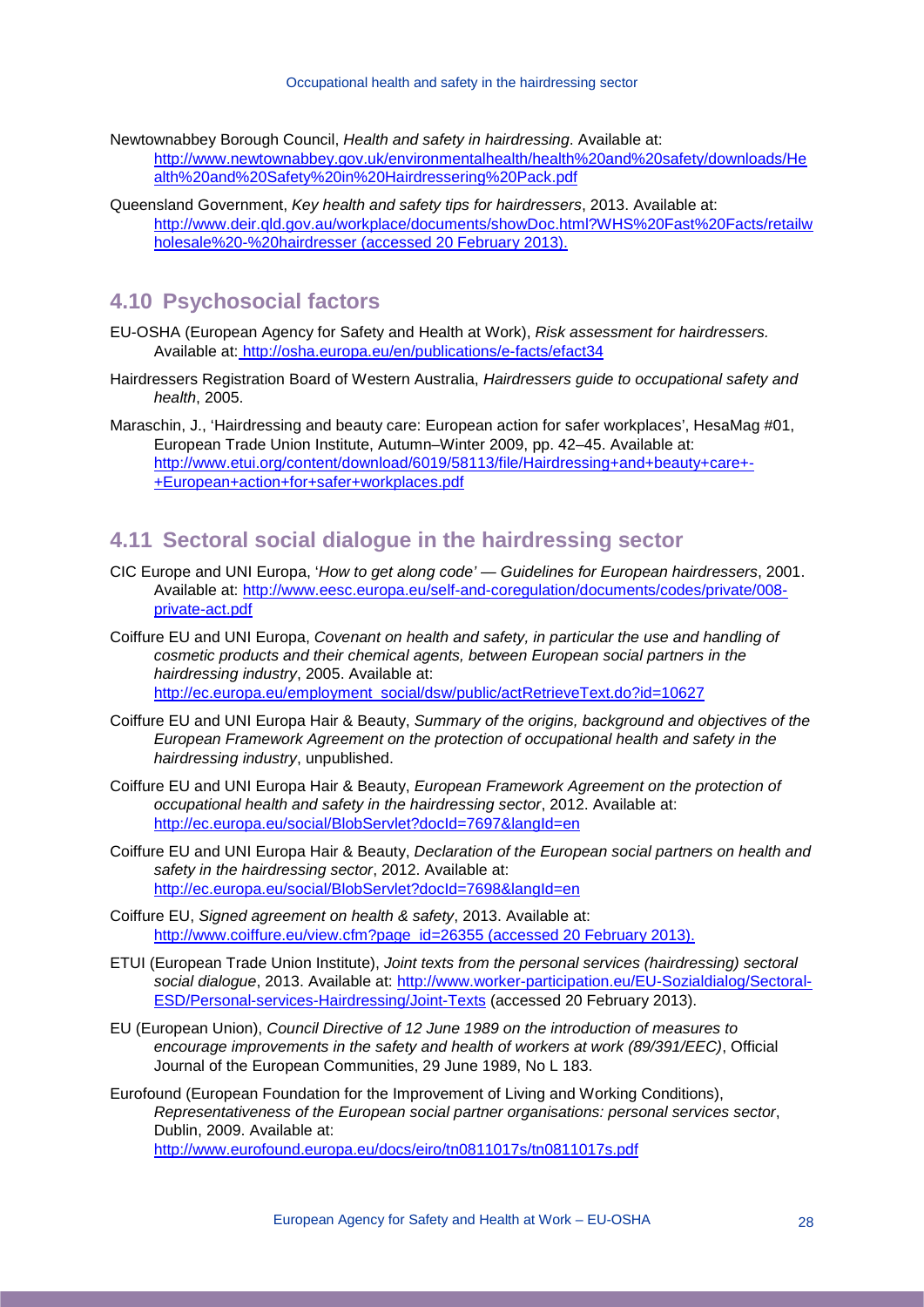Eurofound (European Foundation for the Improvement of Living and Working Conditions), *Framework agreements*, 2013. Available at:

[http://www.eurofound.europa.eu/areas/industrialrelations/dictionary/definitions/frameworkagree](http://www.eurofound.europa.eu/areas/industrialrelations/dictionary/definitions/frameworkagreements.htm) [ments.htm](http://www.eurofound.europa.eu/areas/industrialrelations/dictionary/definitions/frameworkagreements.htm) (accessed 20 February 2013).

Eurofound (European Foundation for the Improvement of Living and Working Conditions), *European social dialogue*, 2013. Available at: [http://www.eurofound.europa.eu/areas/industrialrelations/dictionary/definitions/europeansocialdi](http://www.eurofound.europa.eu/areas/industrialrelations/dictionary/definitions/europeansocialdialogue.htm)

[alogue.htm](http://www.eurofound.europa.eu/areas/industrialrelations/dictionary/definitions/europeansocialdialogue.htm) (accessed 20 February 2013). Eurofound (European Foundation for the Improvement of Living and Working Conditions), *Representativeness of the European social partner organisations: personal services sector*,

- 2013. Available at: [http://www.eurofound.europa.eu/eiro/studies/tn0811017s/tn0811017s\\_4.htm](http://www.eurofound.europa.eu/eiro/studies/tn0811017s/tn0811017s_4.htm)  (accessed 20 February 2013).
- European Commission, *European sectoral social dialogue — recent developments*, Luxembourg, Publications Office of the European Union, 2010, 128 pp. Available at: <http://ec.europa.eu/social/BlobServlet?docId=6008&langId=en>
- European Commission, *Social Europe guide — volume 2: social dialogue*, Luxembourg, Publications Office of the European Union, 2012, 105 pp. Available at: <http://ec.europa.eu/social/BlobServlet?docId=7384&langId=en>
- European Commission, *Hairdressing sector agrees on new measures to boost health and safety*, 2013. Available at:

[http://ec.europa.eu/social/main.jsp?langId=en&catId=89&newsId=1286&furtherNews=yes](http://ec.europa.eu/social/main.jsp?langId=en&catId=89&newsId=1286&furtherNews=yes%20)  (accessed 20 February 2013).

- European Commission, *Sectoral social dialogue — personal services/hairdressing*, 2013. Available at: <http://ec.europa.eu/social/main.jsp?catId=480&langId=en&intPageId=51> (accessed 20 February 2013).
- EU-OSHA (European Agency for Safety and Health at Work), *Sector specific and worker related provisions*, 2013. Available at: [https://osha.europa.eu/en/legislation/guidelines/sector\\_specific/index\\_html](https://osha.europa.eu/en/legislation/guidelines/sector_specific/index_html) (accessed 20 February 2013).
- Maraschin, J., 'Hairdressing and beauty care: European action for safer workplaces', HesaMag #01, European Trade Union Institute, Autumn–Winter 2009, pp. 42–45. Available at: [http://www.etui.org/content/download/6019/58113/file/Hairdressing+and+beauty+care+-](http://www.etui.org/content/download/6019/58113/file/Hairdressing+and+beauty+care+-+European+action+for+safer+workplaces.pdf) [+European+action+for+safer+workplaces.pdf](http://www.etui.org/content/download/6019/58113/file/Hairdressing+and+beauty+care+-+European+action+for+safer+workplaces.pdf)
- Weber, T., Nevala, A-. M. and Mantouvalou, K., *Study on social policy effects resulting from the scope of application of the European Framework Agreement on the prevention of health risks in the hairdressing sector*, Final report, DG Employment, Social Affairs and Inclusion, 2011. Available at:

[http://www.coiffure.eu/websites/anko\\_coiffure/files/2011%20June%20Final%20report%20Tina%](http://www.coiffure.eu/websites/anko_coiffure/files/2011%20June%20Final%20report%20Tina%20Weber%20H&S.pdf) [20Weber%20H&S.pdf](http://www.coiffure.eu/websites/anko_coiffure/files/2011%20June%20Final%20report%20Tina%20Weber%20H&S.pdf)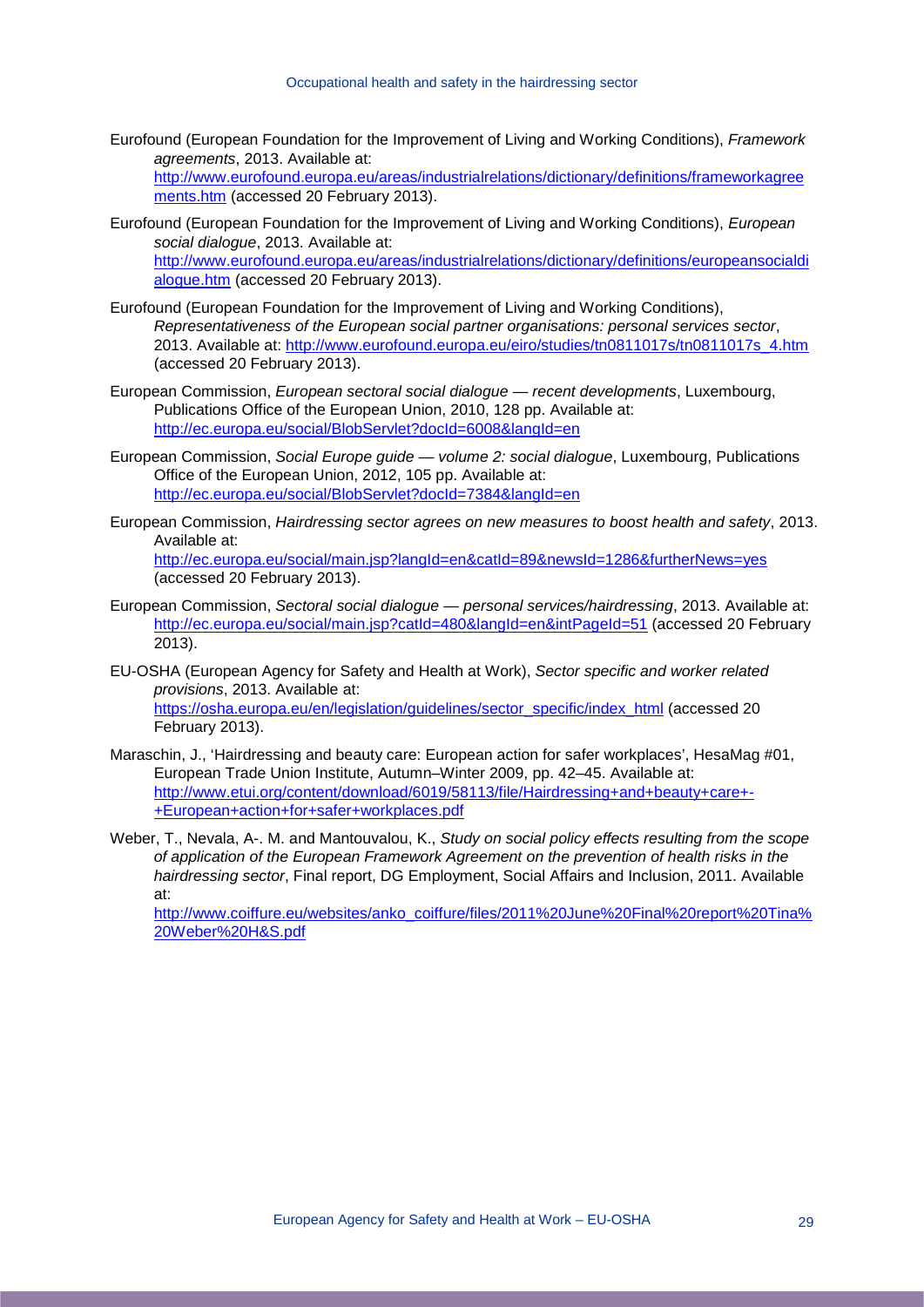# <span id="page-30-0"></span>**5 Further information**

#### **European Union**

- Coiffure EU: [http://www.coiffure.eu/](http://www.coiffure.eu/websites/anko_coiffure/files/2011%20June%20Final%20report%20Tina%20Weber%20H&S.pdf)
- EPOS (European Initiative for the Prevention of Occupational Skin Diseases) 'healthy skin@work':<http://www.epos2010.eu/>
- **EU-OSHA (European Agency for Safety and Health at Work) Online interactive risk assessment** tools: [http://www.oiraproject.eu/available-tools/#mainContent#title](http://www.oiraproject.eu/available-tools/%23mainContent)
- European Hairdressing Certificate**:** <http://www.euhaircert.eu/>
- SafeHair project: [http://www.safehair.eu](http://www.safehair.eu/)

#### **United Kingdom**

- Hair Heads:<http://www.hair-heads.co.uk/>
- Health and Safety Executive Hairdressing:<http://www.hse.gov.uk/hairdressing/index.htm>
- Mimas and University of Manchester Hairdressing training:<http://htmob.mobi/>
- Walsall Council Hairdressing health and safety: [http://cms.walsall.gov.uk/index/hairdressing\\_health\\_and\\_safety.htm](http://cms.walsall.gov.uk/index/hairdressing_health_and_safety.htm)

#### **The Netherlands**

The source of information on the safe use of products : [http://www.isditproductveilig.nl](http://www.isditproductveilig.nl/)

#### **Australia**

- Department of Commerce, Government of Western Australia Hair, nails and beauty industry: [http://www.commerce.wa.gov.au/worksafe/content/industries/Personal\\_and\\_other\\_services/Furthe](http://www.commerce.wa.gov.au/worksafe/content/industries/Personal_and_other_services/Further_information/Hair_nails_and_beauty_industry.html) [r\\_information/Hair\\_nails\\_and\\_beauty\\_industry.html](http://www.commerce.wa.gov.au/worksafe/content/industries/Personal_and_other_services/Further_information/Hair_nails_and_beauty_industry.html)
- Queensland Government Key health and safety tips for hairdressers: [http://www.deir.qld.gov.au/workplace/documents/showDoc.html?WHS%20Fast%20Facts/retailwho](http://www.deir.qld.gov.au/workplace/documents/showDoc.html?WHS%20Fast%20Facts/retailwholesale%20-%20hairdresser) [lesale%20-%20hairdresser](http://www.deir.qld.gov.au/workplace/documents/showDoc.html?WHS%20Fast%20Facts/retailwholesale%20-%20hairdresser)

#### **France**

- Fédération Nationale de la Coiffure Française (FNC) Coiffure et santé: <http://www.fnc.fr/index.php/actualite-dossiers/Coiffure-et-sante-Precisions.html>
- Salon de coiffure Fiche d'entreprise No 17 de bossons fute: [http://www.bossons](http://www.bossons-fute.fr/index.php?option=com_content&view=article&id=659-entreprise0017&catid=15-fichesentreprises)[fute.fr/index.php?option=com\\_content&view=article&id=659-entreprise0017&catid=15](http://www.bossons-fute.fr/index.php?option=com_content&view=article&id=659-entreprise0017&catid=15-fichesentreprises) [fichesentreprises](http://www.bossons-fute.fr/index.php?option=com_content&view=article&id=659-entreprise0017&catid=15-fichesentreprises)

#### **Belgium**

- Coiffeur futé**:** [http://www.coiffeurfute.be](http://www.coiffeurfute.be/)
- Knappe kapper: [http://www.knappekapper.be](http://www.knappekapper.be/)
- Risktrainer pour les coiffeurs:<http://www.emploi.belgique.be/publicationDefault.aspx?id=17984>
- Risktrainer voor kappers:<http://www.werk.belgie.be/publicationDefault.aspx?id=17984>

#### **New Zealand**

 Department of Labour, New Zealand — Health and safety in hairdressing: <http://www.dol.govt.nz/PDFs/hairdressing.pdf>